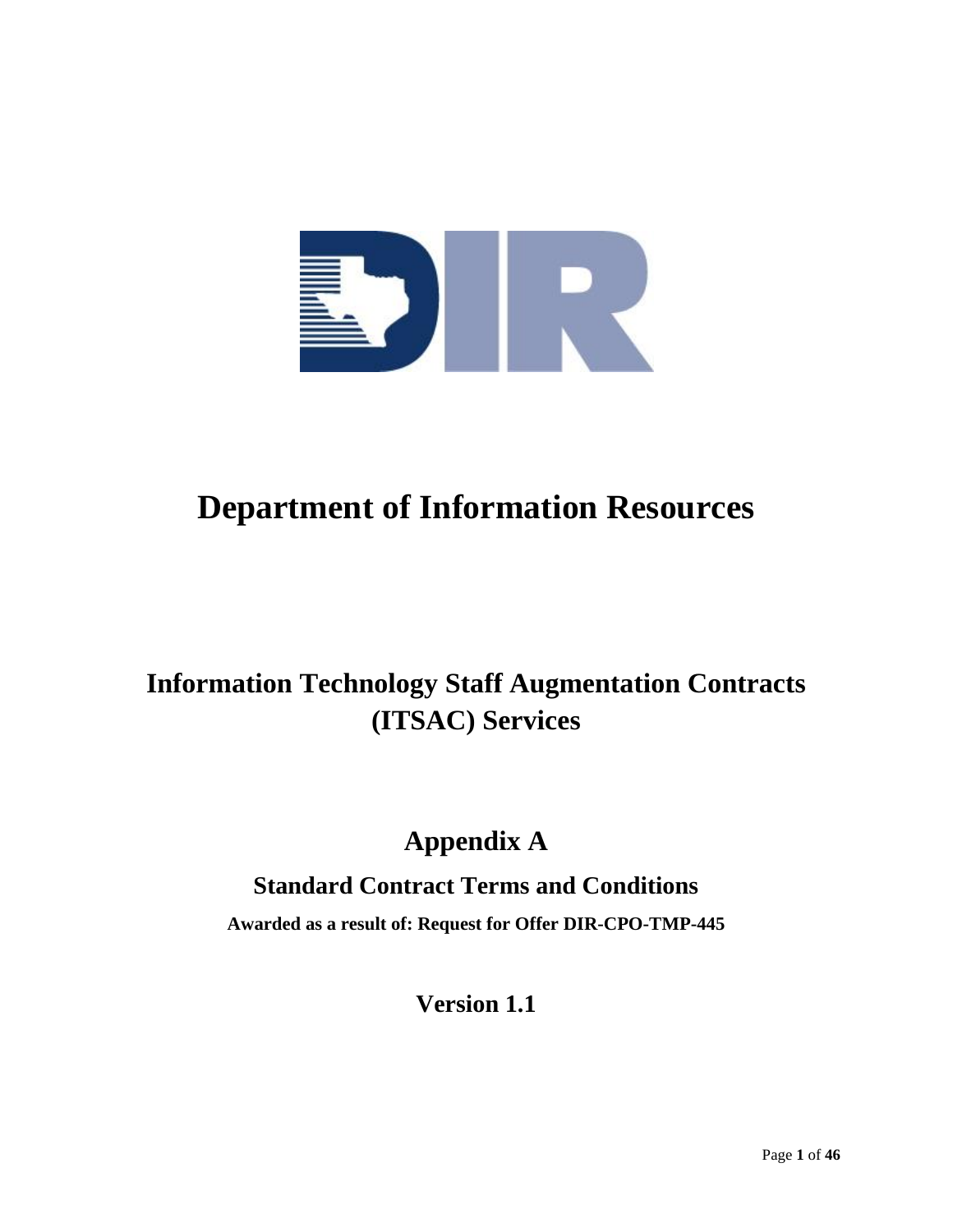# **Table of Contents**

| 1.               |                 |  |
|------------------|-----------------|--|
| 2.               |                 |  |
| 3.               |                 |  |
|                  | A.              |  |
|                  | <b>B.</b>       |  |
|                  | $\mathcal{C}$ . |  |
|                  | D.              |  |
|                  | E.              |  |
|                  | F.              |  |
|                  | G.              |  |
|                  | H.              |  |
|                  | L.              |  |
|                  | J.              |  |
|                  | K.              |  |
|                  | L.              |  |
|                  | M.              |  |
|                  | N.              |  |
|                  | <b>O.</b>       |  |
|                  | P.              |  |
|                  | Q.              |  |
|                  | R.              |  |
|                  | S.              |  |
|                  | T.              |  |
|                  | U.              |  |
|                  | V.              |  |
| $\overline{4}$ . |                 |  |
|                  | $A_{\cdot}$     |  |
|                  | <b>B.</b>       |  |
|                  | $\mathcal{C}$ . |  |
|                  | D.              |  |
|                  | Ε.              |  |
|                  | F.              |  |
|                  | G.              |  |
|                  | H.              |  |
|                  | $\mathbf{I}$ .  |  |
| 5.               |                 |  |
|                  | A.              |  |
|                  |                 |  |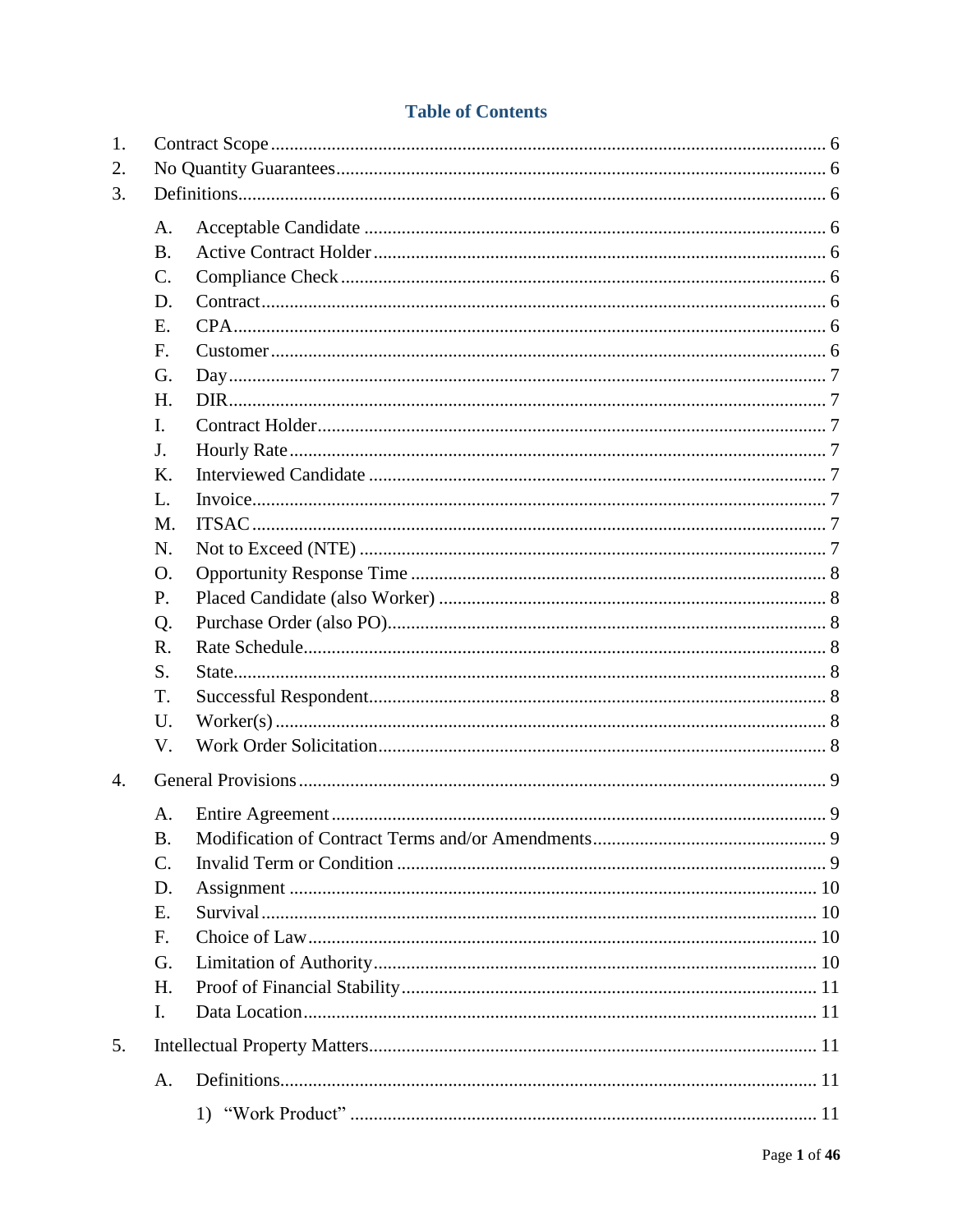|    | <b>B.</b>       |                                                                   |  |
|----|-----------------|-------------------------------------------------------------------|--|
|    | $\mathcal{C}$ . |                                                                   |  |
|    | D.              |                                                                   |  |
|    | E.              |                                                                   |  |
|    | F.              |                                                                   |  |
|    | G.              |                                                                   |  |
|    | H.              |                                                                   |  |
|    | $\mathbf{I}$ .  |                                                                   |  |
|    | J.              |                                                                   |  |
|    | K.              |                                                                   |  |
|    | L.              |                                                                   |  |
| 6. |                 | Terms and Conditions Applicable to State Agency Purchases Only 16 |  |
| 7. |                 |                                                                   |  |
|    | A.              |                                                                   |  |
|    | <b>B.</b>       |                                                                   |  |
|    | $C$ .           |                                                                   |  |
|    | D.              |                                                                   |  |
|    | E.              |                                                                   |  |
|    | F.              |                                                                   |  |
|    | G.              |                                                                   |  |
|    | H.              |                                                                   |  |
|    | $\mathbf{I}$ .  |                                                                   |  |
|    | J.              |                                                                   |  |
|    | K.              |                                                                   |  |
|    | L.              |                                                                   |  |
|    | M.              |                                                                   |  |
|    | N.              |                                                                   |  |
| 8. |                 |                                                                   |  |
|    | A.              |                                                                   |  |
|    | <b>B.</b>       |                                                                   |  |
|    | $\mathcal{C}$ . |                                                                   |  |
|    | D.              |                                                                   |  |
|    | Ε.              |                                                                   |  |
| 9. |                 |                                                                   |  |
|    |                 |                                                                   |  |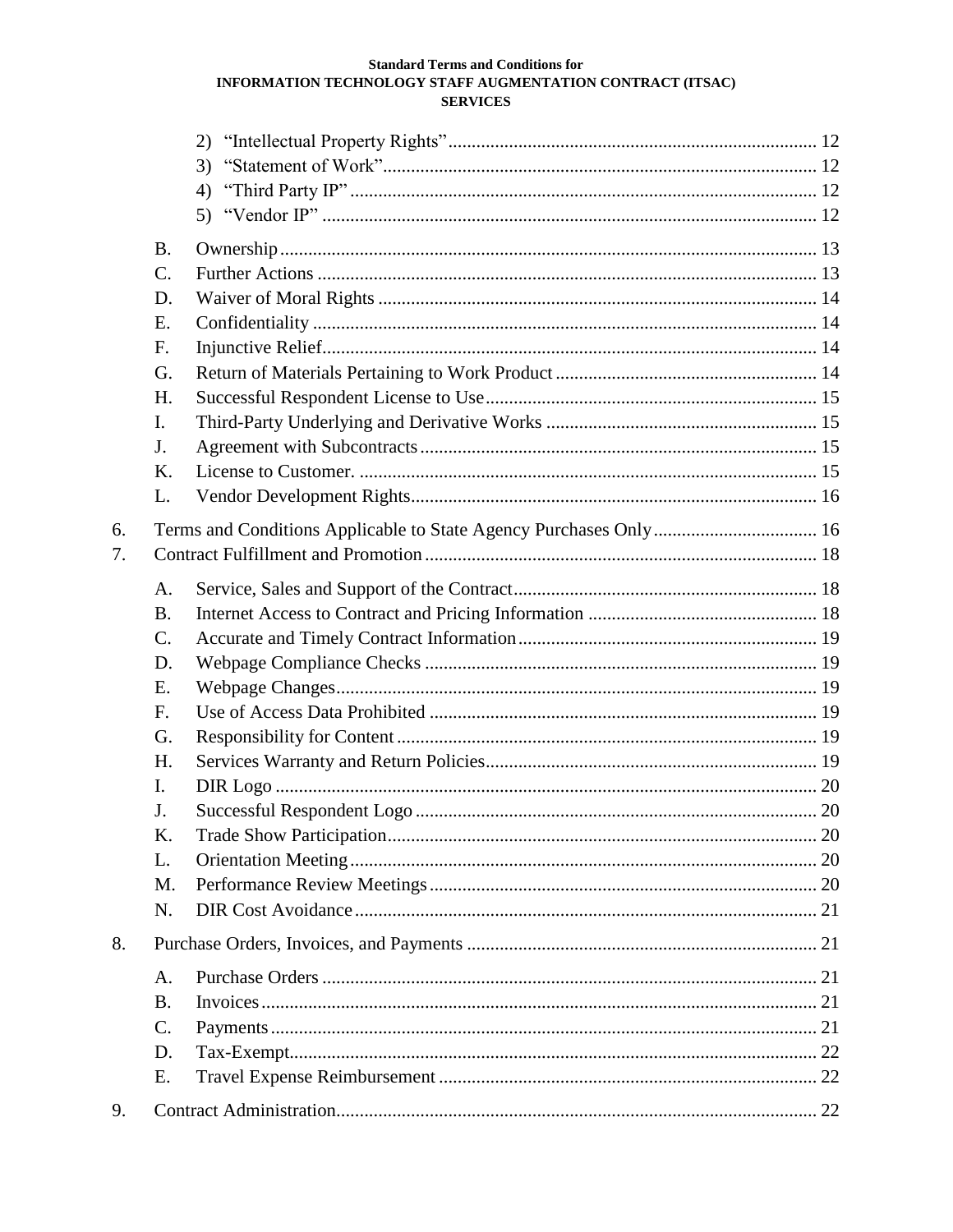|     | A.              |    |  |
|-----|-----------------|----|--|
|     |                 |    |  |
|     |                 |    |  |
|     | <b>B.</b>       |    |  |
|     |                 |    |  |
|     |                 | 2) |  |
|     |                 | 3) |  |
|     |                 | 4) |  |
|     |                 |    |  |
|     | $\mathcal{C}$ . |    |  |
|     | D.              |    |  |
| 10. |                 |    |  |
|     | A.              |    |  |
|     |                 |    |  |
|     |                 | 2) |  |
|     |                 | 3) |  |
|     |                 | 4) |  |
|     | <b>B.</b>       |    |  |
|     | $\mathbf{C}$ .  |    |  |
|     | D.              |    |  |
|     | E.              |    |  |
|     | F.              |    |  |
|     | G.              |    |  |
|     | H.              |    |  |
|     | I.              |    |  |
|     | J.              |    |  |
|     | K.              |    |  |
|     | L.              |    |  |
|     | M.              |    |  |
|     | N.              |    |  |
|     |                 | 1) |  |
|     |                 | 2) |  |
|     |                 |    |  |
|     | O.              |    |  |
|     | P.              |    |  |
|     | Q.              |    |  |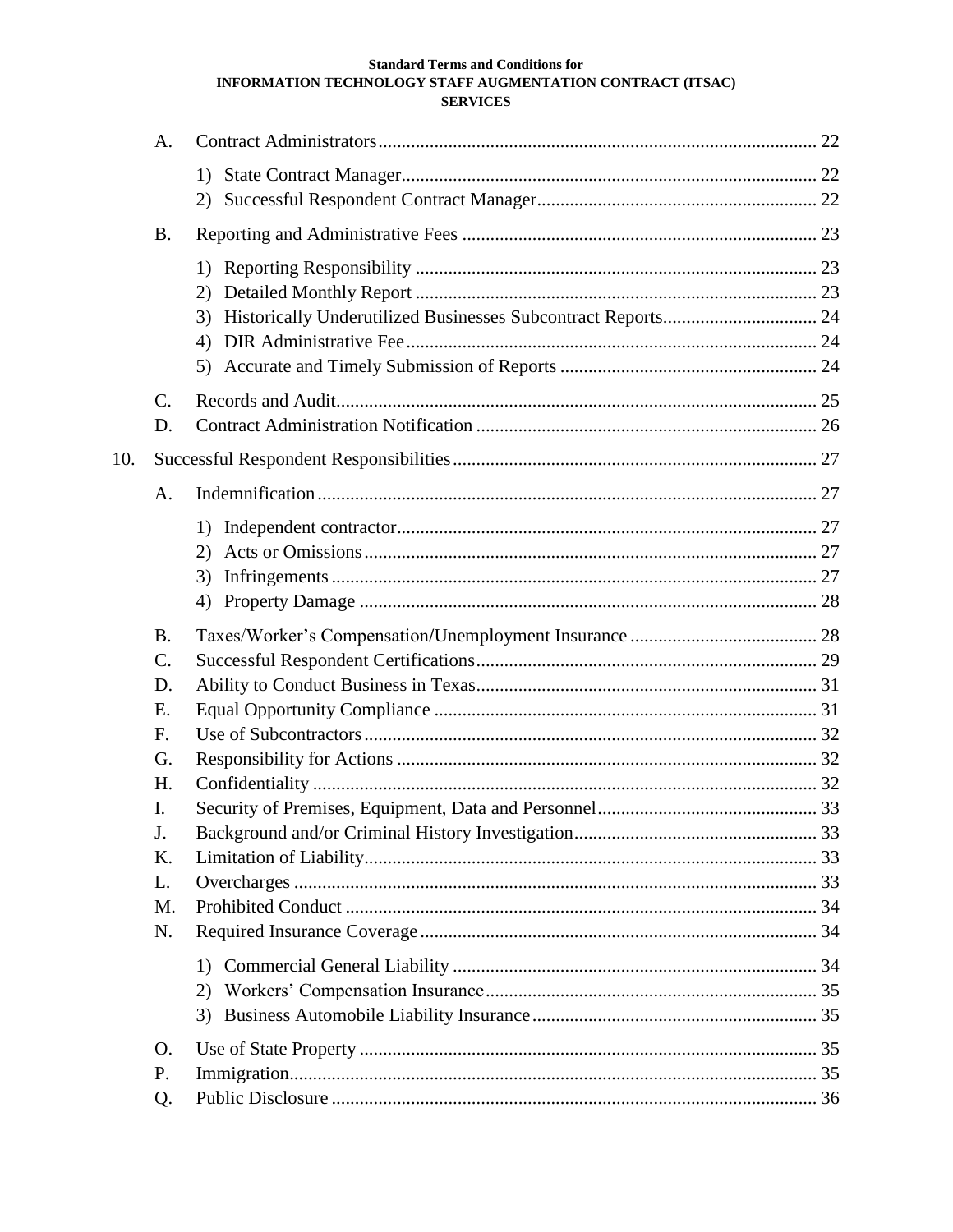|     | R.                                                                              |  |  |
|-----|---------------------------------------------------------------------------------|--|--|
|     | Secure Erasure of Hard Disk Managed Services Products and/or Services  36<br>S. |  |  |
|     | T.                                                                              |  |  |
|     | U.                                                                              |  |  |
|     | V.                                                                              |  |  |
|     | W.                                                                              |  |  |
|     | X.                                                                              |  |  |
| 11. |                                                                                 |  |  |
|     | A.                                                                              |  |  |
|     | <b>B.</b>                                                                       |  |  |
|     |                                                                                 |  |  |
|     | (2)                                                                             |  |  |
|     | 3)                                                                              |  |  |
|     | 4)                                                                              |  |  |
|     | 5)                                                                              |  |  |
|     | 6)                                                                              |  |  |
|     | 7) Successful Respondent or Order Fulfiller Rights Under Termination 41         |  |  |
|     |                                                                                 |  |  |
|     | $C$ .                                                                           |  |  |
| 12. |                                                                                 |  |  |
| 13. |                                                                                 |  |  |
| 14. |                                                                                 |  |  |
| 15. |                                                                                 |  |  |
| 16. |                                                                                 |  |  |
| 17. |                                                                                 |  |  |
| 18. |                                                                                 |  |  |
| 19. |                                                                                 |  |  |
| 20. |                                                                                 |  |  |
|     | $\mathbf{A}$ .                                                                  |  |  |
|     | <b>B.</b>                                                                       |  |  |
| 21. |                                                                                 |  |  |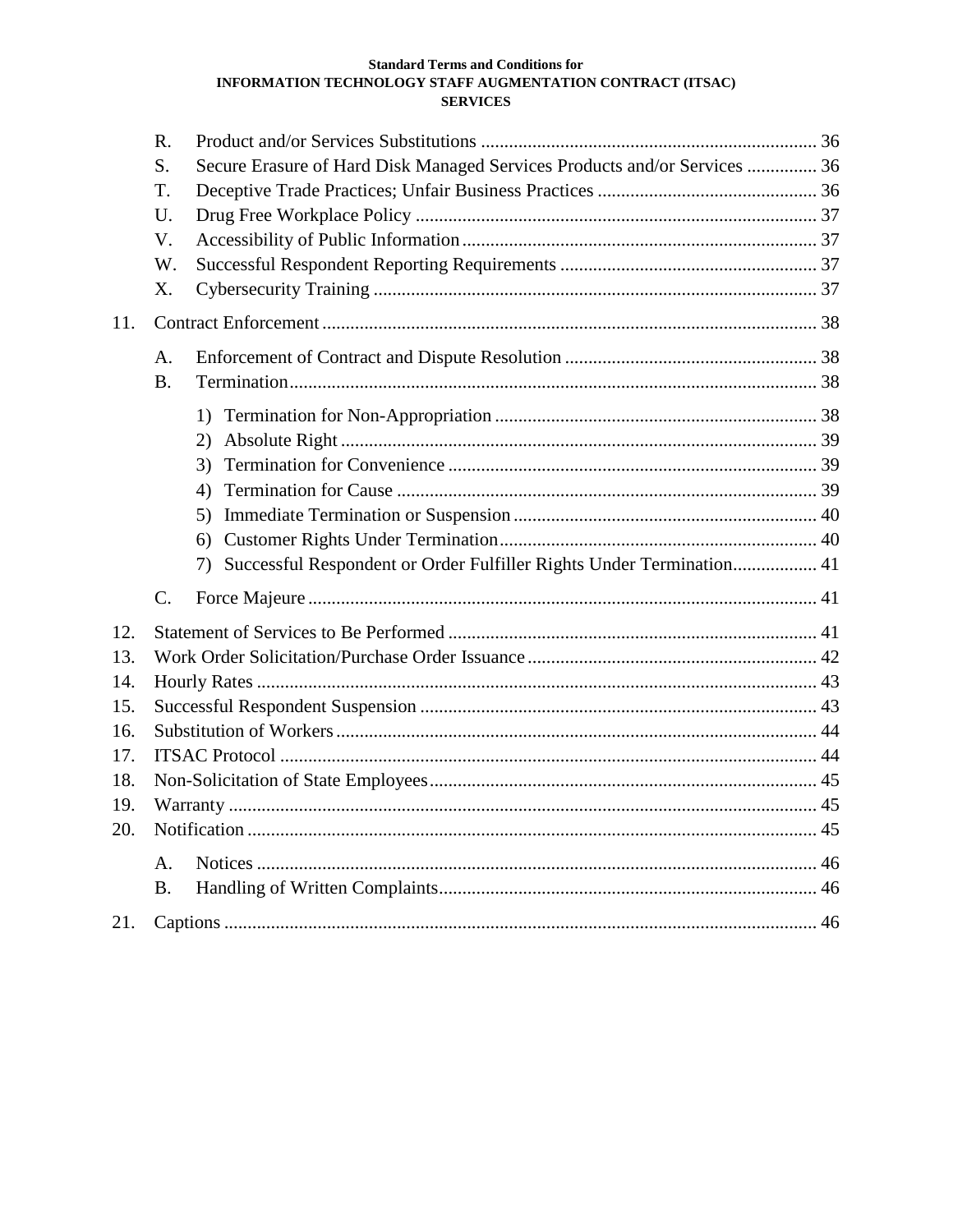The following terms and conditions shall govern the conduct of DIR and Successful Respondent during the term of the Contract.

# <span id="page-5-0"></span>**1. CONTRACT SCOPE**

The Successful Respondent shall provide the services specified in Section 3 of the Contract for purchase by Customers. Terms used in this document shall have the meanings set forth below in Section [3](#page-5-2) [Definitions.](#page-5-2)

# <span id="page-5-1"></span>**2. NO QUANTITY GUARANTEES**

The Contract is not exclusive to the Successful Respondent. Customers may obtain services from other sources during the term of the Contract. The Texas Department of Information Resources (DIR) makes no express or implied warranties whatsoever that any particular quantity or dollar amount of services will be procured through the Contract.

## <span id="page-5-2"></span>**3. DEFINITIONS**

## <span id="page-5-3"></span>**A. Acceptable Candidate**

Refers to a Candidate that meets the stated requirements pursuant to a [Work Order Solicitation](#page-7-7) and is correctly identified and priced using the ITSAC Category Pricing as defined in **Exhibit B**.

## <span id="page-5-4"></span>**B. Active Contract Holder**

Refers to Contract Holders that are given access to opportunities presented through Work Order Solicitations.

## <span id="page-5-5"></span>**C. Compliance Check**

An audit of Successful Respondent's compliance with the Contract may be performed by, but not limited to, a third party auditor, DIR Internal Audit department, or DIR contract management staff or their designees.

## <span id="page-5-6"></span>**D. Contract**

The document executed between DIR and Successful Respondent into which this Appendix A is incorporated.

## <span id="page-5-7"></span>**E. CPA**

<span id="page-5-8"></span>Refers to the Texas Comptroller of Public Accounts

## **F. Customer**

Any Texas state agency, unit of local government, institution of higher education as defined in Section 2054.003, Texas Government Code, the Electric Reliability Council of Texas, the Lower Colorado River Authority, a private school, as defined by Section 5.001, Education Code, a private or independent institution of higher education, as defined by Section 61.003, Education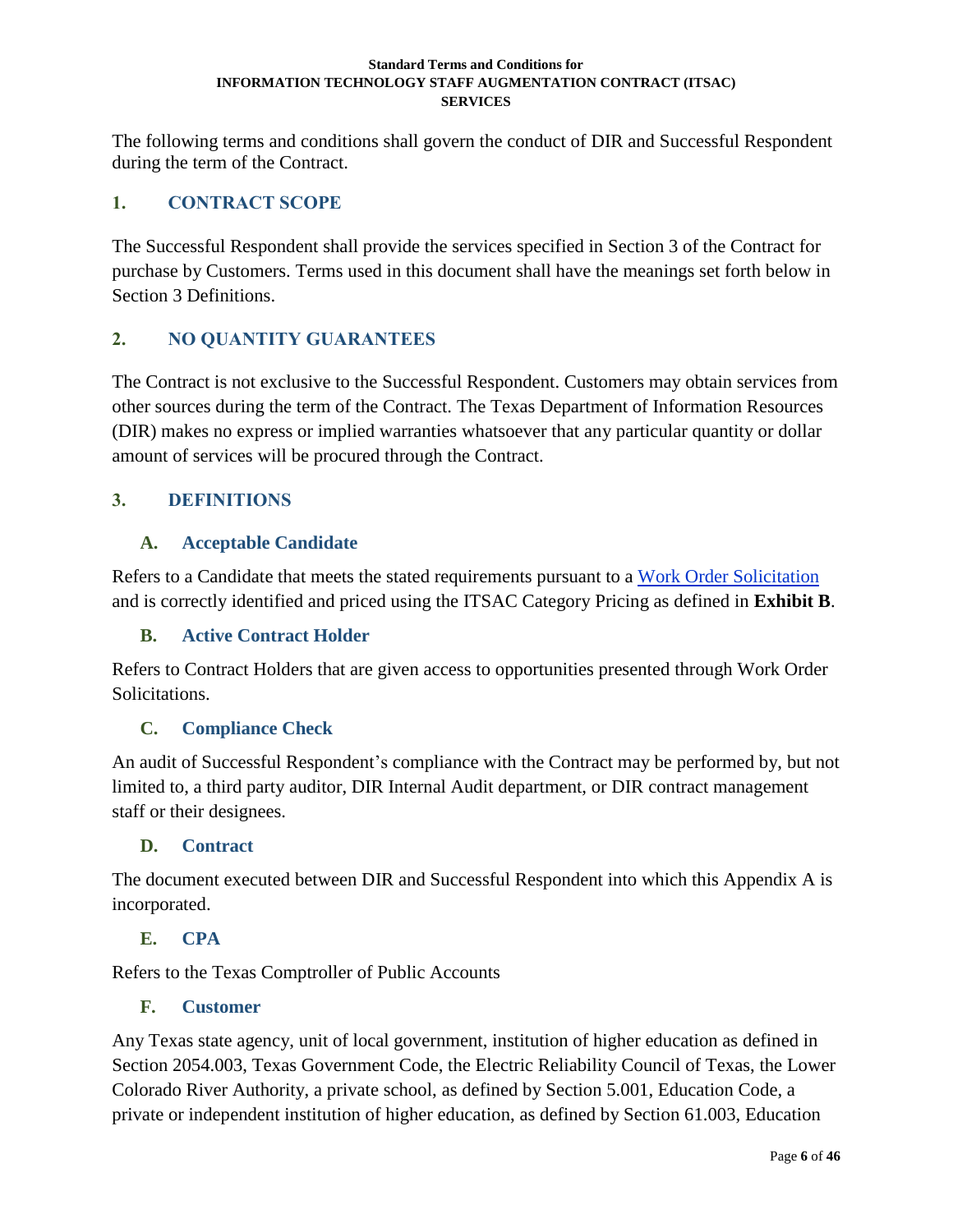Code, a volunteer fire department, as defined by Section 152.001, Tax Code, and those state agencies purchasing from a DIR contract through an Interagency Agreement, as authorized by Chapter 771, Texas Government Code, any local government as authorized through the Interlocal Cooperation Act, Chapter 791, Texas Government Code, the state agencies and political subdivisions of other states as authorized by Section 2054.0565, Texas Government Code, and, except for telecommunications services under Chapter 2170, Texas Government Code, assistance organizations as defined in Section 2175.001.

# <span id="page-6-0"></span>**G. Day**

Shall mean business days, Monday through Friday, except for State and Federal holidays. If the Contract calls for performance on a day that is not a business day, then performance is intended to occur on the next business day.

# <span id="page-6-1"></span>**H. DIR**

Refers to the Texas Department of Information Resources.

## <span id="page-6-2"></span>**I. Contract Holder**

An entity awarded a Contract for ITSAC Services.

## <span id="page-6-3"></span>**J. Hourly Rate**

Refers to the rate that is charged by the Successful Respondent and paid by the Customer for services rendered by Worker(s) under this Contract. It is calculated and communicated in terms of dollars per hour and may not exceed the NTE rate set in this Contract.

## <span id="page-6-4"></span>**K. Interviewed Candidate**

Refers to an Acceptable Candidate that was interviewed by the Customer pursuant to a Work Order Solicitation.

## <span id="page-6-5"></span>**L. Invoice**

Refers to a Customer approved instrument submitted by Successful Respondent for payment of services.

# <span id="page-6-6"></span>**M. ITSAC**

Refers to the IT Staff Augmentation Contract document executed between DIR and Successful Respondent.

## <span id="page-6-7"></span>**N. Not to Exceed (NTE)**

Refers to the maximum hourly rate for which a Successful Respondent has agreed to provide Worker(s) set by the [Rate Schedule.](#page-7-3) Under this Contract, Successful Respondent can provide Worker(s) at a lower hourly rate, but not a higher hourly rate.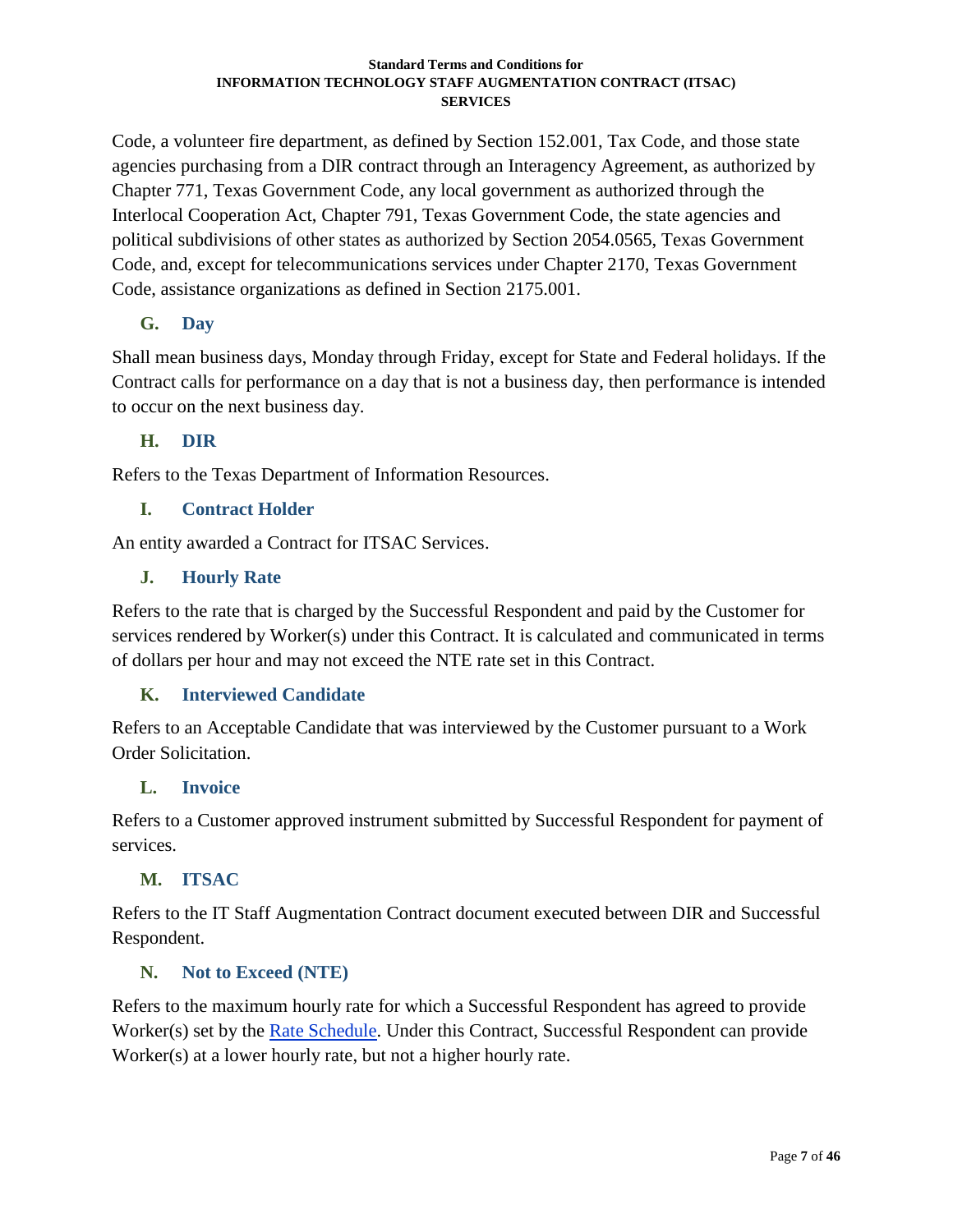# <span id="page-7-0"></span>**O. Opportunity Response Time**

Refers to the time within which a Vendor is expected to respond to a Work Order Solicitation with the appropriate resume(s). The metric used for expected opportunity response time is as established by the Customer.

## <span id="page-7-1"></span>**P. Placed Candidate (also Worker)**

Refers to an interviewed Candidate that was selected by the Customer pursuant to a Work Order Solicitation.

#### <span id="page-7-2"></span>**Q. Purchase Order (also PO)**

Refers to the Customer's fiscal form or format, which is used when making a purchase (e.g., formal written Purchase Order (PO), Procurement Card, Electronic Purchase Order, or other authorized instrument).

#### <span id="page-7-3"></span>**R. Rate Schedule**

Refers to the set of competitive, market driven, standardized rates that will document the NTE hourly rates for ITSAC Workers.

#### <span id="page-7-4"></span>**S. State**

<span id="page-7-5"></span>Refers to the State of Texas.

## **T. Successful Respondent**

<span id="page-7-6"></span>Refers to the entity awarded this Contract for ITSAC Services.

#### **U. Worker(s)**

Refers to identified individual(s) who perform authorized services under the supervision of Successful Respondent for DIR Customers and who are employees and/or subcontractors of the Successful Respondent.

## <span id="page-7-7"></span>**V. Work Order Solicitation**

Refers to a document submitted to Contract Holders by DIR outlining the description of services to be performed for a specified DIR Customer. The Work Order Solicitation Should include: Number of Workers, required Worker skills and qualifications, the number of hours to be worked, duration of engagement, authorized travel, and other relevant information.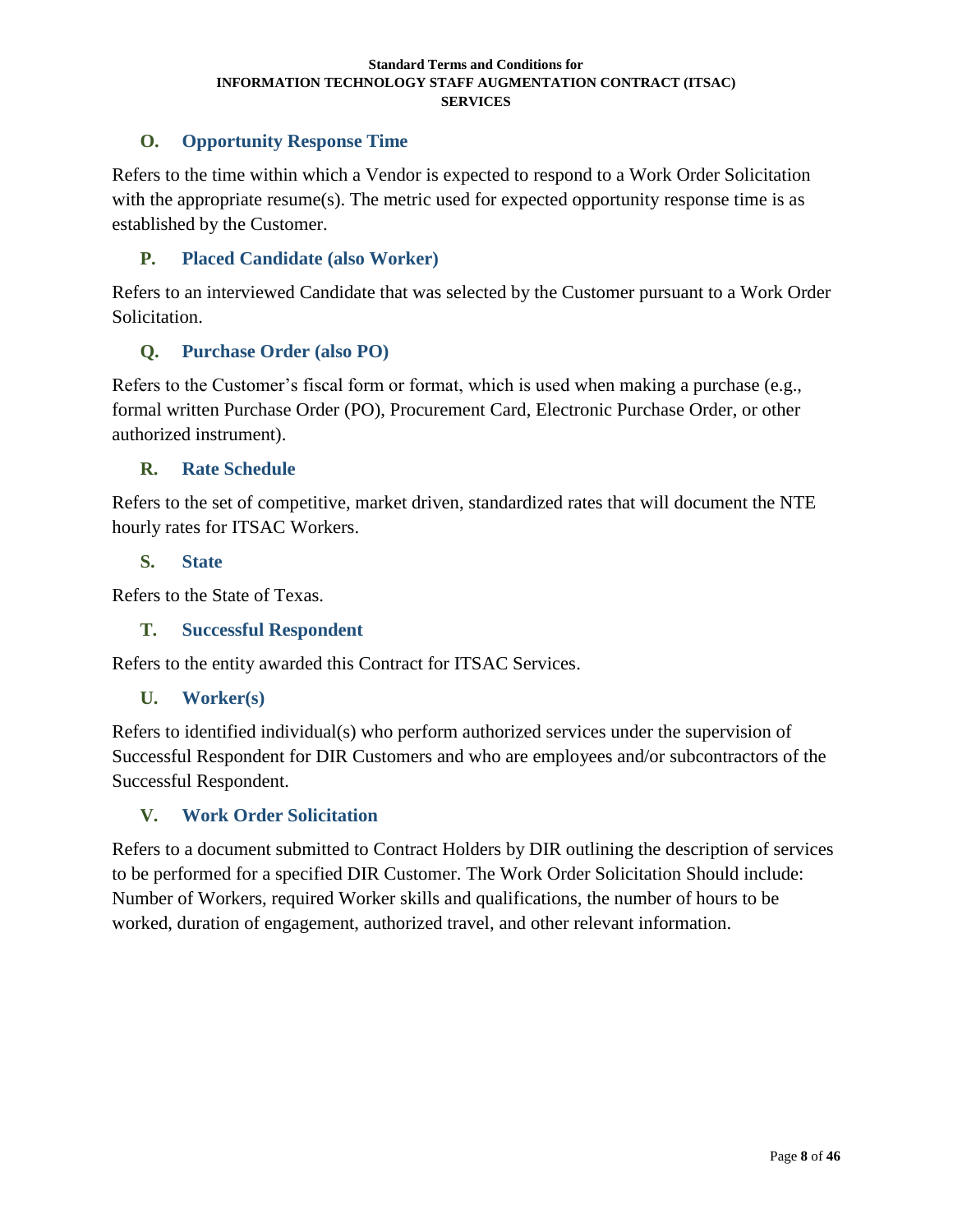## <span id="page-8-0"></span>**4. GENERAL PROVISIONS**

#### <span id="page-8-1"></span>**A. Entire Agreement**

The Contract, Appendices, and Exhibits constitute the entire agreement between DIR and the Vendor. No statement, promise, condition, understanding, inducement or representation, oral or written, expressed or implied, which is not contained in the Contract, Appendices, or its Exhibits shall be binding or valid.

#### <span id="page-8-2"></span>**B. Modification of Contract Terms and/or Amendments**

- 1) The terms and conditions of the Contract shall govern all transactions by Customers under the Contract. The Contract may only be modified or amended upon mutual written agreement of DIR and Successful Respondent.
- 2) DIR may amend the contract upon thirty (30) calendar days written notice to Successful Respondent without the need for a formal contract amendment: i) as necessary to satisfy a regulatory requirement imposed upon DIR by a governing body with the appropriate authority, or ii) as necessary to satisfy a procedural change due to DIR system upgrades or additions.
- 3) Customers shall not have the authority to modify the terms of the Contract; however, additional Customer terms and conditions that do not conflict with the Contract and are acceptable to Successful Respondent may be added in a Purchase Order and given effect. No additional term or condition added in a Purchase Order issued by a Customer can conflict with or diminish a term or condition of the Contract. Pre-printed terms and conditions on any Purchase Order issued by Customer hereunder will have no force and effect. In the event of a conflict between a Customer's Purchase Order and the Contract, the Contract term shall control.
- 4) Customer(s) and Successful Respondent will negotiate and enter into written agreements regarding statements of work, service level agreements, remedies, acceptance criteria, information confidentiality and security requirements, and other terms specific to their Purchase Orders under the Contract.

## <span id="page-8-3"></span>**C. Invalid Term or Condition**

- 1) To the extent any term or condition in the Contract conflicts with the applicable Texas and/or United States law or regulation, such Contract term or condition is void and unenforceable. By executing a Contract which contains the conflicting term or condition, DIR makes no representations or warranties regarding the enforceability of such term or condition and DIR do not waive the applicable Texas and/or United States law or regulation which conflicts with the Contract term or condition.
- 2) If one (1) or more term or condition in the Contract, or the application of any term or condition to any party or circumstance, is held invalid, unenforceable, or illegal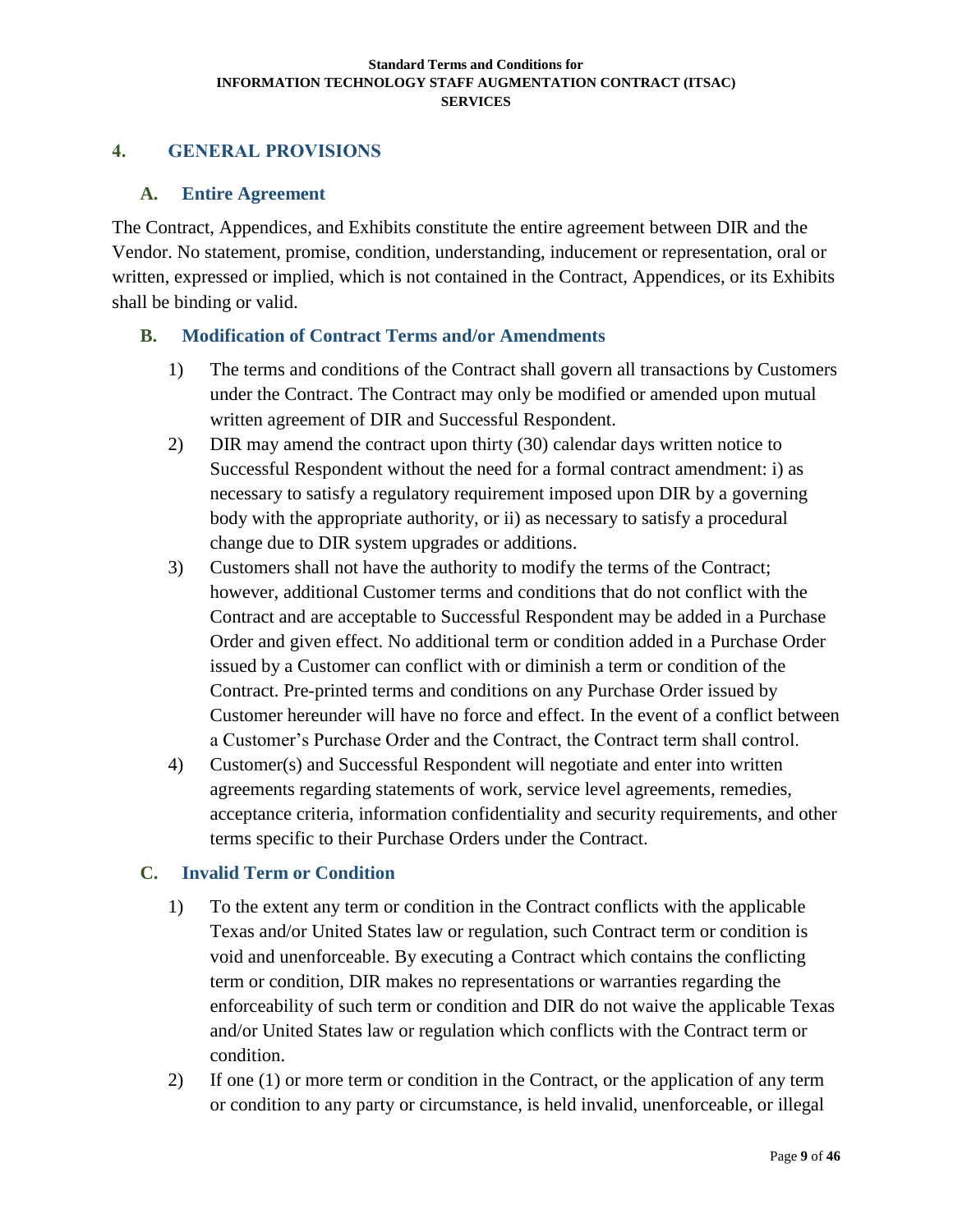in any respect by a final judgment or order of the State Office of Administrative Hearings or a court of competent jurisdiction, the remainder of the Contract and the application of the term or condition to other parties or circumstances shall remain valid and in full force and effect.

# <span id="page-9-0"></span>**D. Assignment**

- 1) DIR may assign the Contract without prior written approval to: i) a successor in interest (for DIR, another state agency as designated by the Texas Legislature), or ii) as necessary to satisfy a regulatory requirement imposed upon a party by a governing body with the appropriate authority.
- 2) Successful Respondent may assign the Contract with prior written approval to a subsidiary, parent company, affiliate, or successor. Assignment of the Contract by Successful Respondent under the above terms shall require written notification by Successful Respondent and a mutually agreed written Contract amendment.

# <span id="page-9-1"></span>**E. Survival**

All applicable software license agreements, warranties, or service agreements that were entered into between Successful Respondent and a Customer under the terms and conditions of the Contract shall survive the expiration or termination of the Contract. All Purchase Orders issued and accepted by Successful Respondent shall survive expiration or termination of the Contract for the term of the Purchase Order, unless the Customer terminates the Purchase Order sooner. However, regardless of the term of the Purchase Order, no Purchase Order shall survive the expiration or termination of the Contract for more than five (5) years, unless Customer makes an express finding and justification for the longer term. The finding and justification must either be included in the Purchase Order, or referenced in it and maintained in Customer's procurement record. Rights and obligations under this Contract which by their nature should survive, including, but not limited to the DIR Administrative Fee and any and all payment obligations invoiced prior to the termination or expiration hereof.

# <span id="page-9-2"></span>**F. Choice of Law**

The laws of the State shall govern the construction and interpretation of the Contract. Exclusive venue for all actions will be in state court, Travis County, Texas. Nothing in the Contract or its Appendices shall be construed to waive the State's sovereign immunity.

# <span id="page-9-3"></span>**G. Limitation of Authority**

Successful Respondent shall have no authority to act for or on behalf of the Texas Department of Information Resources or the State except as expressly provided for in this Contract; no other authority, power or use is granted or implied. Successful Respondent may not incur any debts, obligations, expenses, or liabilities of any kind on behalf of the State or DIR.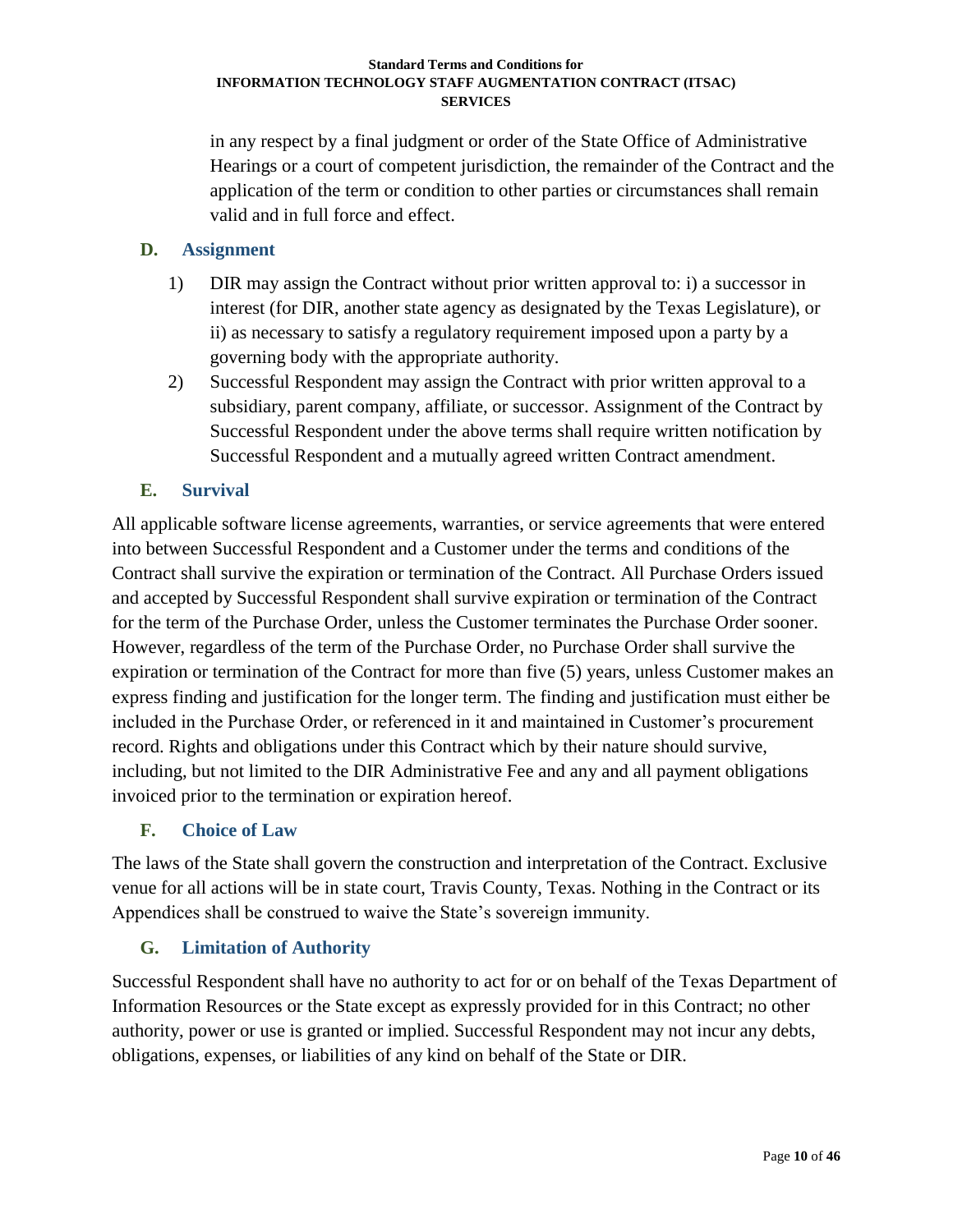# <span id="page-10-0"></span>**H. Proof of Financial Stability**

Either DIR or Customer may require Successful Respondent to provide proof of financial stability prior to or at any time during the Contract term.

## <span id="page-10-1"></span>**I. Data Location**

Regardless of any other provision of this Contract or its incorporated or referenced documents, all of the data for State of Texas Customers identified by the State as requiring their data to remain in the continental United States shall remain, and be stored, processed, accessed, viewed, transmitted, and received, always and exclusively within the contiguous United States. A State of Texas Customer can specifically request otherwise. For all local governments and education Customers within the State of Texas, as well as Customers outside the State of Texas' jurisdiction, the question of data location shall be at the discretion of such Customers. **NOTE**: CUSTOMERS SHOULD CONSIDER WHETHER THEY REQUIRE CONTINENTAL US-ONLY DATA LOCATION AND HANDLING AND MAKE SUCCESFUL RESPONDENT AWARE OF THEIR REQUIREMENTS.

## <span id="page-10-2"></span>**5. INTELLECTUAL PROPERTY MATTERS**

## <span id="page-10-4"></span><span id="page-10-3"></span>**A. Definitions**

## 1) "Work Product"

Means any and all deliverables produced by Successful Respondent for Customer under a Statement of Work issued pursuant to this Contract, including any and all tangible or intangible items or things that have been or will be prepared, created, developed, invented or conceived at any time following the effective date of the Contract, including but not limited to any (i) works of authorship (such as manuals, instructions, printed material, graphics, artwork, images, illustrations, photographs, computer programs, computer software, scripts, object code, source code or other programming code, HTML code, flow charts, notes, outlines, lists, compilations, manuscripts, writings, pictorial materials, schematics, formulae, processes, algorithms, data, information, multimedia files, text web pages or web sites, other written or machine readable expression of such works fixed in any tangible media, and all other copyrightable works), (ii) trademarks, service marks, trade dress, trade names, logos, or other indicia of source or origin, (iii) ideas, designs, concepts, personality rights, methods, processes, techniques, apparatuses, inventions, formulas, discoveries, or improvements, including any patents, trade secrets and knowhow, (iv) domain names, (v) any copies, and similar or derivative works to any of the foregoing, (vi) all documentation and materials related to any of the foregoing, (vii) all other goods, services or deliverables to be provided to Customer under the Contract or a Statement of Work, and (viii) all Intellectual Property Rights in any of the foregoing, and which are or were created, prepared, developed, invented or conceived for the use or benefit of Customer in connection with this Contract or a Statement of Work, or with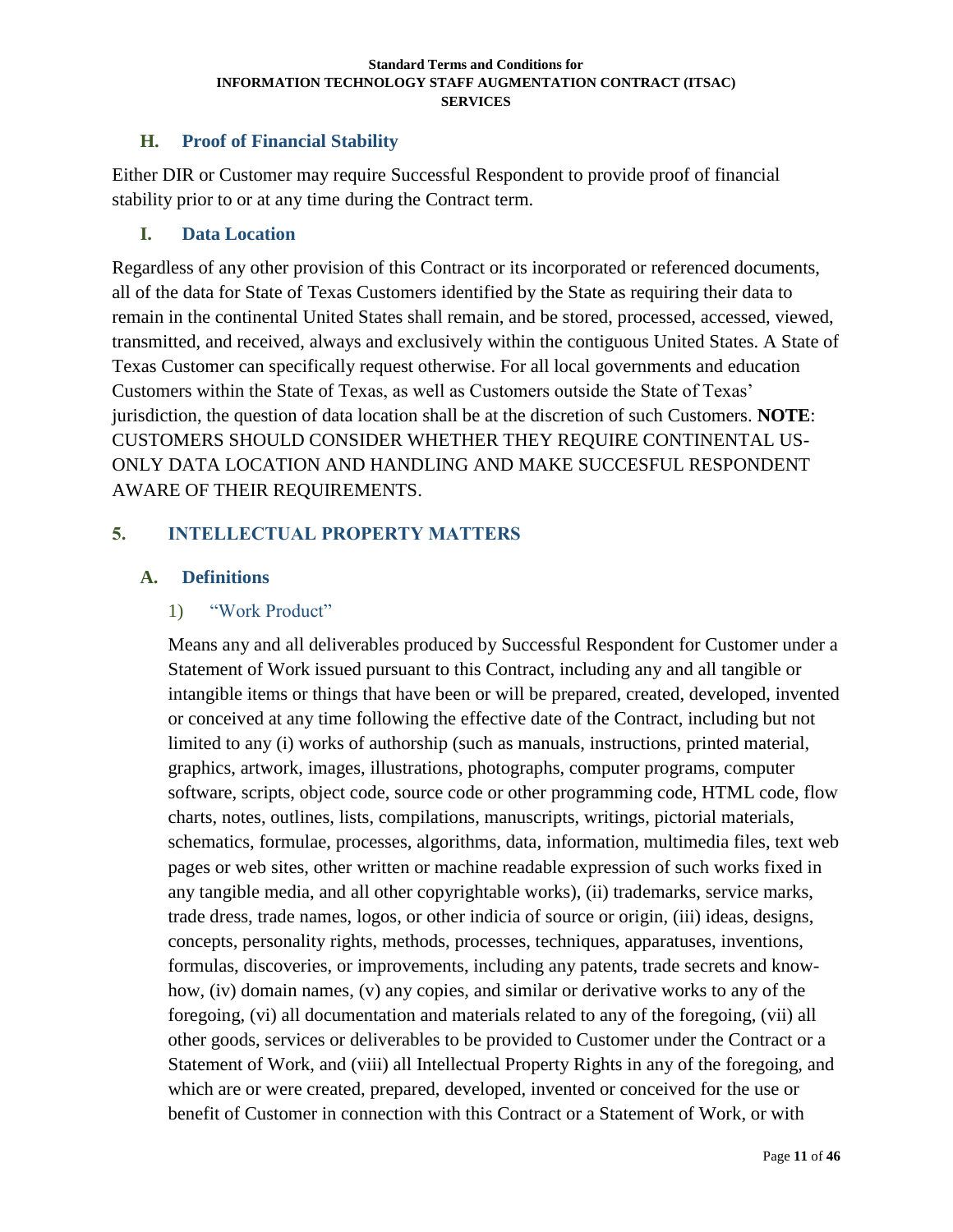funds appropriated by or for Customer or Customer's benefit: (a) by any Successful Respondent personnel or Customer personnel, or (b) any Customer personnel who then became personnel to Successful Respondent or any of its affiliates or subcontractors, where, although creation or reduction-to-practice is completed while the person is affiliated with Successful Respondent or its personnel, any portion of same was created, invented or conceived by such person while affiliated with Customer.

# <span id="page-11-0"></span>2) "Intellectual Property Rights"

Means the worldwide legal rights or interests evidenced by or embodied in: (i) any idea, design, concept, personality right, method, process, technique, apparatus, invention, discovery, or improvement, including any patents, trade secrets, and know-how; (ii) any work of authorship, including any copyrights, moral rights or neighboring rights; (iii) any trademark, service mark, trade dress, trade name, or other indicia of source or origin; (iv) domain name registrations; and (v) any other proprietary or similar rights. The Intellectual Property Rights of a party include all worldwide legal rights or interests that the party may have acquired by assignment or license with the right to grant sublicenses.

## <span id="page-11-1"></span>3) "Statement of Work"

Means a document signed by Customer and Successful Respondent describing a specific set of activities and/or deliverables, which may include Work Product and Intellectual Property Rights, that Successful Respondent is to provide Customer, issued pursuant to the Contract.

# <span id="page-11-2"></span>4) "Third Party IP"

Means the Intellectual Property Rights of any third party that is not a party to this Contract, and that is not directly or indirectly providing any goods or services to Customer under this Contract.

# <span id="page-11-3"></span>5) "Vendor IP"

Shall mean all tangible or intangible items or things, including the Intellectual Property Rights therein, created or developed by Successful Respondent (a) prior to providing any Services or Work Product to Customer and prior to receiving any documents, materials, information or funding from or on behalf of Customer relating to the Services or Work Product, or (b) after the Effective Date of the Contract if such tangible or intangible items or things were independently developed by Successful Respondent outside Successful Respondent's provision of Services or Work Product for Customer hereunder and were not created, prepared, developed, invented or conceived by any Customer personnel who then became personnel to Successful Respondent or any of its affiliates or subcontractors, where, although creation or reduction-to-practice is completed while the person is affiliated with Successful Respondent or its personnel, any portion of same was created, invented or conceived by such person while affiliated with Customer.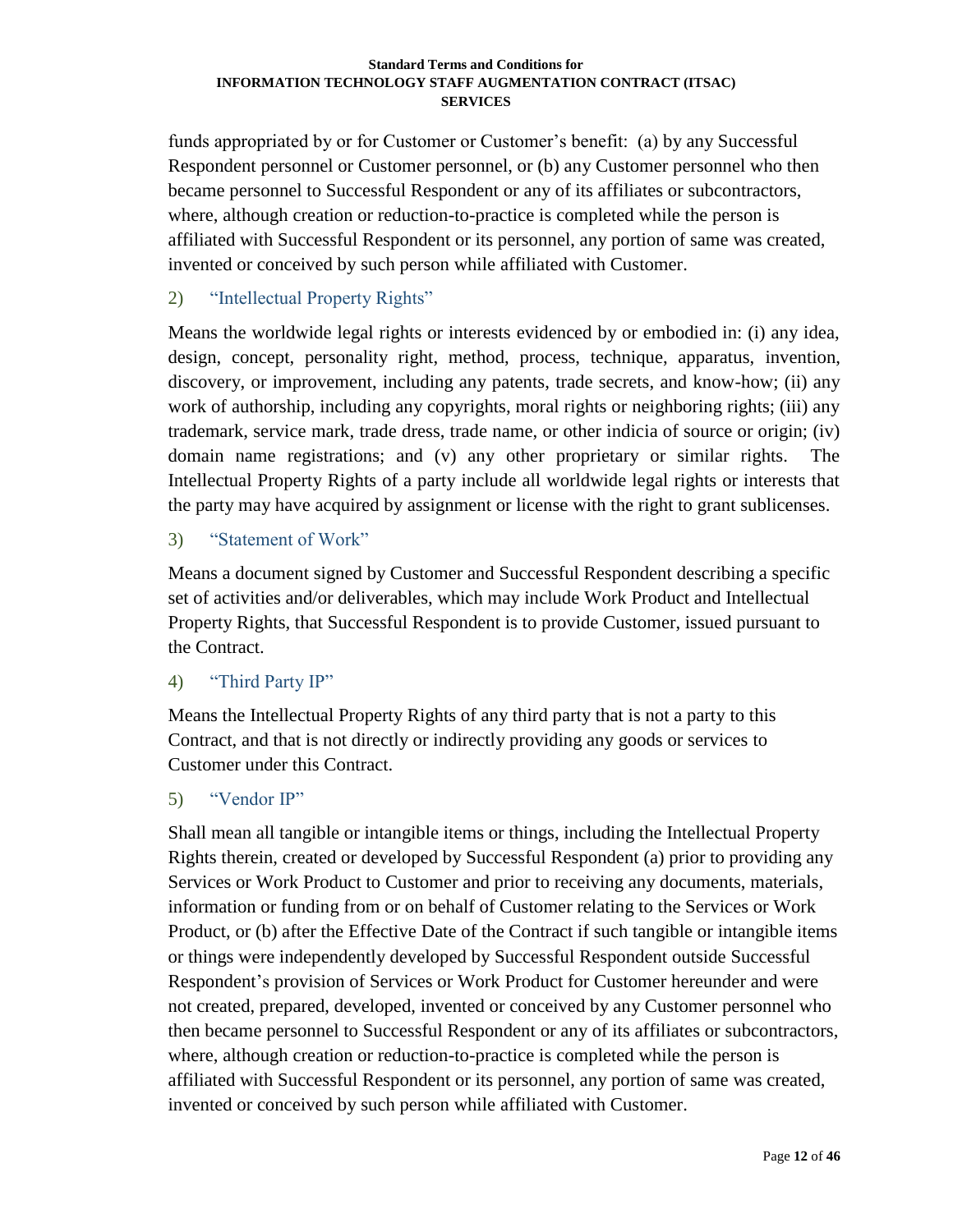## <span id="page-12-0"></span>**B. Ownership**

As between Successful Respondent and Customer, the Work Product and Intellectual Property Rights therein are and shall be owned exclusively by Customer, and not Successful Respondent. Successful Respondent specifically agrees that the Work Product shall be considered "works made for hire" and that the Work Product shall, upon creation, be owned exclusively by Customer. To the extent that the Work Product, under applicable law, may not be considered works made for hire, Successful Respondent hereby agrees that the Contract effectively transfers, grants, conveys, assigns, and relinquishes exclusively to Customer all right, title and interest in and to all ownership rights in the Work Product, and all Intellectual Property Rights in the Work Product, without the necessity of any further consideration, and Customer shall be entitled to obtain and hold in its own name all Intellectual Property Rights in and to the Work Product. Successful Respondent acknowledges that Successful Respondent and Customer do not intend Successful Respondent to be a joint author of the Work Product within the meaning of the Copyright Act of 1976. Customer shall have access, during normal business hours (Monday through Friday, 8AM to 5PM) and upon reasonable prior notice to Successful Respondent, to all Successful Respondent materials, premises, and computer files containing the Work Product. Successful Respondent and Customer, as appropriate, will cooperate with one another and execute such other documents as may be reasonably appropriate to achieve the objectives herein. No license or other right is granted hereunder to any Third Party IP, except as may be incorporated in the Work Product by Successful Respondent.

## <span id="page-12-1"></span>**C. Further Actions**

Successful Respondent, upon request and without further consideration, shall perform any acts that may be deemed reasonably necessary or desirable by Customer to evidence more fully the transfer of ownership and/or registration of all Intellectual Property Rights in all Work Product to Customer to the fullest extent possible, including but not limited to the execution, acknowledgement and delivery of such further documents in a form determined by Customer. In the event Customer shall be unable to obtain Successful Respondent's signature due to the dissolution of Successful Respondent or Successful Respondent's unreasonable failure to respond to Customer's repeated requests for such signature on any document reasonably necessary for any purpose set forth in the foregoing sentence, Successful Respondent hereby irrevocably designates and appoints Customer and its duly authorized officers and agents as Successful Respondent's agent and Successful Respondent's attorney-in-fact to act for and in Successful Respondent's behalf and stead to execute and file any such document and to do all other lawfully permitted acts to further any such purpose with the same force and effect as if executed and delivered by Successful Respondent, provided however that no such grant of right to Customer is applicable if Successful Respondent fails to execute any document due to a good faith dispute by Successful Respondent with respect to such document. It is understood that such power is coupled with an interest and is therefore irrevocable. Customer shall have the full and sole power to prosecute such applications and to take all other action concerning the Work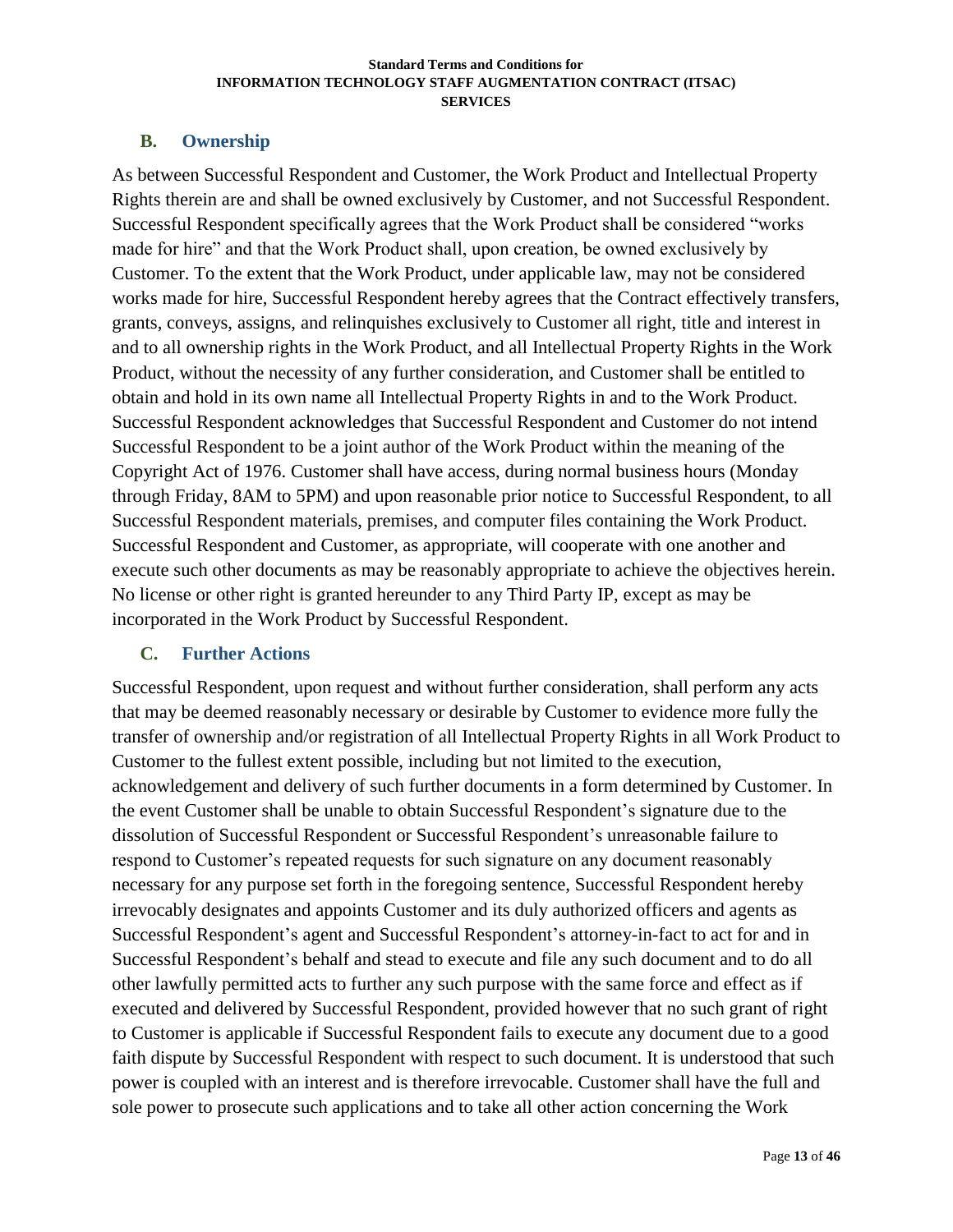Product, and Successful Respondent shall cooperate, at Customer's sole expense, in the preparation and prosecution of all such applications and in any legal actions and proceedings concerning the Work Product.

# <span id="page-13-0"></span>**D. Waiver of Moral Rights**

Successful Respondent hereby irrevocably and forever waives, and agrees never to assert, any Moral Rights in or to the Work Product which Successful Respondent may now have or which may accrue to Successful Respondent's benefit under U.S. or foreign copyright or other laws and any and all other residual rights and benefits which arise under any other applicable law now in force or hereafter enacted. Successful Respondent acknowledges the receipt of equitable compensation for its assignment and waiver of such Moral Rights. The term "Moral Rights" shall mean any and all rights of paternity or integrity of the Work Product and the right to object to any modification, translation or use of the Work Product, and any similar rights existing under the judicial or statutory law of any country in the world or under any treaty, regardless of whether or not such right is denominated or referred to as a moral right.

# <span id="page-13-1"></span>**E. Confidentiality**

All documents, information and materials forwarded to Successful Respondent by Customer for use in and preparation of the Work Product shall be deemed the confidential information of Customer, and subject to the license granted by Customer to Successful Respondent under subparagraph [H](#page-14-0) [Successful Respondent](#page-14-0) License to Use. Hereunder, Successful Respondent shall not use, disclose, or permit any person to use or obtain the Work Product, or any portion thereof, in any manner without the prior written approval of Customer.

# <span id="page-13-2"></span>**F. Injunctive Relief**

The Contract is intended to protect Customer's proprietary rights pertaining to the Work Product, and the Intellectual Property Rights therein, and any misuse of such rights would cause substantial and irreparable harm to Customer's business. Therefore, Successful Respondent acknowledges and stipulates that a court of competent jurisdiction may immediately enjoin any material breach of the intellectual property, use, and confidentiality provisions of this Contract, upon a request by Customer, without requiring proof of irreparable injury as same should be presumed.

# <span id="page-13-3"></span>**G. Return of Materials Pertaining to Work Product**

Upon the request of Customer, but in any event upon termination or expiration of this Contract or a Statement of Work, Successful Respondent shall surrender to Customer all documents and things pertaining to the Work Product, including but not limited to drafts, memoranda, notes, records, drawings, manuals, computer software, reports, data, and all other documents or materials (and copies of same) generated or developed by Successful Respondent or furnished by Customer to Successful Respondent, including all materials embodying the Work Product, any Customer confidential information, or Intellectual Property Rights in such Work Product,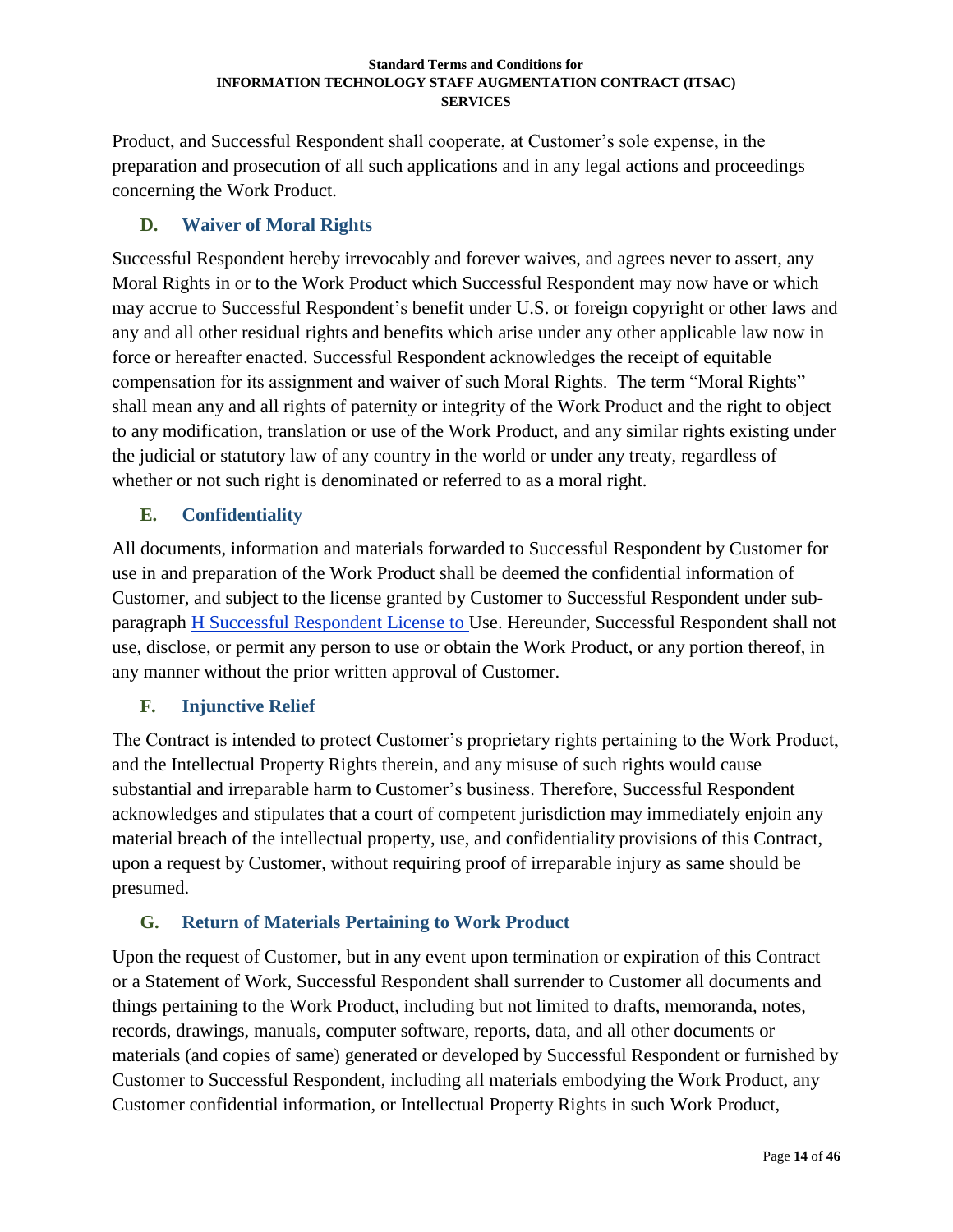regardless of whether complete or incomplete. This section is intended to apply to all Work Product as well as to all documents and things furnished to Successful Respondent by Customer or by anyone else that pertain to the Work Product.

# <span id="page-14-0"></span>**H. Successful Respondent License to Use**

Customer hereby grants to Successful Respondent a non-transferable, non-exclusive, royaltyfree, fully paid-up license to use any Work Product solely as necessary to provide the Services to Customer. Except as provided in this Section, neither Successful Respondent nor any Subcontractor shall have the right to use the Work Product in connection with the provision of services to its other customers without the prior written consent of Customer, which consent may be withheld in Customer's sole discretion.

# <span id="page-14-1"></span>**I. Third-Party Underlying and Derivative Works**

To the extent that any Successful Respondent IP or Third Party IP are embodied or reflected in the Work Product, or are necessary to provide the Services, Successful Respondent hereby grants to the Customer, or shall obtain from the applicable third party for Customer's benefit, the irrevocable, perpetual, non-exclusive, worldwide, royalty-free right and license, for Customer's internal business purposes only, to (i) use, execute, reproduce, display, perform, distribute copies of, and prepare derivative works based upon such Successful Respondent IP or Third Party IP and any derivative works thereof embodied in or delivered to Customer in conjunction with the Work Product, and (ii) authorize others to do any or all of the foregoing. Successful Respondent agrees to notify Customer on delivery of the Work Product or Services if such materials include any Third Party IP. On request, Successful Respondent shall provide Customer with documentation indicating a third party's written approval for Successful Respondent to use any Third Party IP that may be embodied or reflected in the Work Product.

# <span id="page-14-2"></span>**J. Agreement with Subcontracts**

Successful Respondent agrees that it shall have written agreement(s) that are consistent with the provisions hereof related to Work Product and Intellectual Property Rights with any employees, agents, consultants, contractors or subcontractors providing Services or Work Product pursuant to the Contract, prior to their providing such Services or Work Product, and that it shall maintain such written agreements at all times during performance of this Contract, which are sufficient to support all performance and grants of rights by Successful Respondent. Copies of such agreements shall be provided to the Customer promptly upon request.

# <span id="page-14-3"></span>**K. License to Customer.**

Successful Respondent grants to Customer, a perpetual, irrevocable, royalty free license, solely for the Customer's internal business purposes, to use, copy, modify, display, perform (by any means), transmit and prepare derivative works of any Successful Respondent IP embodied in or delivered to Customer in conjunction with the Work Product. The foregoing license includes the right to sublicense third parties, solely for the purpose of engaging such third parties to assist or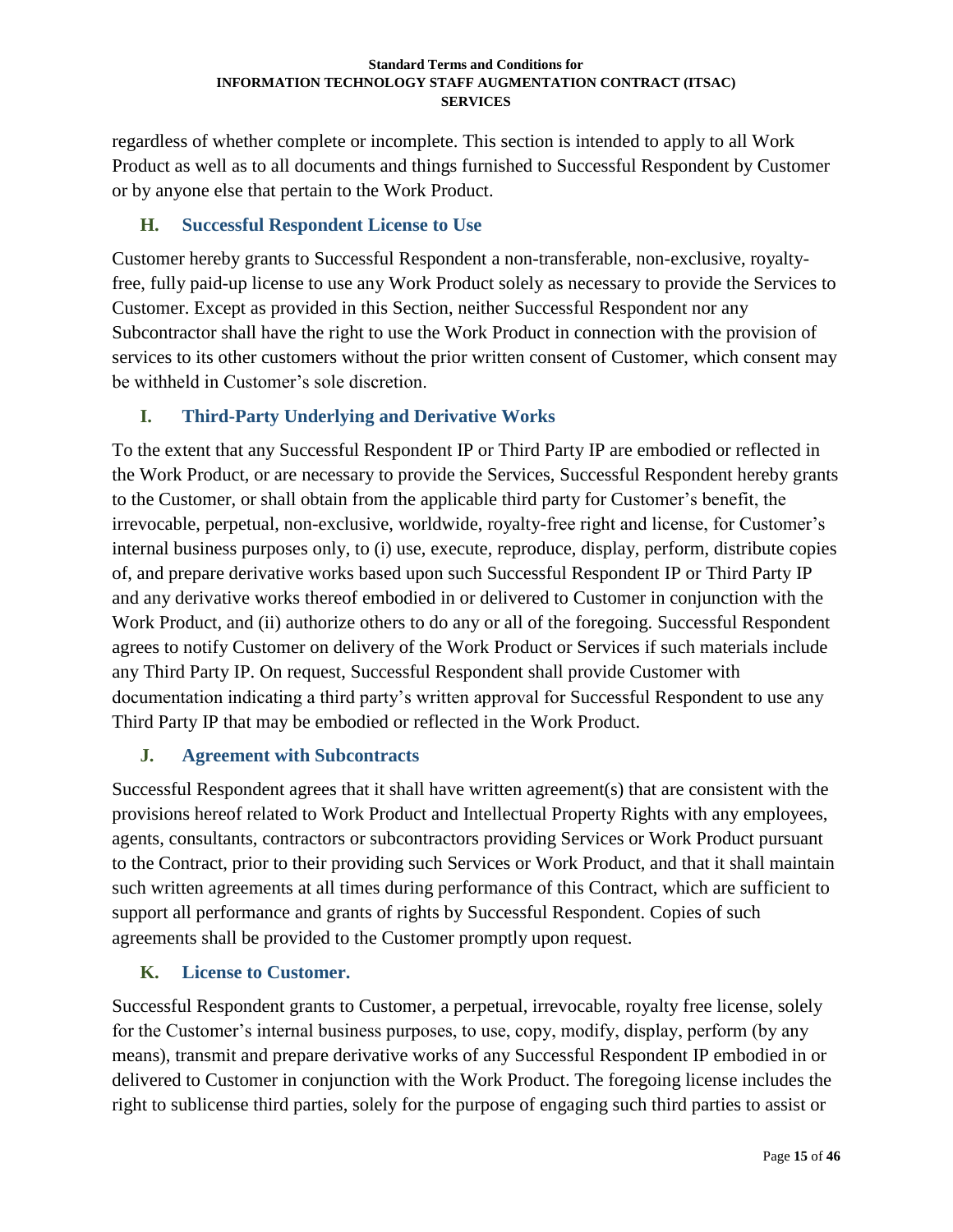carryout Customer's internal business use of the Work Product. Except for the preceding license, all rights in Successful Respondent IP remain in Successful Respondent.

# <span id="page-15-0"></span>**L. Vendor Development Rights**

To the extent not inconsistent with Customer's rights in the Work Product or as set forth herein, nothing in this Contract shall preclude Successful Respondent from developing for itself, or for others, materials which are competitive with those produced as a result of the Services provided hereunder, provided that no Work Product is utilized, and no Intellectual Property Rights of Customer therein are infringed by such competitive materials. To the extent that Successful Respondent wishes to use the Work Product, or acquire licensed rights in certain Intellectual Property Rights of Customer therein in order to offer competitive goods or services to third parties, Successful Respondent and Customer agree to negotiate in good faith regarding an appropriate license and royalty agreement to allow for such.

# <span id="page-15-1"></span>**6. TERMS AND CONDITIONS APPLICABLE TO STATE AGENCY PURCHASES ONLY**

- A. Under Texas Government Code, Chapter 2054, Subchapter M, and DIR implementing rules, DIR state agency and Institution of Higher Education Customers must procure EIR that complies with the Accessibility Standards defined in the Texas Administrative Codes 1 TAC 206, 1 TAC 213, and in the Worldwide Web Consortium WCAG 2.0 AA technical standard as applicable, and when such products or services are available in the commercial marketplace or when such products are developed in response to procurement solicitations.
	- 1) Upon request, and prior to a DIR Customer purchase, Contract Holders must provide accurate Accessibility Conformance Reports (ACRs) created using the applicable sections of the Voluntary Product Accessibility Template® (VPAT®) Revised Section 508 Edition (Version 2.3 or higher) or links to ACRs located on manufacturer websites for Commercial Off the Shelf (COTS) products, including Software as a Service (SaaS), for each product or product family (as applicable) included in the submitted pricelist. Instructions on how to complete this document are included in the template itself. ACRs based on earlier versions of the VPAT® template will be accepted if such competed ACRs already exist, and there have been no changes to the product/service since the time of the original document completion.

Successful Respondent claiming that a proposed product or family of products is exempt from accessibility requirements must specify the product(s) as such in "Notes" located in the product information section of the VPAT v.2.3 or higher, or as an additional note in the product information section of older VPAT versions of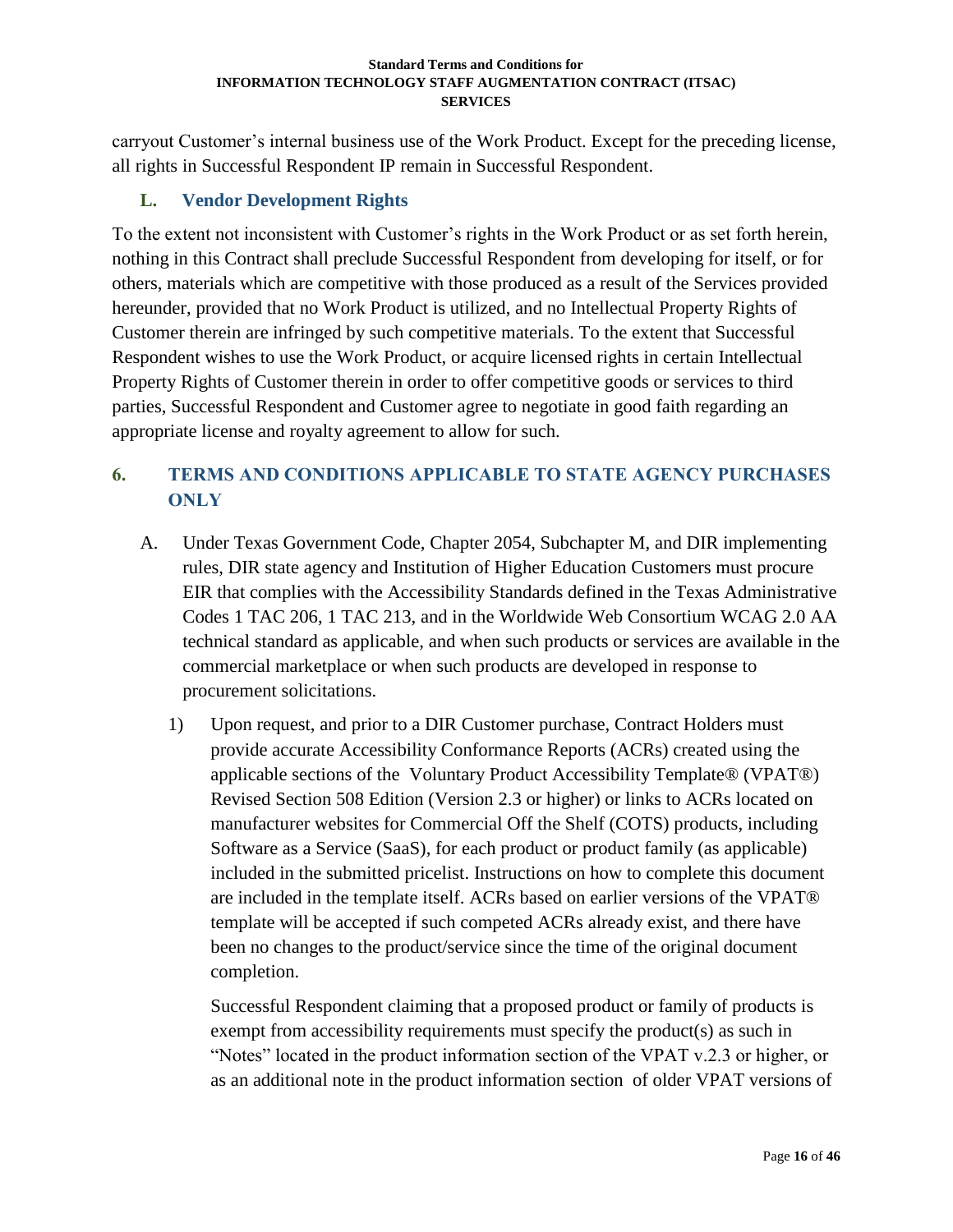the form, specifying each exempt product or product family with a supporting statement(s) for this position.

2) Upon request, and prior to a DIR customer purchase for IT development services, Contract Holders must provide a completed, current, accurate, Vendor Accessibility Development Services Information Request(VADSIR) form for non-COTS offerings (such as IT related development services, services that include user accessed, online components, etc.) which documents Contract Holder's capability or ability to produce accessible electronic and information resources.

Additionally, Contract Holders must ensure that EIR Accessibility criteria are integrated into key phases of the project development lifecycle including but not limited to planning, design, development, functional testing, user acceptance testing, maintenance; and report accessibility status at key project checkpoints as defined by DIR customers.

- 3) Upon request, and prior to a Customer purchase for COTS products, or IT development services, Contract Holders must provide a completed, current, accurate, Policy Driven Adoption for Accessibility (PDAA) for Vendor Self-Assessment.
- 4) Also upon request, Contract Holders must provide additional documentation that supports the information contained in the aforementioned completed forms in subsection 1, 2, and 3 above. Examples may include but are not limited to: executed accessibility test plans and results, corrective actions plans, description of accessibility test tools, platforms, and methods, and prior work.
- B. Purchase of Commodity Items (Applicable to State Agency Purchases Only)
	- 1) Texas Government Code, §2157.068 requires State agencies to buy commodity items, as defined in 5.B.2, below, in accordance with contracts developed by DIR, unless the agency obtains an exemption from DIR or a written certification that a commodity is not on DIR contract (for the limited purpose of purchasing from a local government purchasing cooperative).
	- 2) Commodity items are commercially available software, hardware and technology services that are generally available to businesses or the public and for which DIR determines that a reasonable demand exists in two or more state agencies. Hardware is the physical technology used to process, manage, store, transmit, receive or deliver information. Software is the commercially available programs that operate hardware and includes all supporting documentation, media on which the software may be contained or stored, related materials, modifications, versions, upgrades, enhancements, updates or replacements. Technology services are the services, functions and activities that facilitate the design, implementation, creation, or use of software or hardware. Technology services include seat management, staffing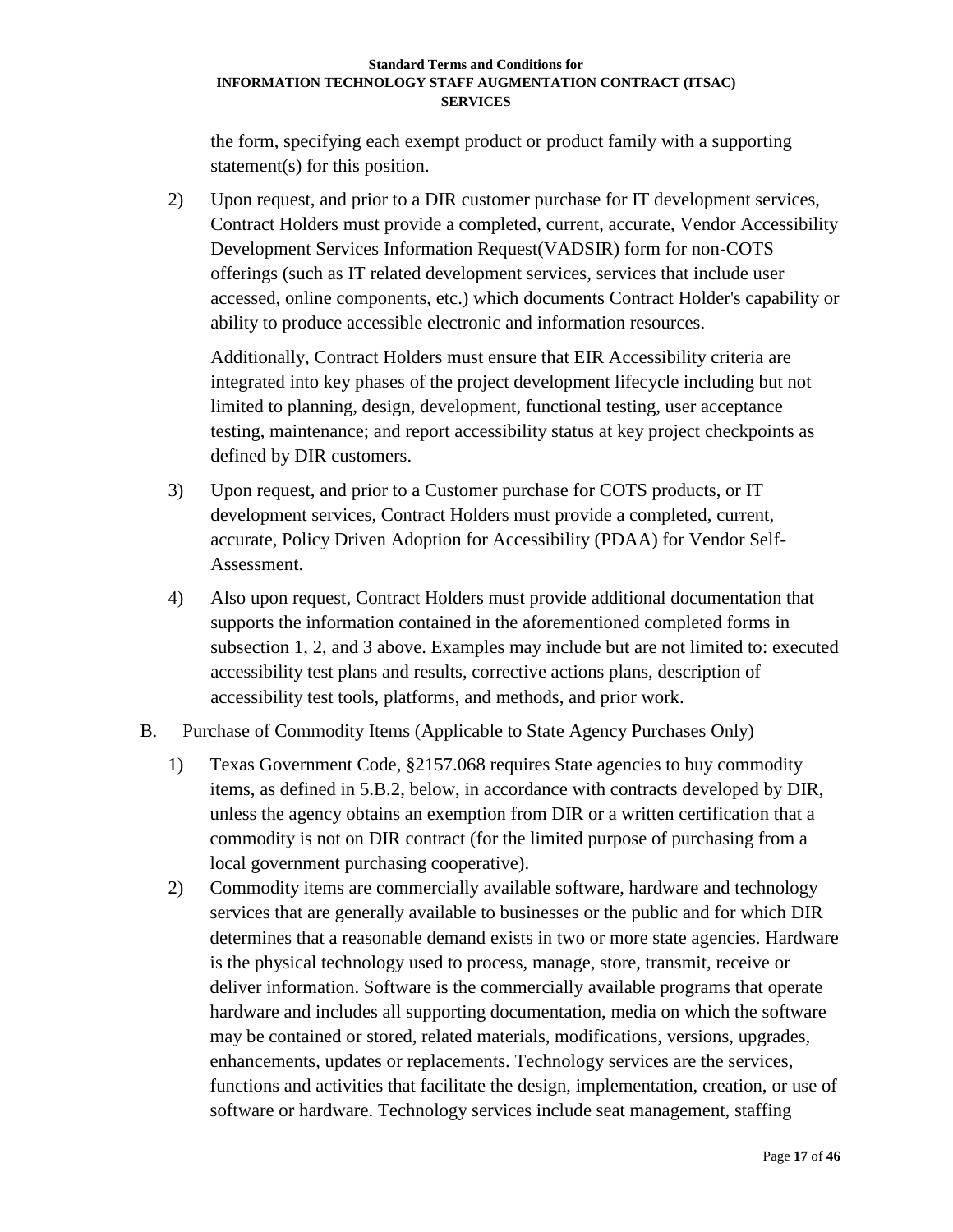augmentation, training, maintenance and subscription services. Technology services do not include telecommunications services. Seat management is services through which a state agency transfers its responsibilities to a vendor to manage its personal computing needs, including all necessary hardware, software and technology services.

3) Successful Respondent agrees to coordinate all State agency commodity item sales through existing DIR contracts. Institutions of higher education are exempt from this Subsection 5.B.

# <span id="page-17-0"></span>**7. CONTRACT FULFILLMENT AND PROMOTION**

## <span id="page-17-1"></span>**A. Service, Sales and Support of the Contract**

Successful Respondent shall provide service, sales and support resources to serve all Customers throughout the State. It is the responsibility of the Successful Respondent to sell, market, and promote services available under the Contract. Successful Respondent shall use its best efforts to ensure that potential Customers are made aware of the existence of the Contract. All sales to Customers for services available under the Contract shall be processed through the Contract.

## <span id="page-17-2"></span>**B. Internet Access to Contract and Pricing Information**

1) Successful Respondent Webpage

Within thirty (30) calendar days from the effective date of the Contract, Successful Respondent will establish and maintain a webpage specific to the services awarded under the Contract that is clearly distinguishable from other, non-DIR Contract offerings on the Successful Respondent's website. Successful Respondent must use a web hosting service that provides a dedicated internet protocol (IP) address. Successful Respondent's website must have a Secure Sockets Layer (SSL) certificate and Customers must access Successful Respondent's website using Hyper Text Transfer Protocol Secure (HTTPS) and it will encrypt all communication between Customer browser and website. The webpage must include:

- a) the services awarded and services description;
- b) Successful Respondent contact information (name, telephone number and email address);
- c) instructions for obtaining quotes and placing Purchase Orders;
- d) the DIR Contract number with a hyperlink to the Contract's DIR webpage;
- e) a link to the DIR "Cooperative Contracts" webpage for ITSAC Contracts; and
- f) the DIR logo in accordance with the requirements of this Section.
- 2) If Successful Respondent does not meet the webpage requirements listed above, DIR may cancel the contract without penalty.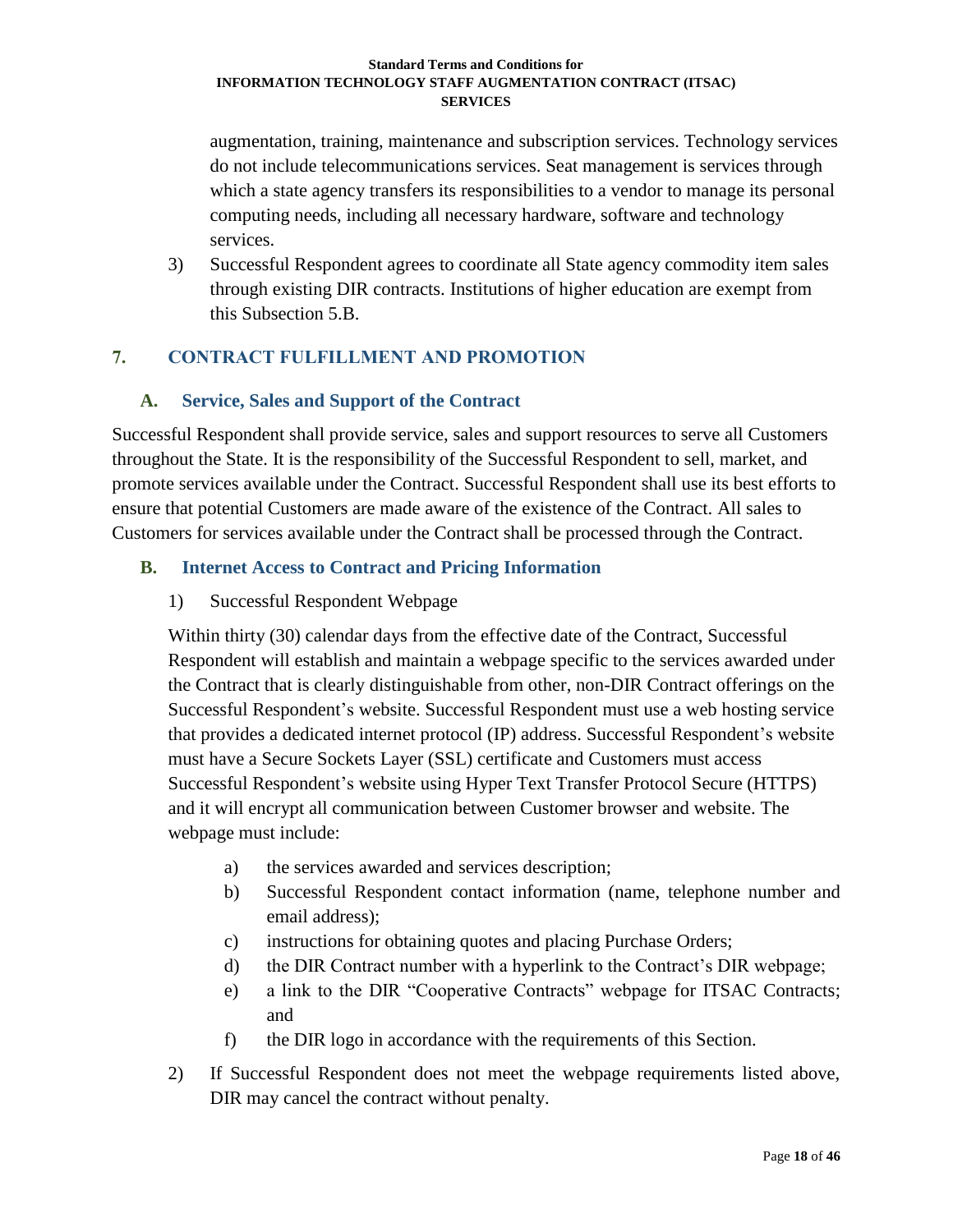# <span id="page-18-0"></span>**C. Accurate and Timely Contract Information**

Successful Respondent warrants and represents that the website information specified in the above paragraph will be accurately and completely posted, maintained and displayed in an objective and timely manner. Successful Respondent, at its own expense, shall correct any nonconforming or inaccurate information posted at Successful Respondent's website within ten (10) business days after written notification by DIR.

## <span id="page-18-1"></span>**D. Webpage Compliance Checks**

Periodic compliance checks of the information posted for the Contract on Successful Respondent's website will be conducted by DIR. Upon request by DIR, Successful Respondent shall provide verifiable documentation that pricing listed upon this website is compliant with the pricing as stated in the Contract.

## <span id="page-18-2"></span>**E. Webpage Changes**

Successful Respondent hereby consents to a link from the DIR website to Successful Respondent's website in order to facilitate access to Contract information. The establishment of the link is provided solely for convenience in carrying out the business operations of the State. DIR reserves the right to terminate or remove a link at any time, in its sole discretion, without advance notice, or to deny a future request for a link. DIR will provide Successful Respondent with subsequent notice of link termination or removal. Successful Respondent shall provide DIR with timely written notice of any change in URL or other information needed to access the site and/or maintain the link.

## <span id="page-18-3"></span>**F. Use of Access Data Prohibited**

If Successful Respondent stores, collects or maintains data electronically as a condition of accessing Contract information, such data shall only be used internally by Successful Respondent for the purpose of implementing or marketing the Contract, and shall not be disseminated to third parties or used for other marketing purposes. The Contract constitutes a public document under the laws of the State and Successful Respondent shall not restrict access to Contract terms and conditions including pricing, i.e., through use of restrictive technology or passwords.

## <span id="page-18-4"></span>**G. Responsibility for Content**

Successful Respondent is solely responsible for administration, content, intellectual property rights, and all materials at Successful Respondent's website. DIR reserves the right to require a change of listed content if, in the opinion of DIR, it does not adequately represent the Contract.

## <span id="page-18-5"></span>**H. Services Warranty and Return Policies**

Successful Respondent will adhere to the Successful Respondent's then-currently published policies concerning services warranties and returns. Such policies for Customers will not be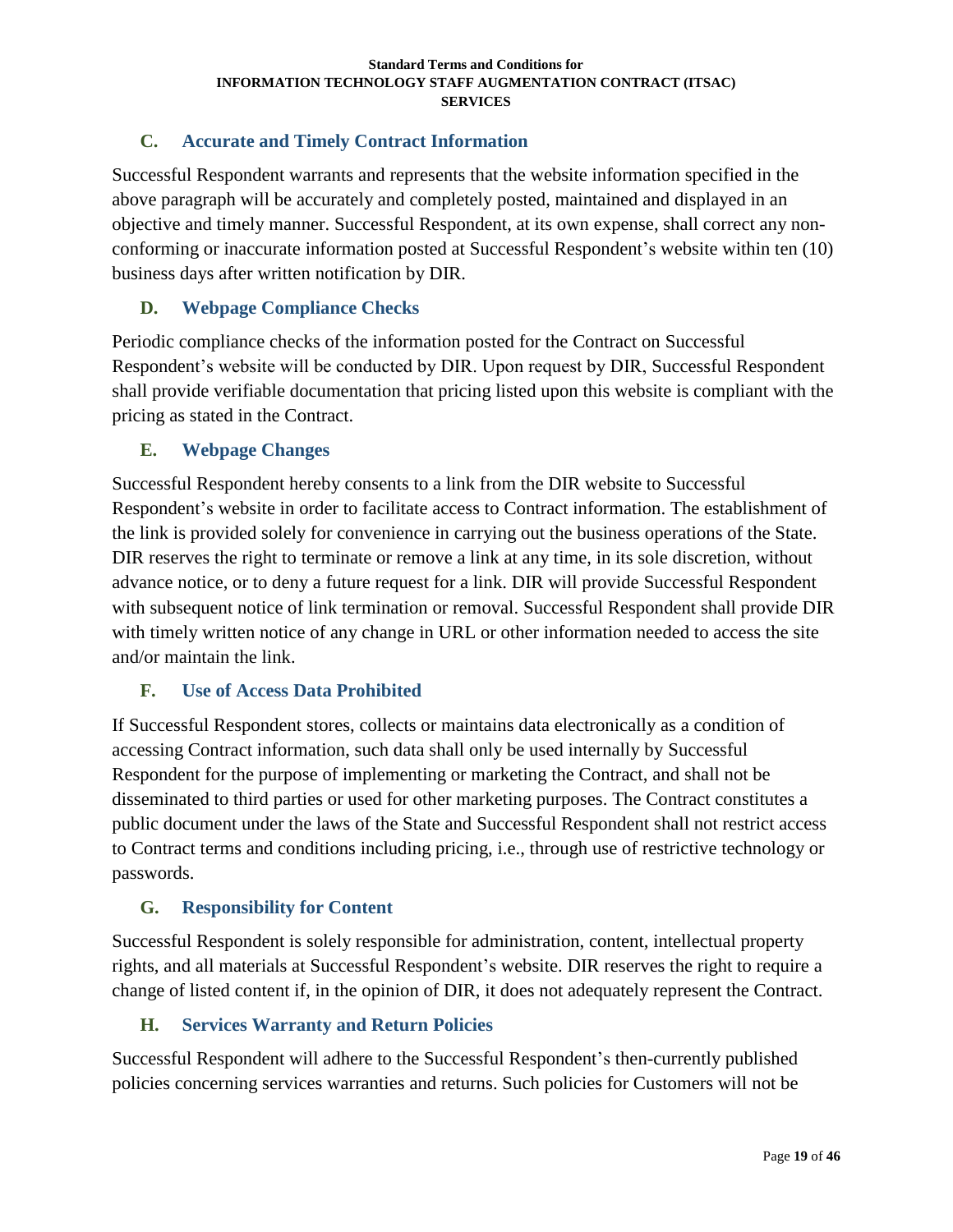more restrictive or more costly than warranty and return policies for other similarly situated Customers for like services.

# <span id="page-19-0"></span>**I. DIR Logo**

Successful Respondent may use the DIR logo in the promotion of the Contract to Customers with the following stipulations: (i) the logo may not be modified in any way, (ii) when displayed, the size of the DIR logo must be equal to or smaller than the Successful Respondent's logo, (iii) the DIR logo is only used to communicate the availability of services under the Contract to Customers, and (iv) any other use of the DIR logo requires prior written permission from DIR.

# <span id="page-19-1"></span>**J. Successful Respondent Logo**

If DIR receives the Successful Respondent's prior written approval, DIR may use the Successful Respondent's name and logo in the promotion of the Contract to communicate the availability of services under the Contract to Customers. Use of the logo may be on the DIR website or on printed materials. Any use of Successful Respondent's logo by DIR must comply with and be solely related to the purposes of the Contract and any usage guidelines communicated to DIR from time to time. Nothing contained in the Contract will give DIR any right, title, or interest in or to Successful Respondent's trademarks or the goodwill associated therewith, except for the limited usage rights expressly provided by Successful Respondent.

# <span id="page-19-2"></span>**K. Trade Show Participation**

At DIR's discretion, Successful Respondent may be required to participate in no more than two (2) DIR sponsored trade shows each calendar year. Successful Respondent understands and agrees that participation, at the Successful Respondent's expense, includes providing a manned booth display or similar presence. DIR will provide four (4) months advance notice of any required participation. Successful Respondent must display the DIR logo at all trade shows that potential Customers will attend. DIR reserves the right to approve or disapprove of the location or the use of the DIR logo in or on the Successful Respondent's booth.

# <span id="page-19-3"></span>**L. Orientation Meeting**

Within thirty (30) calendar days from execution of the Contract, Successful Respondent will be required to attend an orientation meeting to discuss the content and procedures of the Contract to included reporting requirements. DIR, at its discretion, may waive the orientation requirement for Contract Holders who have previously held DIR contracts. The meeting will be held in the Austin, Texas area at a date and time mutually acceptable to DIR and the Successful Respondent or by teleconference, at DIR's discretion. DIR shall bear no cost for the time and travel of the Successful Respondent for attendance at the meeting.

# <span id="page-19-4"></span>**M. Performance Review Meetings**

The Successful Respondent shall attend periodic meetings to review the Successful Respondent's performance under the Contract at DIR's request. The meetings will be held in the Austin, Texas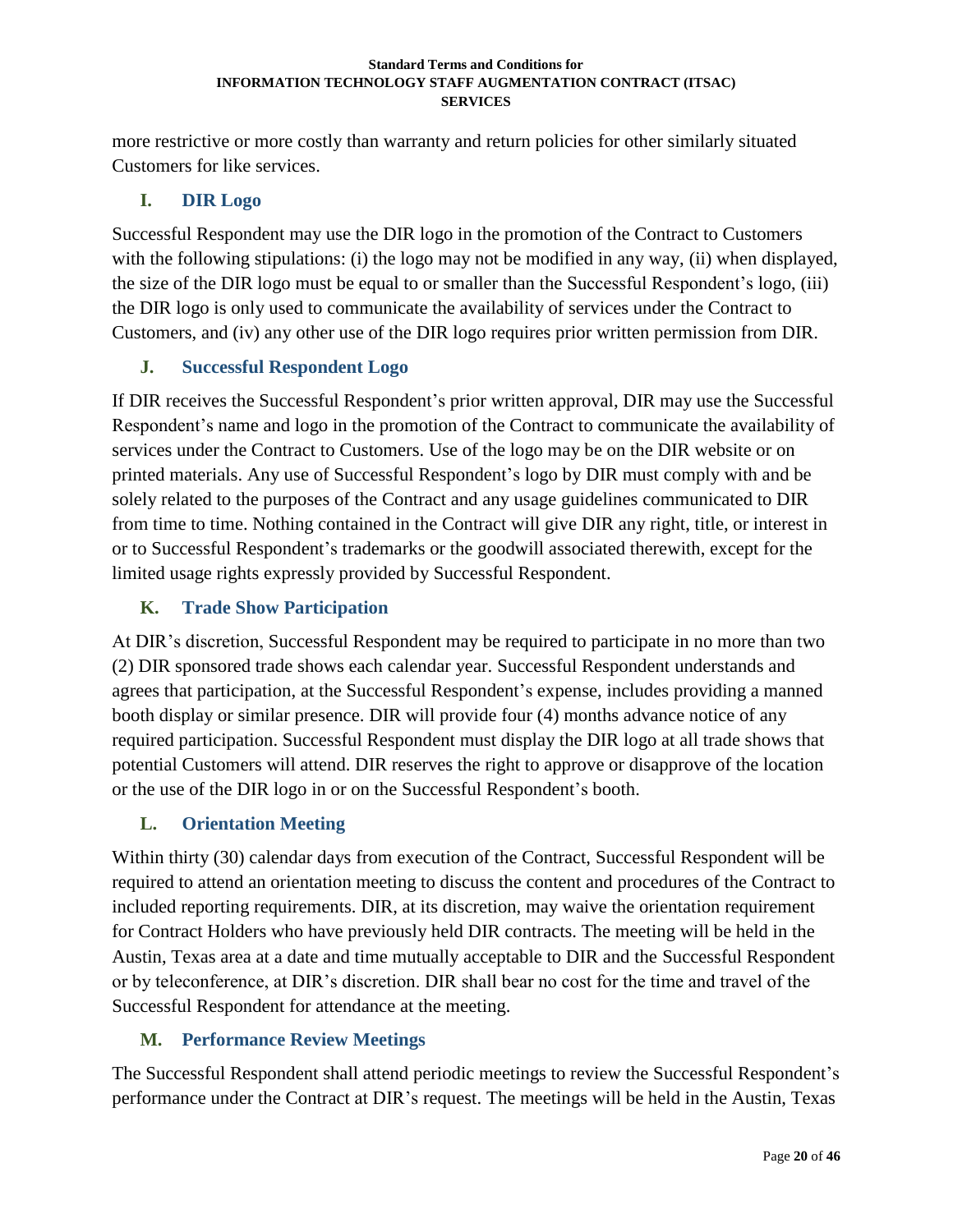area at a date and time mutually acceptable to DIR and the Successful Respondent or by teleconference, at DIR's discretion. DIR shall bear no cost for the time and travel of the Successful Respondent for attendance at the meeting.

# <span id="page-20-0"></span>**N. DIR Cost Avoidance**

As part of the performance measures reported to state leadership, DIR must provide the cost avoidance the State has achieved through the Contract. Upon request by DIR, Successful Respondent shall provide DIR with a detailed report of a representative sample of service sold under the Contract. The report shall contain: service description, list price, price to Customer under the Contract, and pricing from three (3) alternative sources under which DIR Customers can procure the services.

## <span id="page-20-1"></span>**8. PURCHASE ORDERS, INVOICES, AND PAYMENTS**

## <span id="page-20-2"></span>**A. Purchase Orders**

All Customer Purchase Orders will be placed directly with the Successful Respondent. Accurate Purchase Orders shall be effective and binding upon Successful Respondent when accepted by Successful Respondent.

## <span id="page-20-3"></span>**B. Invoices**

- 1) Invoices shall be submitted by the Successful Respondent directly to the Customer and shall be issued in compliance with Chapter 2251, Texas Government Code. All payments for services purchased under the Contract and any provision of acceptance of such services shall be made by the Customer to the Successful Respondent.
- 2) Invoices must be timely and accurate. Each invoice must match Customer's Purchase Order and include any written changes that may apply, as it relates to services, prices and quantities. Invoices must include the Customer's Purchase Order number or other pertinent information for verification of receipt of the services by the Customer.
- 3) The administrative fee specified in Section 8.B.4 DIR [Administrative Fee,](#page-23-1) of the Contract shall not be broken out as a separate line item when pricing or invoice is provided to Customer.

## <span id="page-20-4"></span>**C. Payments**

Customers shall comply with Chapter 2251, Texas Government Code, in making payments to Vendor. The statute states that payments for goods and services are due thirty (30) days after the goods are provided, the services completed, or a correct invoice is received, whichever is later. Payment under the Contract shall not foreclose the right to recover wrongful payments. For Customers that are not subject to Chapter 2251, Texas Government Code, Customer and Successful Respondent will agree to acceptable terms.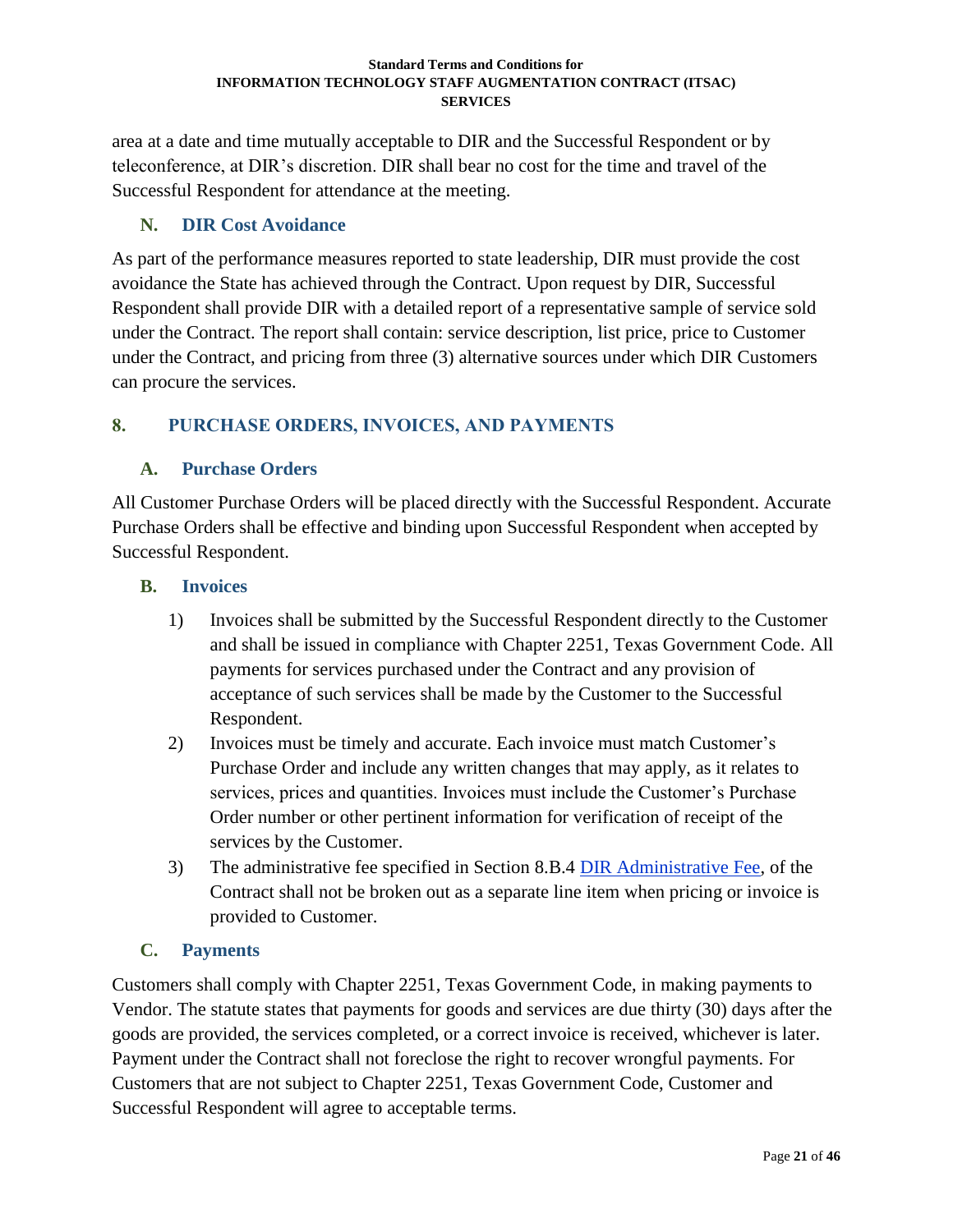# <span id="page-21-0"></span>**D. Tax-Exempt**

As per Section 151.309, Texas Tax Code, Customers under this Contract are exempt from the assessment of State sales, use and excise taxes. Further, Customers under this Contract are exempt from Federal Excise Taxes, 26 United States Code Sections 4253(i) and (j). Customers shall provide evidence of tax-exempt status to Successful Respondent upon request.

## <span id="page-21-1"></span>**E. Travel Expense Reimbursement**

Pricing for services provided under this Contract are exclusive of any travel expenses that may be incurred in the performance of those services. Travel expense reimbursement may include personal vehicle mileage or commercial coach transportation, hotel accommodations, parking and meals; provided, however, the amount of reimbursement by Customers shall not exceed the amounts authorized for state employees as adopted by each Customer; and provided, further, that all reimbursement rates shall not exceed the maximum rates established for state employees under the current State Travel Management Program

[\(https://comptroller.texas.gov/purchasing/programs/travel-management/\)](https://comptroller.texas.gov/purchasing/programs/travel-management/). Travel time may not be included as part of the amounts payable by Customer for any services rendered under this Contract. The DIR administrative fee specified in the Contract is not applicable to travel expense reimbursement. Anticipated travel expenses must be pre-approved in writing by Customer. "Customer reserves the right not to pay travel expenses which are not pre-approved in writing by the Customer."

# <span id="page-21-2"></span>**9. CONTRACT ADMINISTRATION**

## <span id="page-21-3"></span>**A. Contract Administrators**

DIR and the Successful Respondent will each provide a Contract Administrator to support the Contract. Information regarding the Contract Administrators will be posted on the Internet website designated for the Contract.

## <span id="page-21-4"></span>1) State Contract Manager

DIR shall provide a Contract Manager whose duties shall include but not be limited to: i) supporting the marketing and management of the Contract, ii) advising DIR of Successful Respondent's performance under the terms and conditions of the Contract, and iii) periodic verification of pricing and monthly reports submitted by Successful Respondent.

#### <span id="page-21-5"></span>2) Successful Respondent Contract Manager

Successful Respondent shall identify a specific Contract Manager whose duties shall include but not be limited to: i) supporting the marketing and management of the Contract, ii) facilitating dispute resolution between Successful Respondent and a Customer, and iii) advising DIR of Successful Respondent's performance under the terms and conditions of the Contract. DIR reserves the right to require a change in Successful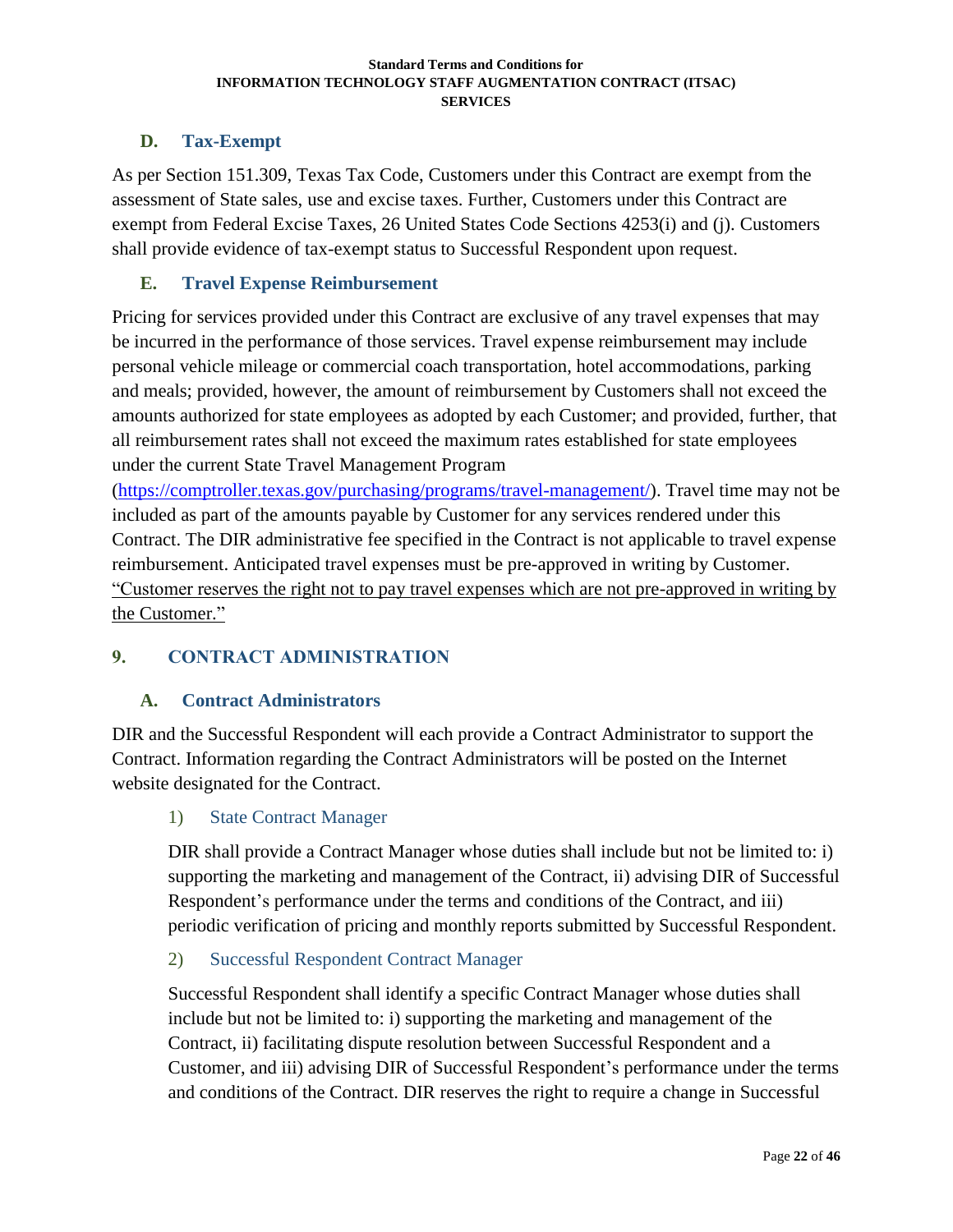Respondent's then-current Contract Manager the assigned Contract Manager is not, in the opinion of DIR, adequately serving the needs of the State.

# <span id="page-22-1"></span><span id="page-22-0"></span>**B. Reporting and Administrative Fees**

- 1) Reporting Responsibility
	- a) Successful Respondent shall be responsible for reporting all services purchased under the Contract. Successful Respondent shall file the monthly reports, subcontract reports, and pay the administrative fees in accordance with the due dates specified in this section.
	- b) DIR shall have the right to verify required reports and to take any actions necessary to enforce its rights under this section, including but not limited to, compliance checks of Successful Respondent's applicable Contract books. Successful Respondent will provide all required documentation at no cost.

## <span id="page-22-2"></span>2) Detailed Monthly Report

- a) Successful Respondent shall electronically provide DIR with a detailed monthly report in the format required by DIR showing the dollar volume of any and all sales under the Contract for the previous month period. Reports are due on the fifteenth  $(15<sup>th</sup>)$  calendar day of the month following the month of the sale. If the  $15<sup>th</sup>$  calendar day falls on a weekend or state or federal holiday, the report shall be due on the next business day. The monthly report shall include, per transaction: the detailed sales for the period, Customer name, invoice date, invoice number, description, quantity, MSRP or List Price, unit price, extended price, Customer Purchase Order number, contact name, Customer's complete billing address, the estimated administrative fee for the reporting period, subcontractor name, EPEAT designation (if applicable), configuration (if applicable), contract discount percentage, actual discount percentage, negotiated contract price (if fixed price is offered instead of discount off of MSRP), and other information as required by DIR. Each report must contain all information listed above per transaction or the report will be rejected and returned to the Successful Respondent for correction in accordance with this section. Successful Respondent shall report in a manner required by DIR which is subject to change dependent upon DIR's business needs. Failure to do so may result in Contract termination.
- b) If the Successful Respondent submits three (3) monthly late sales reports or cost recovery fee payments within a 12-month period, DIR reserves the right to suspend or terminate this Contract for cause per Section 10.B.4.a [Contract](#page-38-3) of Appendix A. If Successful Respondent is late with its monthly sales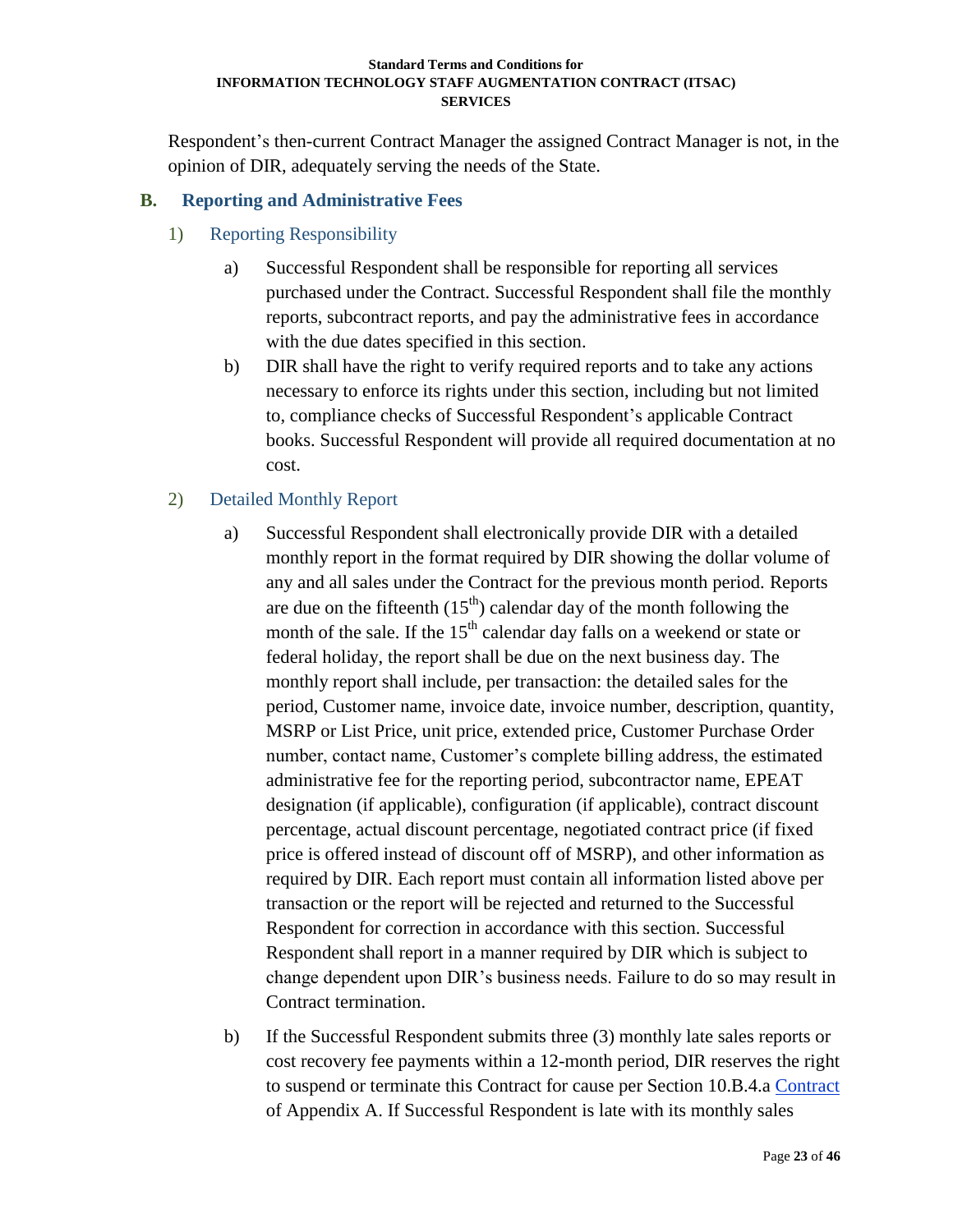report or monthly administrative fee payment, Successful Respondent shall pay a late payment fee ("Late Payment") to DIR of one hundred dollars (\$100) per day, for each day the monthly report is late, up to ten (10) days per month for a maximum monthly Late Payment amount of \$1000. Assessment of a Lay Payment fee does not waive any other contractual remedy pursuant to this Contract.

## <span id="page-23-0"></span>3) Historically Underutilized Businesses Subcontract Reports

- a) Successful Respondent shall electronically provide each Customer with their relevant Historically Underutilized Business Subcontracting Report, pursuant to the Contract, as required by Chapter 2161, Texas Government Code. Reports shall also be submitted to DIR.
- b) Reports shall be due in accordance with the CPA rules.

# <span id="page-23-1"></span>4) DIR Administrative Fee

- a) An administrative fee shall be paid by Successful Respondent to DIR to defray the DIR costs of negotiating, executing, and administering the Contract. The maximum administrative fee is set by the Texas Legislature in the biennial General Appropriations Act. DIR will review monthly sales reports, close the sales period, and notify the Successful Respondent of the administrative fee no later than the fourteenth (14th) day of the second month following the date of the reported sale. Successful Respondent shall pay the administrative fee by the twenty-fifth (25th) calendar day of the second month following the date of the reported sale. For example, Successful Respondent reports January sales by February 15th; DIR closes January sales and notifies Successful Respondent of administrative fee by March 14th; Successful Respondent submits administrative fee for January sales by March 25th.
- b) DIR may change the amount of the administrative fee upon thirty (30) calendar days written notice to Successful Respondent without the need for a formal contract amendment.
- c) Successful Respondent shall reference the DIR Contract number, reporting period, and administrative fee amount on any remittance instruments.

## <span id="page-23-2"></span>5) Accurate and Timely Submission of Reports

a) Successful Respondent shall submit reports and administrative fees accurately and timely in accordance with the due dates specified in this Section. Successful Respondent shall correct any inaccurate reports or administrative fee payments within three (3) Days upon written notification by DIR. Successful Respondent shall deliver any late reports or late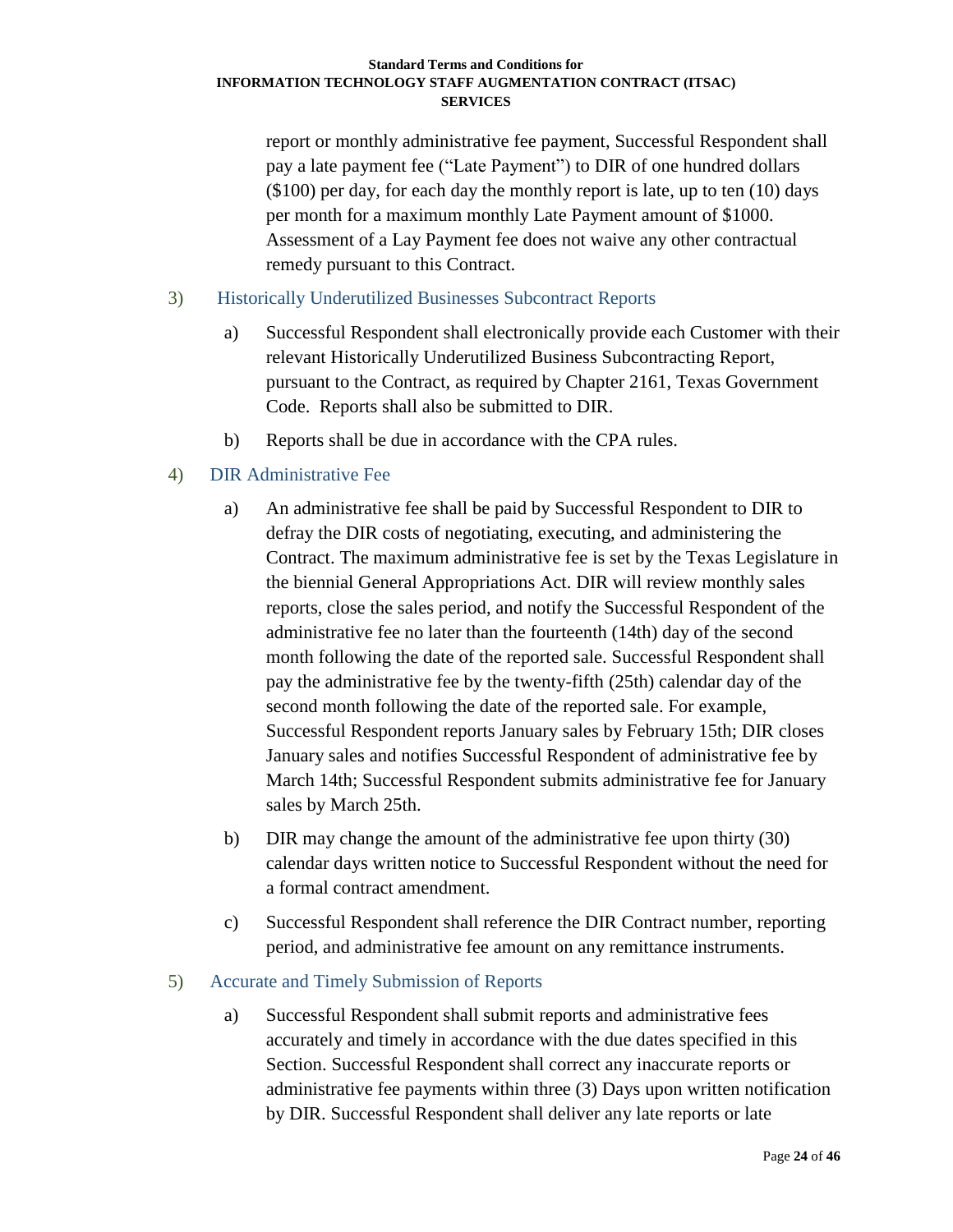administrative fee payments within three (3) Days upon written notification by DIR. If Successful Respondent is unable to correct inaccurate reports or administrative fee payments or deliver late reports and administrative fee payments within three (3) Days, Successful Respondent shall contact DIR and provide a corrective plan of action, including the timeline for completion of correction. The corrective plan of action shall be subject to DIR approval.

- b) Should Successful Respondent fail to correct inaccurate reports or cure the delay in timely and accurate delivery of reports and payments within the corrective plan of action timeline, DIR reserves the right to require an independent third party audit of the Successful Respondent's records as specified in subsection C.3 at DIR's expense.
- c) Failure to timely submit three (3) reports or administrative fee payments within any rolling twelve (12) month period may, at DIR's discretion, result in the addition of late fees of \$100/day for each day the report or payment is due (up to \$1000/month) or suspension or termination of Successful Respondent's Contract.

# <span id="page-24-0"></span>**C. Records and Audit**

- 1) Acceptance of funds under the Contract by Successful Respondent acts as acceptance of the authority of the State Auditor's Office, or any successor agency, to conduct an audit or investigation in connection with those funds. Successful Respondent further agrees to cooperate fully with the State Auditor's Office or its successor in the conduct of the audit or investigation, including providing all records requested. Successful Respondent shall ensure that this clause concerning the authority to audit funds received indirectly by subcontractors through Successful Respondent and the requirement to cooperate is included in any subcontract it awards pertaining to the Contract. Under the direction of the Legislative Audit Committee, a Vendor that is the subject of an audit or investigation by the State Auditor's Office must provide the State Auditor's Office with access to any information the State Auditor's Office considers relevant to the investigation or audit.
- 2) Successful Respondent shall maintain adequate records to establish compliance with the Contract until the later of a period of seven (7) years after termination of the Contract or until full, final and unappealable resolution of all Compliance Check or litigation issues that arise under the Contract. Such records shall include per transaction: Customer name, invoice date, invoice number, description, quantity, unit price, extended price, Customer Purchase Order number, contact name, Customer's complete billing address, the calculations supporting each administrative fee owed DIR under the Contract, Historically Underutilized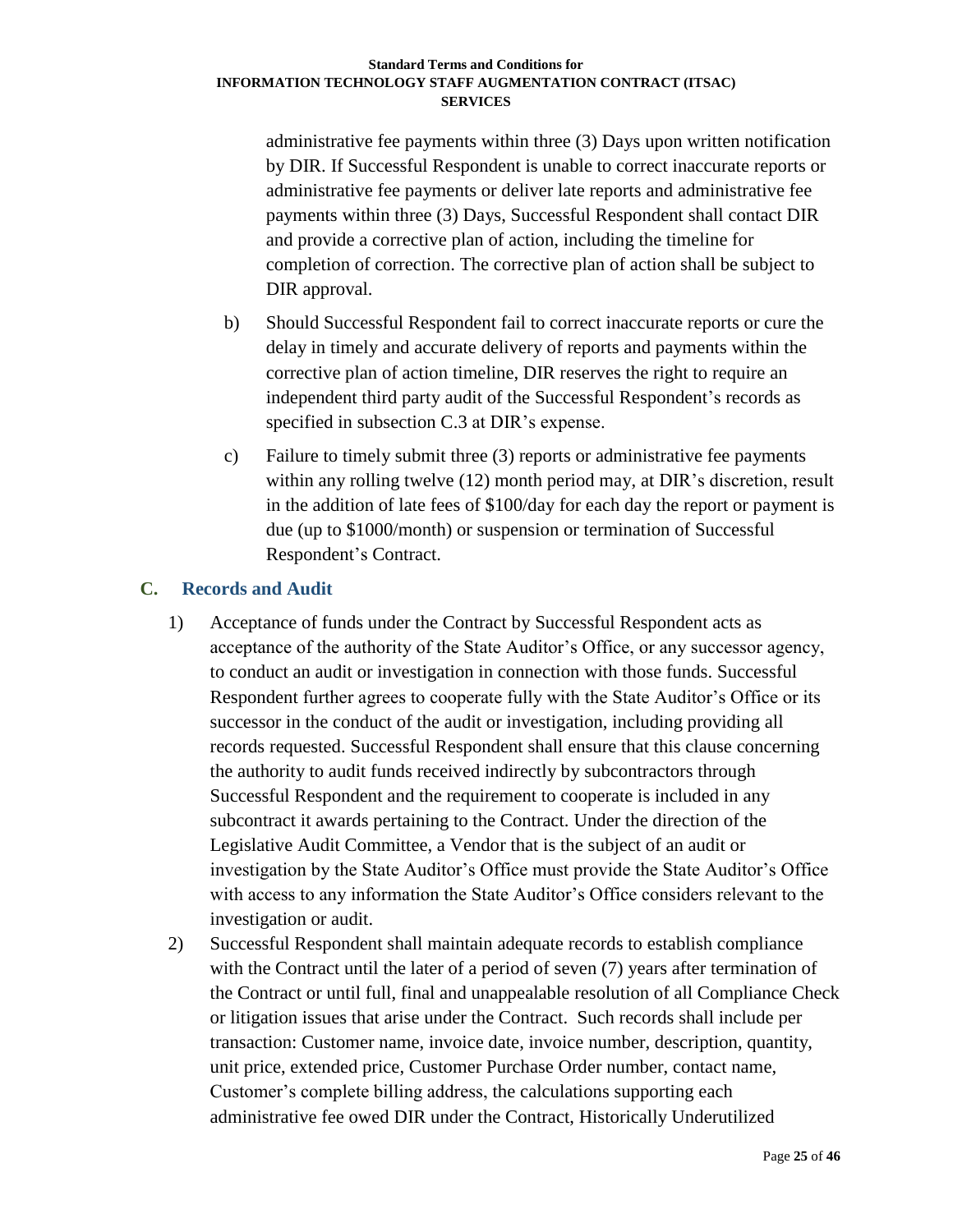Businesses Subcontracting reports, and such other documentation as DIR may request.

- 3) Successful Respondent and/or Order Fulfillers shall grant access to all paper and electronic records, books, documents, accounting procedures, practices, customer records including but not limited to contracts, agreements, purchase orders and statements of work, and any other items relevant to the performance of the Contract to the DIR Internal Audit department or DIR Contract Management staff, including the compliance checks designated by the DIR Internal Audit department, DIR Contract Management staff, the State Auditor's Office, and of the United States, and such other persons or entities designated by DIR for the purposes of inspecting, Compliance Checking and/or copying such books and records. Successful Respondent and/or Order Fulfillers shall provide copies and printouts requested by DIR without charge. DIR shall provide Successful Respondent and/or Order Fulfillers ten (10) Days' notice prior to inspecting, Compliance Checking, and/or copying Successful Respondent's and/or Order Fulfiller's records. Successful Respondent's and/or Order Fulfillers records, whether paper or electronic, shall be made available during regular office hours. Successful Respondent and/or Order Fulfiller personnel familiar with the Successful Respondent's and/or Order Fulfiller's books and records shall be available to the DIR Internal Audit department, or DIR Contract Management staff and designees as needed. Successful Respondent and/or Order Fulfiller shall provide adequate office space to DIR staff during the performance of Compliance Check. If Successful Respondent is found to be responsible for inaccurate reports, DIR may invoice for the reasonable costs of the audit, which Successful Respondent must pay within thirty (30) days of receipt.
- 4) For procuring State Agencies whose payments are processed by the Texas Comptroller of Public Accounts, the volume of payments made to Successful Respondent through the Texas Comptroller of Public Accounts and the administrative fee based thereon shall be presumed correct unless Successful Respondent can demonstrate to DIR's satisfaction that Successful Respondent's calculation of DIR's administrative fee is correct.

# <span id="page-25-0"></span>**D. Contract Administration Notification**

1) Prior to execution of the Contract, Successful Respondent shall provide DIR with written notification of the following: i) Successful Respondent Contract Administrator name and contact information, ii) Successful Respondent sales representative name and contact information, and iii) name and contact information of Successful Respondent personnel responsible for submitting reports and payment of administrative fees.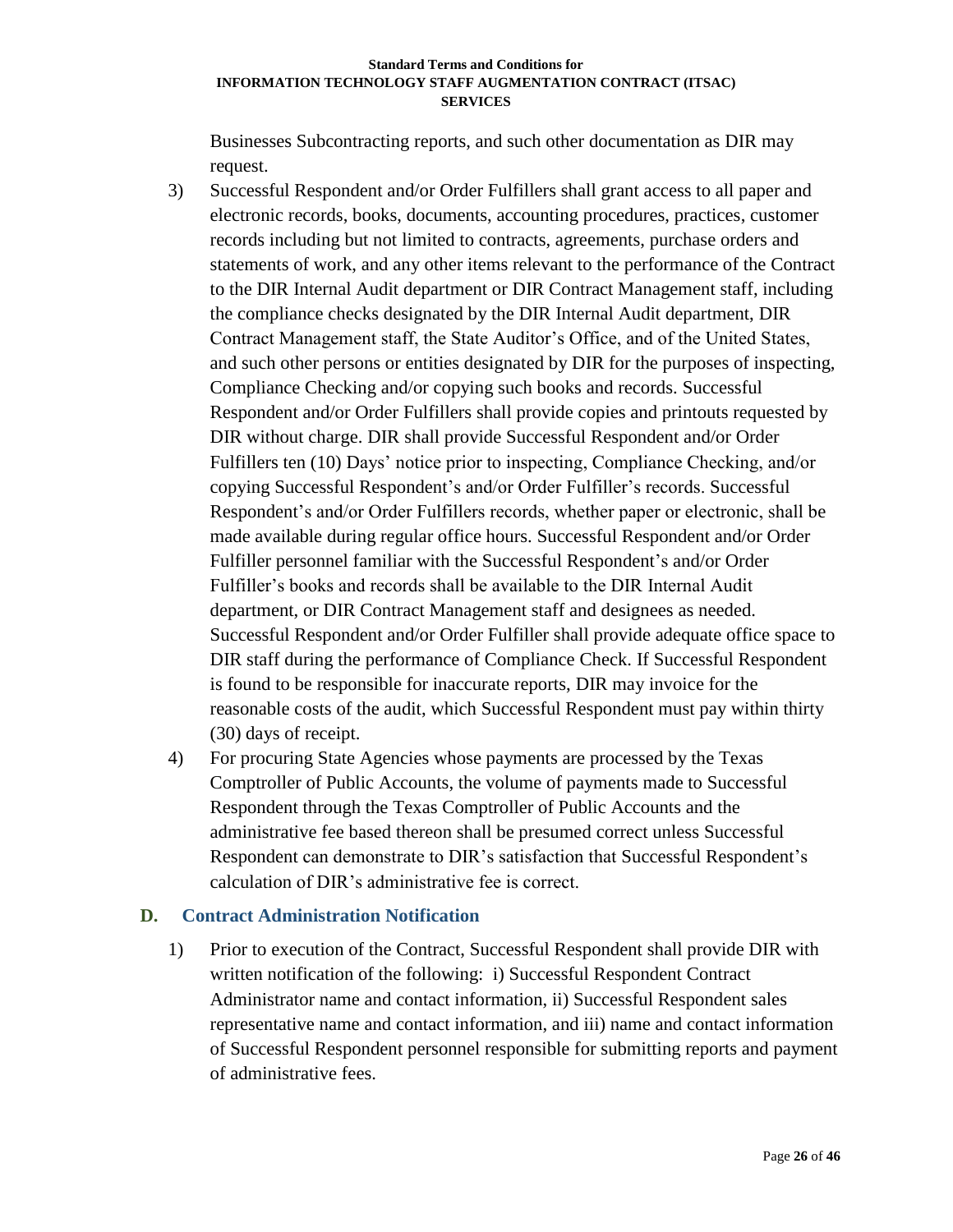2) Upon execution of the Contract, DIR shall provide Successful Respondent with written notification of the following: i) DIR Contract Administrator name and contact information, and ii) DIR Cooperative Contracts E-Mail Box information.

## <span id="page-26-0"></span>**10. SUCCESSFUL RESPONDENT RESPONSIBILITIES**

## <span id="page-26-2"></span><span id="page-26-1"></span>**A. Indemnification**

1) Independent contractor

**SUCCESSFUL RESPONDENT AGREES AND ACKNOWLEDGES THAT DURING THE EXISTENCE OF THIS CONTRACT, IT IS FURNISHING SERVICES IN THE CAPACITY OF AN INDEPENDENT CONTRACTOR AND THAT SUCCESSFUL RESPONDENT IS NOT AN EMPLOYEE OF THE CUSTOMER, DIR OR THE STATE OF TEXAS.** 

#### <span id="page-26-3"></span>2) Acts or Omissions

Successful Respondent shall indemnify and hold harmless the State of Texas and Customers, AND/OR THEIR OFFICERS, AGENTS, EMPLOYEES, REPRESENTATIVES, CONTRACTORS, ASSIGNEES, AND/OR DESIGNEES FROM ANY AND ALL LIABILITY, ACTIONS, CLAIMS, DEMANDS, OR SUITS, AND ALL RELATED COSTS, ATTORNEY FEES, AND EXPENSES arising out of, or resulting from any acts or omissions of the Successful Respondent or its agents, employees, subcontractors, Order Fulfillers, or suppliers of subcontractors in the execution or performance of the Contract and any Purchase Orders issued under the Contract. THE DEFENSE SHALL BE COORDINATED BY SUCCESSFUL RESPONDENT WITH THE OFFICE OF THE ATTORNEY GENERAL WHEN TEXAS STATE AGENCIES ARE NAMED DEFENDANTS IN ANY LAWSUIT AND SUCCESSFUL RESPONDENT MAY NOT AGREE TO ANY SETTLEMENT WITHOUT FIRST OBTAINING THE CONCURRENCE FROM THE OFFICE OF THE ATTORNEY GENERAL. SUCCESSFUL RESPONDENT AND THE CUSTOMER AGREE TO FURNISH TIMELY WRITTEN NOTICE TO EACH OTHER OF ANY SUCH CLAIM.

## <span id="page-26-4"></span>3) Infringements

a) Successful Respondent shall indemnify and hold harmless the State of Texas and Customers, AND/OR THEIR EMPLOYEES, AGENTS, REPRESENTATIVES, CONTRACTORS, ASSIGNEES, AND/OR DESIGNEES from any and all third party claims involving infringement of United States patents, copyrights, trade and service marks, and any other intellectual or intangible property rights in connection with the PERFORMANCES OR ACTIONS OF SUCCESSFUL RESPONDENT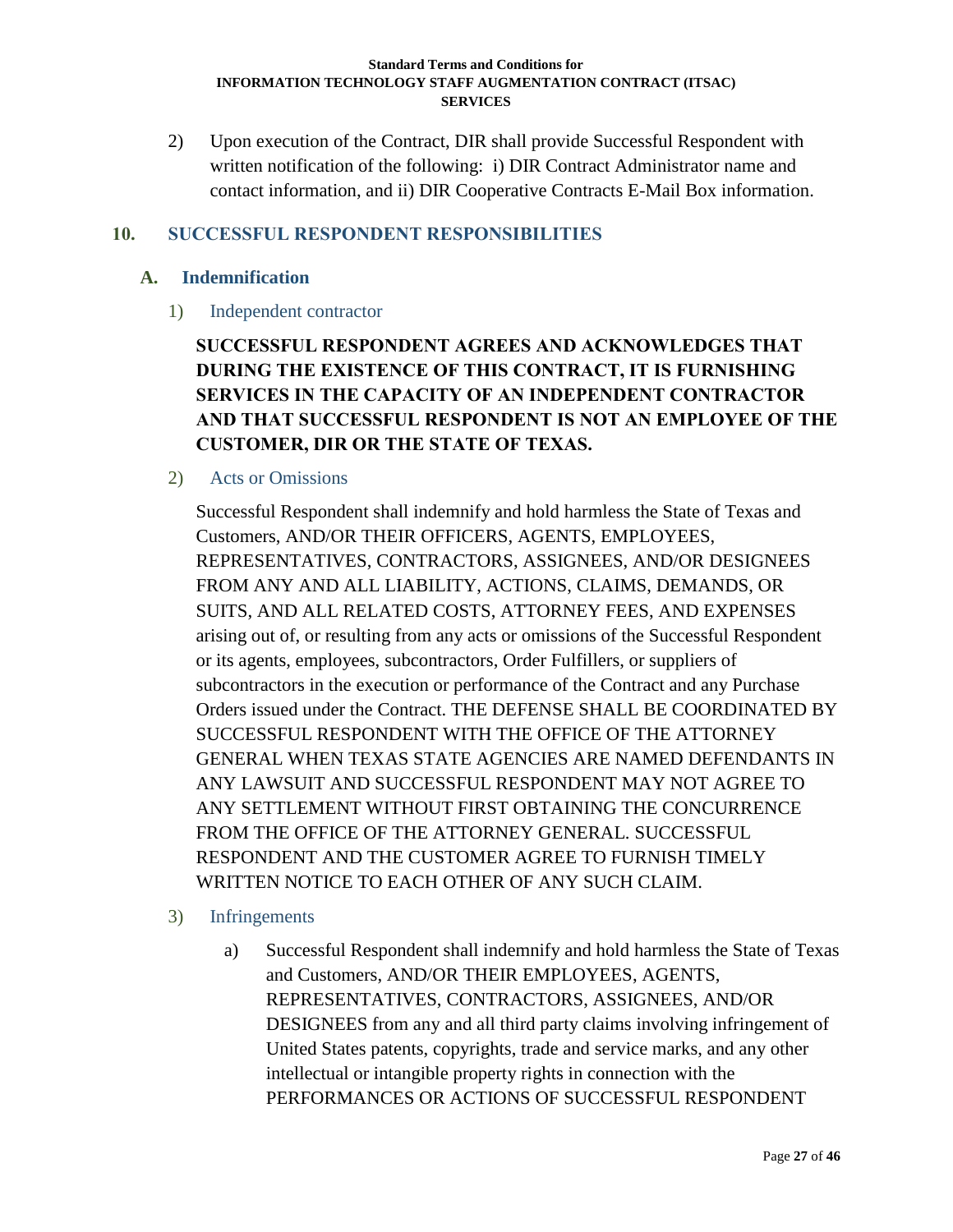PURSUANT TO THIS CONTRACT. SUCCESSFUL RESPONDENT and the CUSTOMER agree to furnish timely written notice to each other of any such claim. SUCCESSFUL RESPONDENT SHALL BE LIABLE TO PAY ALL COSTS OF DEFENSE INCLUDING ATTORNEYS' FEES. The defense shall be coordinated by the Office of the Attorney General FOR TEXAS STATE AGENCY CUSTOMERS AND BY CUSTOMER'S LEGAL COUNSEL FOR NON-STATE AGENCY CUSTOMERS.

- b) If Successful Respondent becomes aware of an actual or potential claim, or Customer provides Successful Respondent with notice of an actual or potential claim, Successful Respondent may (or in the case of an injunction against Customer, shall), at Successful Respondent's sole option and expense: (i) procure for the Customer the right to continue to use the affected portion of the product or service, or (ii) modify or replace the affected portion of the product or service with functionally equivalent or superior product or service so that Customer's use is non-infringing.
- <span id="page-27-0"></span>4) Property Damage

IN THE EVENT OF LOSS, DAMAGE, OR DESTRUCTION OF ANY PROPERTY OF CUSTOMER OR THE STATE DUE TO THE NEGLIGENCE, MISCONDUCT, WRONGFUL ACT OR OMISSION ON THE PART OF THE SUCCESSFUL RESPONDENT, ITS EMPLOYEES, AGENTS, REPRESENTATIVES, OR SUBCONTRACTORS, THE SUCCESSFUL RESPONDENT SHALL PAY THE FULL COST OF EITHER REPAIR, RECONSTRUCTION, OR REPLACEMENT OF THE PROPERTY, AT THE CUSTOMER'S SOLE ELECTION. SUCH COST SHALL BE DETERMINED BY THE CUSTOMER AND SHALL BE DUE AND PAYABLE BY THE SUCCESSFUL RESPONDENT NINETY (90) CALENDAR DAYS AFTER THE DATE OF THE SUCCESSFUL RESPONDENT'S RECEIPT FROM THE CUSTOMER OF A WRITTEN NOTICE OF THE AMOUNT DUE.

## <span id="page-27-1"></span>**B. Taxes/Worker's Compensation/Unemployment Insurance**

1) SUCCESSFUL RESPONDENT AGREES AND ACKNOWLEDGES THAT DURING THE EXISTENCE OF THIS CONTRACT, SUCCESSFUL RESPONDENT SHALL BE ENTIRELY RESPONSIBLE FOR THE LIABILITY AND PAYMENT OF SUCCESSFUL RESPONDENT'S AND SUCCESSFUL RESPONDENT'S EMPLOYEES' TAXES OF WHATEVER KIND, ARISING OUT OF THE PERFORMANCES IN THIS CONTRACT. SUCCESSFUL RESPONDENT AGREES TO COMPLY WITH ALL STATE AND FEDERAL LAWS APPLICABLE TO ANY SUCH PERSONS, INCLUDING LAWS REGARDING WAGES, TAXES, INSURANCE, AND WORKERS' COMPENSATION. SUCCESSFUL RESPONDENT AGREES AND ACKNOWLEDGES THAT SUCCESSFUL RESPONDENT, ITS EMPLOYEES,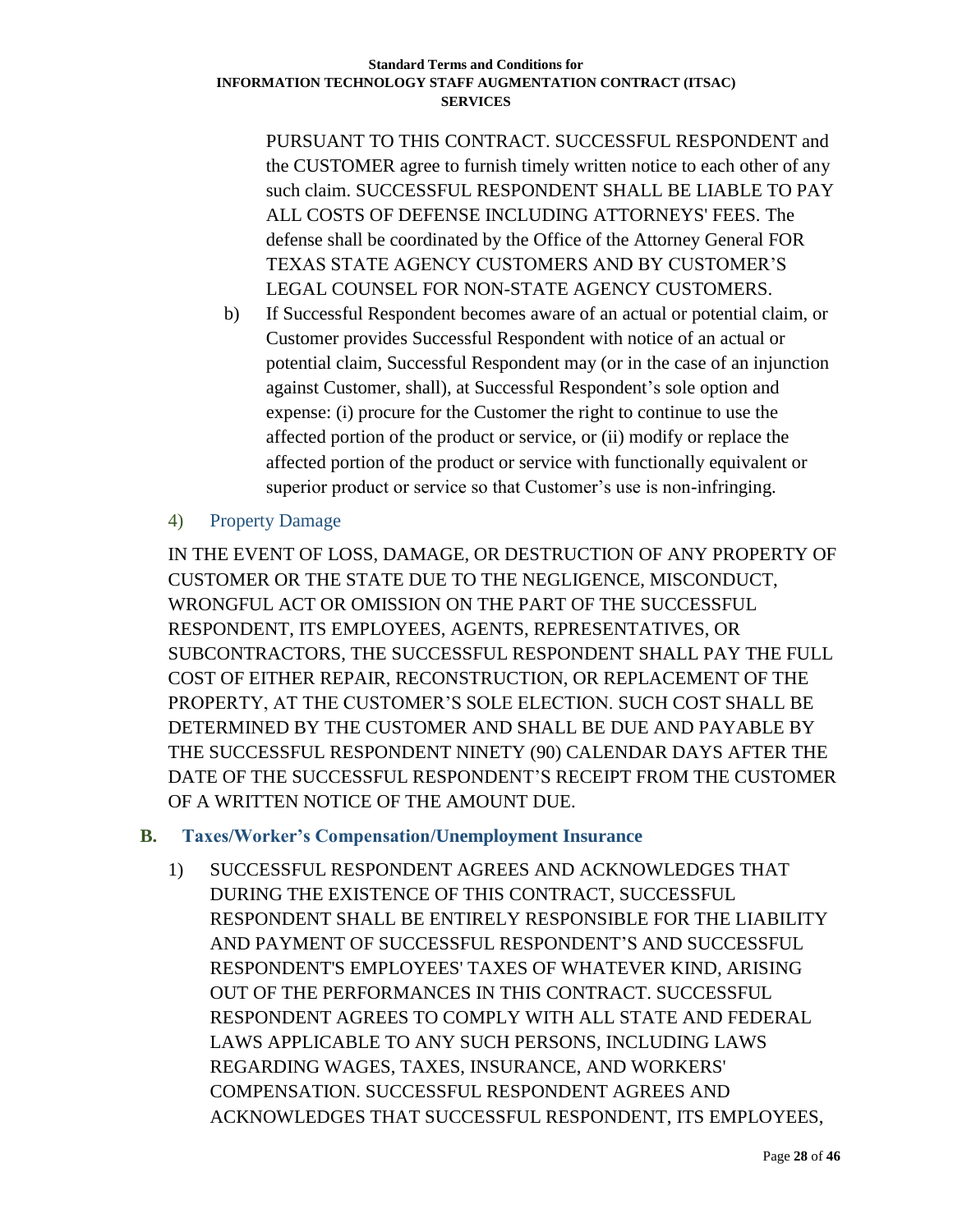REPRESENTATIVES, AGENTS, OR SUBCONTRACTORS SHALL NOT BE ENTITLED TO ANY STATE BENEFIT OR BENEFIT OF ANOTHER GOVERNMENTAL ENTITY CUSTOMER. THE CUSTOMER AND/OR THE STATE SHALL NOT BE LIABLE TO THE SUCCESSFUL RESPONDENT, ITS EMPLOYEES, AGENTS, OR OTHERS FOR THE PAYMENT OF TAXES OR THE PROVISION OF UNEMPLOYMENT INSURANCE AND/OR WORKERS' COMPENSATION OR ANY BENEFIT AVAILABLE TO A STATE EMPLOYEE OR EMPLOYEE OF ANOTHER GOVERNMENTAL ENTITY CUSTOMER.

2) SUCCESSFUL RESPONDENT AGREES TO INDEMNIFY AND HOLD HARMLESS CUSTOMERS, THE STATE OF TEXAS AND/OR THEIR EMPLOYEES, AGENTS, REPRESENTATIVES, CONTRACTORS, ASSIGNEES, AND/OR DESIGNEES FROM ANY AND ALL LIABILITY, ACTIONS, CLAIMS, DEMANDS, OR SUITS, AND ALL RELATED COSTS, ATTORNEY FEES, AND EXPENSES, RELATING TO TAX LIABILITY, UNEMPLOYMENT INSURANCE AND/OR WORKERS' COMPENSATION OR EXPECTATIONS OF BENEFITS BY SUCCESSFUL RESPONDENT, ITS EMPLOYEES, REPRESENTATIVES, AGENTS OR SUBCONTRACTORS IN ITS PERFORMANCE UNDER THIS CONTRACT. SUCCESSFUL RESPONDENT SHALL BE LIABLE TO PAY ALL COSTS OF DEFENSE INCLUDING ATTORNEYS' FEES. THE DEFENSE SHALL BE COORDINATED BY THE OFFICE OF THE ATTORNEY GENERAL FOR TEXAS STATE AGENCY CUSTOMERS AND BY CUSTOMER'S LEGAL COUNSEL FOR NON-STATE AGENCY CUSTOMERS.

## <span id="page-28-0"></span>**C. Successful Respondent Certifications**

- 1) Successful Respondent certifies on behalf of Successful Respondent and its designated Order Fulfillers that they:
	- a) have not given, offered to give, and do not intend to give at any time hereafter any economic opportunity, future employment, gift, loan, gratuity, special discount, trip, favor, or service to a public servant in connection with the Contract;
	- b) are not currently delinquent in the payment of any franchise tax owed the State and are not ineligible to receive payment under §231.006 of the Texas Family Code and acknowledge the Contract may be terminated and payment withheld if this certification is inaccurate;
	- c) neither they, nor anyone acting for them, have violated the antitrust laws of the United States or the State, nor communicated directly or indirectly to any competitor or any other person engaged in such line of business for the purpose of obtaining an unfair price advantage;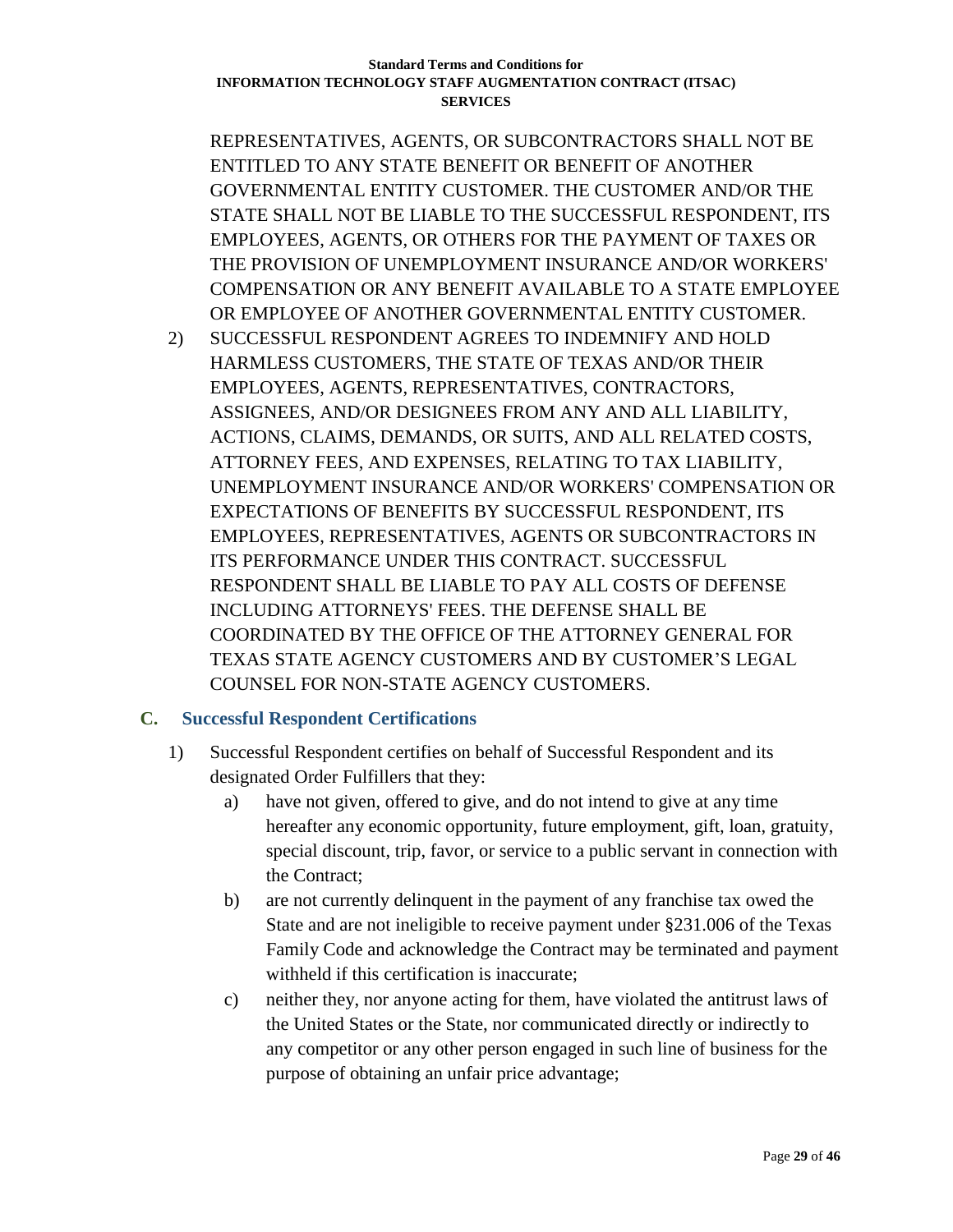- d) have not received payment from DIR or any of its employees for participating in the preparation of the Contract;
- e) under Section 2155.004, Texas Government Code, the Successful Respondent certifies that the individual or business entity named in this bid or contract is not ineligible to receive the specified contract and acknowledges that this contract may be terminated and payment withheld if this certification is inaccurate;
- f) to the best of their knowledge and belief, there are no suits or proceedings pending or threatened against or affecting them, which if determined adversely to them will have a material adverse effect on the ability to fulfill their obligations under the Contract;
- g) Successful Respondent and its principals are not suspended or debarred from doing business with the federal government as listed in the System for Award Management (SAM) maintained by the General Services Administration;
- h) as of the effective date of the Contract, are not listed in any of the Divestment Statute Lists published on the Texas State Comptroller's website [\(https://comptroller.texas.gov/purchasing/publications/divestment.php\)](https://comptroller.texas.gov/purchasing/publications/divestment.php);
- i) Successful Respondent represents and warrants that, for its performance of this contract, it shall purchase products and materials produced in the State of Texas when available at the price and time comparable to products and materials produced outside the state, to the extent that such is required under Texas Government Code, Section 2155.4441;
- j) agrees that all equipment and materials used in fulfilling the requirements of this contract are of high-quality and consistent with or better than applicable industry standards, if any. All Works and Services performed pursuant to this Contract shall be of high professional quality and workmanship and according consistent with or better than applicable industry standards, if any;
- k) agrees that any payments due under this Contract will be applied towards any debt, including but not limited to delinquent taxes and child support that is owed to the State of Texas;
- l) are in compliance Section 669.003, Texas Government Code, relating to contracting with executive head of a state agency;
- m) represent and warrant that the provision of goods and services or other performance under the Contract will not constitute an actual or potential conflict of interest and certify that they will not reasonably create the appearance of impropriety, and, if these facts change during the course of the Contract, certify they shall disclose the actual or potential conflict of interest and any circumstances that create the appearance of impropriety;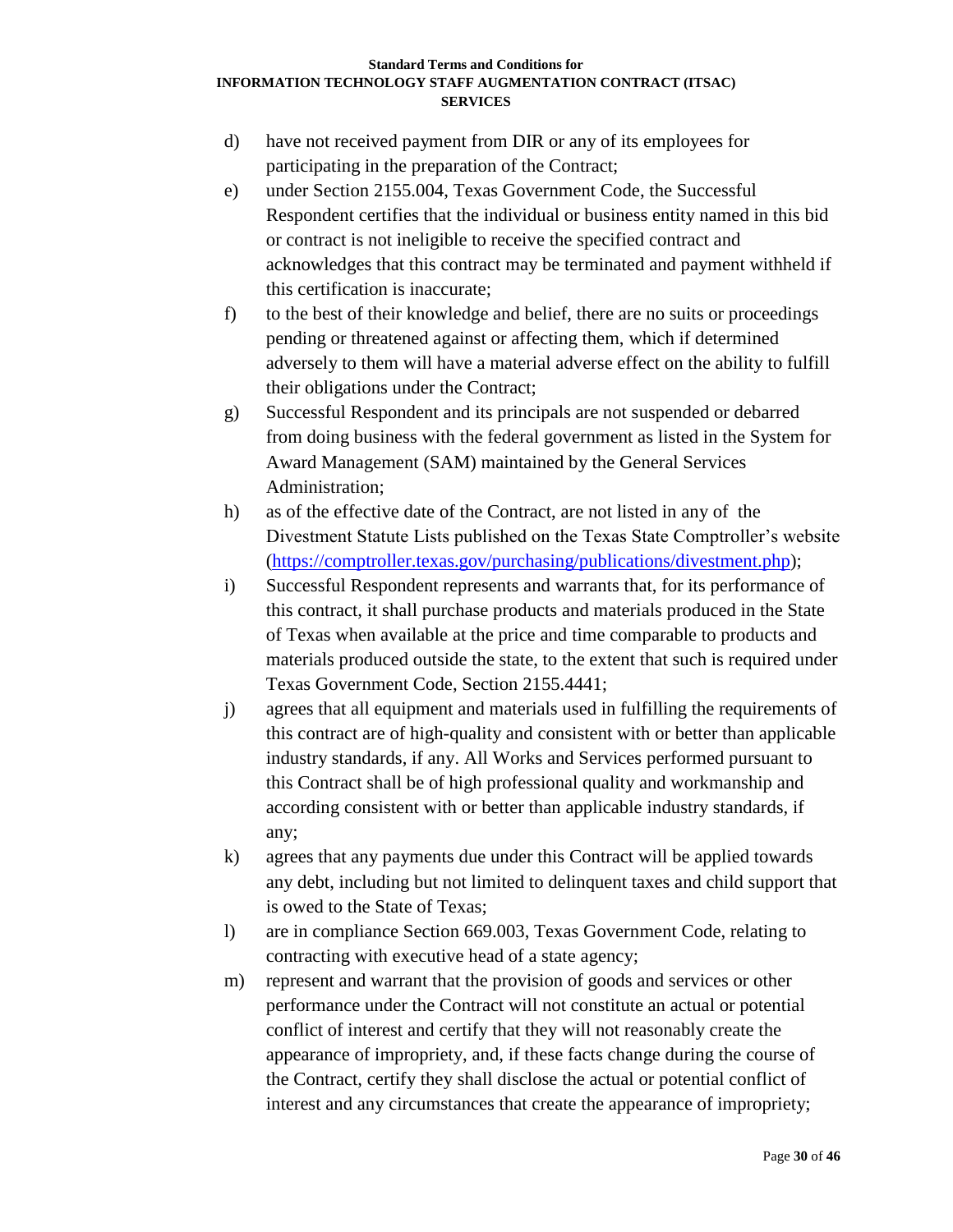- n) under Section 2155.006 and Section [2261.053,](http://www.statutes.legis.state.tx.us/GetStatute.aspx?Code=GV&Value=2261.053&Date=12/11/2015) Texas, Government Code, are not ineligible to receive the specified contract and acknowledges that this Contract may be terminated and payment withheld if this certification is inaccurate;
- o) have complied with the Section 556.0055, Texas Government Code, restriction on lobbying expenditures. In addition, Successful Respondent acknowledges the applicability of §2155.444 and §2155.4441, Texas Government Code, in fulfilling the terms of the Contract; and
- p) represent and warrant that the Customer's payment and their receipt of appropriated or other funds under this Agreement are not prohibited by Sections 556.005 or Section 556.008, Texas Government Code;
- q) represent and warrant that in accordance with Section 2270.002 of the Texas Government Code, by signature hereon, Successful Respondent does not boycott Israel and will not boycott Israel during the term of this Contract.
- r) represent and warrant with Section 2155.0061, Government Code, the Successful Respondent certifies that the individual or business entity named in this Contract is not ineligible to receive the specified Contract and acknowledges that this contract may be terminated and payment withheld if this certification is inaccurate.
- 2) During the term of the Contract, Successful Respondent shall, for itself and on behalf of its Order Fulfillers, promptly disclose to DIR all changes that occur to the foregoing certifications, representations and warranties. Successful Respondent covenants to fully cooperate in the development and execution of resulting documentation necessary to maintain an accurate record of the certifications, representations and warranties.
- 3) In addition, Successful Respondent understands and agrees that if Successful Respondent responds to certain Customer pricing requests, then, in order to contract with the Customer, Successful Respondent may be required to comply with additional terms and conditions or certifications that an individual customer may require due to state and federal law (e.g., privacy and security requirements).

# <span id="page-30-0"></span>**D. Ability to Conduct Business in Texas**

Successful Respondent and its Order Fulfillers shall be authorized and validly existing under the laws of its state of organization, and shall be authorized to do business in the State of Texas in accordance with Texas Business Organization Code, Title 1, Chapter 9.

# <span id="page-30-1"></span>**E. Equal Opportunity Compliance**

Successful Respondent agrees to abide by all applicable laws, regulations, and executive orders pertaining to equal employment opportunity, including federal laws and the laws of the State in which its primary place of business is located. In accordance with such laws, regulations, and executive orders, the Successful Respondent agrees that no person in the United States shall, on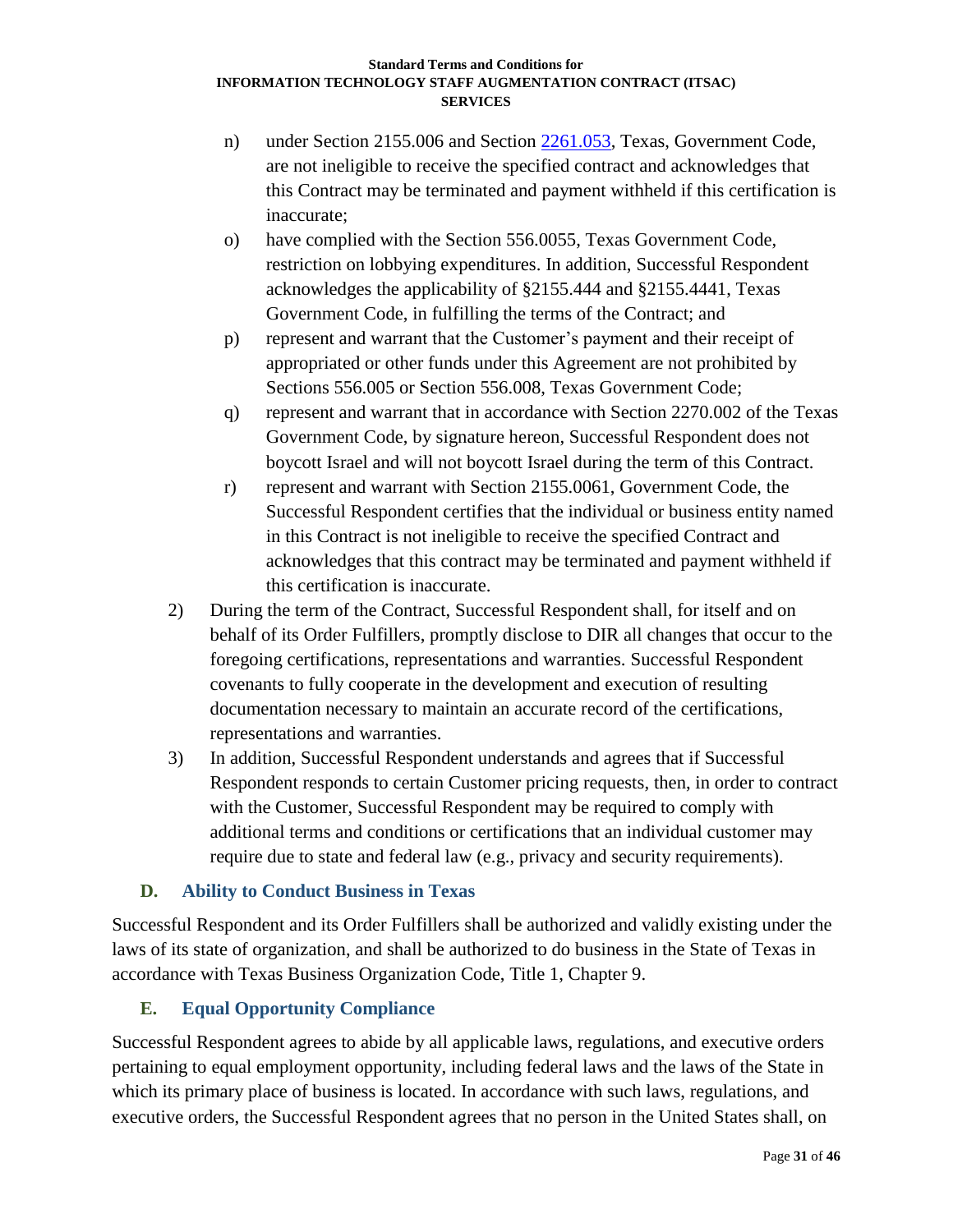the grounds of race, color, religion, national origin, sex, age, veteran status or handicap, be excluded from employment with or participation in, be denied the benefits of, or be otherwise subjected to discrimination under any program or activity performed by Successful Respondent under the Contract. If Successful Respondent is found to be not in compliance with these requirements during the term of the Contract, Successful Respondent agrees to take appropriate steps to correct these deficiencies. Upon request, Successful Respondent will furnish information regarding its nondiscriminatory hiring and promotion policies, as well as specific information on the composition of its principals and staff, including the identification of minorities and women in management or other positions with discretionary or decision-making authority.

# <span id="page-31-0"></span>**F. Use of Subcontractors**

If Successful Respondent uses any subcontractors in the performance of this Contract, Successful Respondent must make a good faith effort in the submission of its Subcontracting Plan in accordance with the State's Policy on Utilization of Historically Underutilized Businesses (HUB). A revised Subcontracting Plan approved by DIR's HUB Office shall be required before Successful Respondent can engage additional subcontractors in the performance of this Contract. A revised Subcontracting Plan approved by DIR's HUB Office shall be required before Successful Respondent can remove subcontractors currently engaged in the performance of this Contract. Successful Respondent shall remain solely responsible for the performance of its obligations under the Contract.

# <span id="page-31-1"></span>**G. Responsibility for Actions**

- 1) Successful Respondent is solely responsible for its actions and those of its agents, employees, or subcontractors, and agrees that neither Successful Respondent nor any of the foregoing has any authority to act or speak on behalf of DIR or the State.
- 2) Successful Respondent, for itself and on behalf of its subcontractors, shall report to DIR promptly when the Certification Statement of Exhibit A of the RFO and/or Section 9.C. (xii), [Successful Respondent](#page-28-0) Certifications of this Appendix A to the Contract change. Successful Respondent covenants to fully cooperate with DIR to update and amend the Contract to accurately disclose employment of current or former State employees and their relatives and/or the status of conflicts of interest.

# <span id="page-31-2"></span>**H. Confidentiality**

1) Successful Respondent acknowledges that DIR and Customers that are governmental bodies as defined by Texas Government Code, Section 552.003 are subject to the Texas Public Information Act. Successful Respondent also acknowledges that DIR and Customers that are state agencies will comply with the Public Information Act, and with all opinions of the Texas Attorney General's office concerning this Act.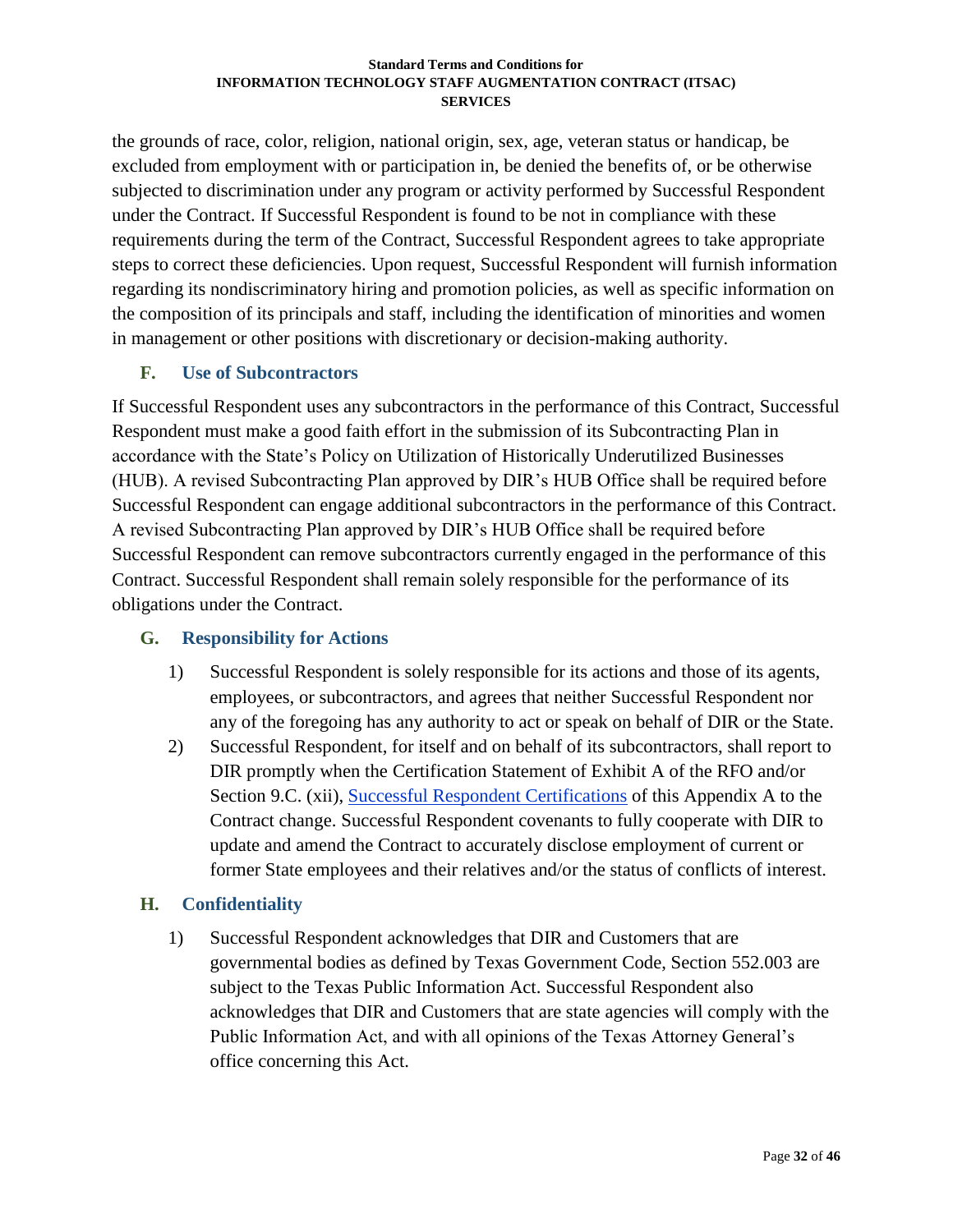2) Under the terms of the Contract, DIR may provide Successful Respondent with information related to Customers. Successful Respondent shall not re-sell or otherwise distribute or release Customer information to any party in any manner.

# <span id="page-32-0"></span>**I. Security of Premises, Equipment, Data and Personnel**

Successful Respondent and/or Order Fulfiller may, from time to time during the performance of the Contract, have access to the personnel, premises, equipment, and other property, including data, files and /or materials (collectively referred to as "Data") belonging to the Customer. Successful Respondent shall use their best efforts to preserve the safety, security, and the integrity of the personnel, premises, equipment, Data and other property of the Customer, in accordance with the instruction of the Customer. Successful Respondent shall be responsible for damage to Customer's equipment, workplace, and its contents when such damage is caused by its employees or subcontractors. If a Successful Respondent and/or Order Fulfiller fails to comply with Customer's security requirements, then Customer may immediately terminate its Purchase Order and related Service Agreement.

# <span id="page-32-1"></span>**J. Background and/or Criminal History Investigation**

Prior to commencement of any services, background and/or criminal history investigation of the Successful Respondent's employees and subcontractors who will be providing services to the Customer under the Contract may be performed by the Customer. Should any employee or subcontractor of the Successful Respondent who will be providing services to the Customer under the Contract not be acceptable to the Customer as a result of the background and/or criminal history check, then Customer may immediately terminate its Purchase Order and related Service Agreement or request replacement of the employee or subcontractor in question.

# <span id="page-32-2"></span>**K. Limitation of Liability**

For any claim or cause of action arising under or related to the Contract: i) to the extent permitted by the Constitution and the laws of the State, none of the parties shall be liable to the other for punitive, special, or consequential damages, even if it is advised of the possibility of such damages; and ii) Successful Respondent's liability for damages of any kind to the Customer shall be limited to the total amount paid to Successful Respondent under the Contract during the twelve (12) months immediately preceding the accrual of the claim or cause of action. However, this limitation of Successful Respondent's liability shall not apply to claims of bodily injury; violation of intellectual property rights including but not limited to patent, trademark, or copyright infringement; indemnification requirements under this Contract; and violation of State or Federal law including but not limited to disclosures of confidential information and any penalty of any kind lawfully assessed as a result of such violation.

# <span id="page-32-3"></span>**L. Overcharges**

Successful Respondent hereby assigns to DIR any and all of its claims for overcharges associated with this contract which arise under the antitrust laws of the United States, 15 U.S.C.A. Section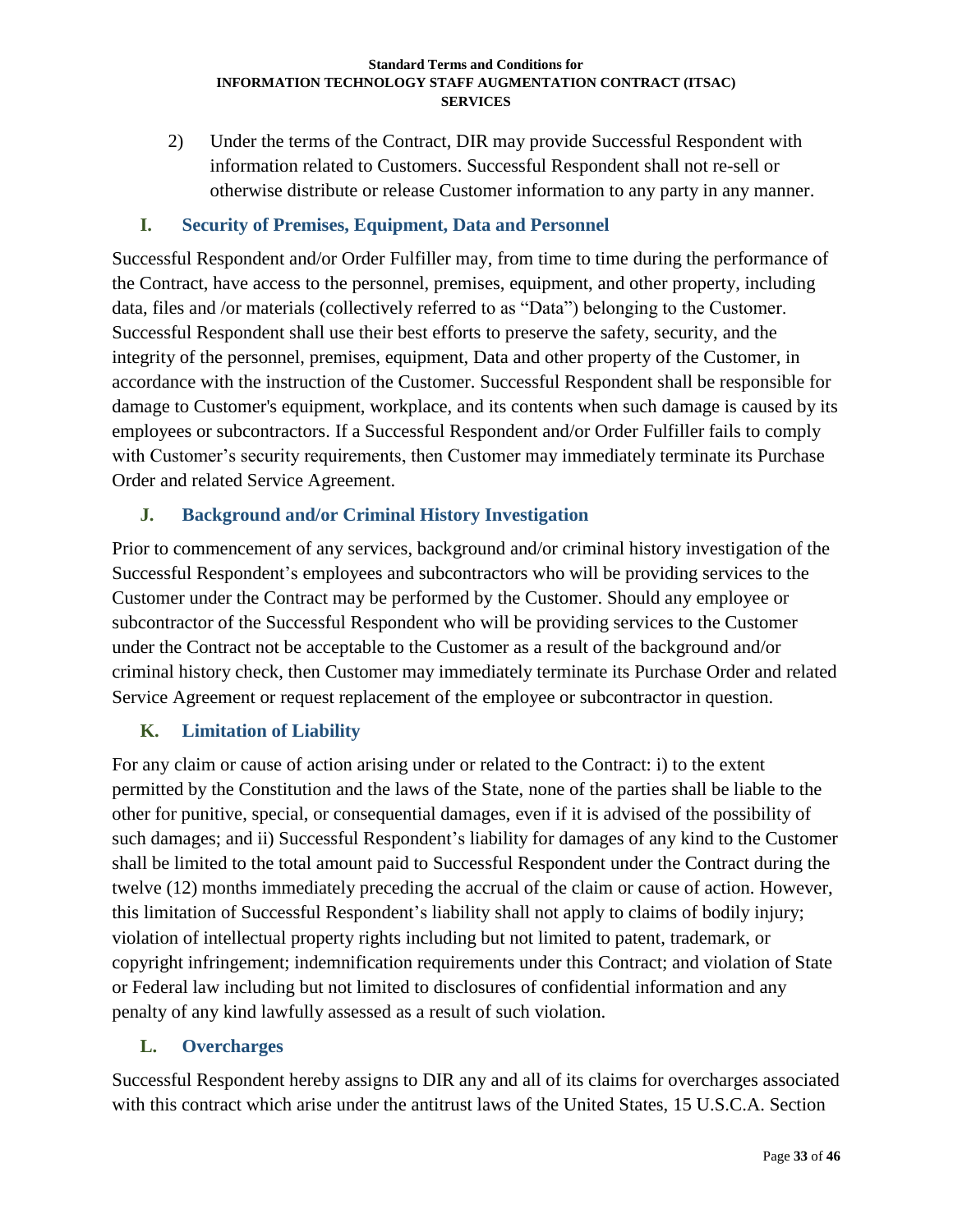1, et seq., and which arise under the antitrust laws of the State of Texas, Tex. Bus. and Comm. Code Section 15.01, et seq.

## <span id="page-33-0"></span>**M. Prohibited Conduct**

Successful Respondent represents and warrants that, to the best of its knowledge as of the date of this certification, neither Successful Respondent nor any Order Fulfiller, subcontractor, firm, corporation, partnership, or institution represented by Successful Respondent, nor anyone acting for such Order Fulfiller, subcontractor, firm, corporation or institution has: (1) violated the antitrust laws of the State of Texas under Texas Business & Commerce Code, Chapter 15, or the federal antitrust laws; or (2) communicated its response to the Request for Offer directly or indirectly to any competitor or any other person engaged in such line of business during the procurement for the Contract.

## <span id="page-33-1"></span>**N. Required Insurance Coverage**

As a condition of this Contract with DIR, Successful Respondent shall provide the listed insurance coverage within five (5) Days of execution of the Contract if the Successful Respondent is awarded services which require that Successful Respondent's employees perform work at any Customer premises and/or use employer vehicles to conduct work on behalf of Customers. In addition, when engaged by a Customer to provide services on Customer premises, the Successful Respondent shall, at its own expense, secure and maintain the insurance coverage specified herein, and shall provide proof of such insurance coverage to the related Customer within five (5) Days following the execution of the Purchase Order. Successful Respondent may not begin performance under the Contract and/or a Purchase Order until such proof of insurance coverage is provided to, and approved by, DIR and the Customer. If Vendor's services contracted under this Contract will not require Vendor to perform work on Customer's premises, or to use employer vehicles (whether owned or otherwise) to conduct work on behalf of Customers, Vendor may certify to the foregoing facts, and agree to provide notice and the required insurance if the foregoing facts change. The certification and agreement must be provided by executing the Certification of Off-Premise Customer Services, which shall serve to meet the insurance requirements.

All required insurance must be issued by companies that have an A rating and a Financial Size Category Class of VII from AM Best, and are licensed in the State of Texas and authorized to provide the corresponding coverage. The Customer and DIR will be named as Additional Insureds on all required coverage. Required coverage must remain in effect through the term of the Contract and each Purchase Order issued to Successful Respondent thereunder. The minimum acceptable insurance provisions are as follows:

<span id="page-33-2"></span>1) Commercial General Liability

Commercial General Liability must include \$1,000,000.00 per occurrence for Bodily Injury and Property Damage with a separate aggregate limit of \$2,000,000.00; Medical Expenses per person of \$5,000.00; Personal Injury and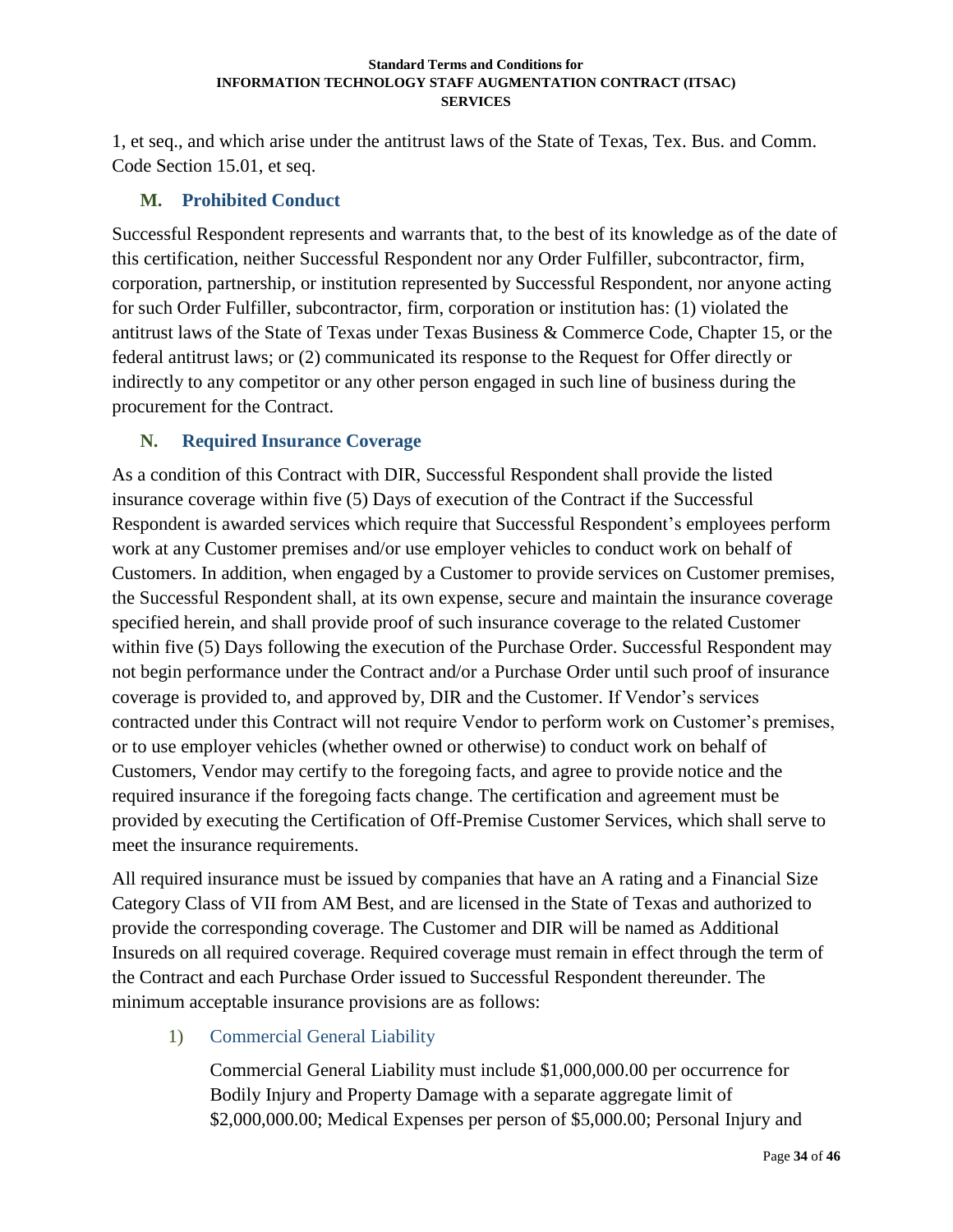Advertising Liability of \$1,000,000.00; Products/Completed Operations aggregate Limit of \$2,000,000.00 and Damage to Premises Rented: \$50,000.00. Agencies may require additional Umbrella/Excess Liability insurance. The policy shall contain the following provisions:

- a) Blanket contractual liability coverage for liability assumed under the Contract;
- b) Independent Contractor coverage;
- c) State of Texas, DIR and Customer listed as an additional insured; and
- d) Waiver of Subrogation.
- <span id="page-34-0"></span>2) Workers' Compensation Insurance

**Workers' Compensation Insurance and Employers' Liability coverage must include limits consistent with statutory benefits outlined in the Texas Workers' Compensation Act (Art. 8308-1.01 et seq. Tex. Rev. Civ. Stat) and minimum policy limits for Employers' Liability of \$1,000,000 per accident, \$1,000,000 disease PER EMPLOYEE and \$1,000,000 per disease POLICY LIMIT.** 

<span id="page-34-1"></span>3) Business Automobile Liability Insurance

Business Automobile Liability Insurance must cover all owned, non-owned and hired vehicles with a minimum combined single limit of \$500,000 per occurrence for bodily injury and property damage. The policy shall contain the following endorsements in favor of DIR and/or Customer:

- a. Waiver of Subrogation;
- b. Additional Insured.

## <span id="page-34-2"></span>**O. Use of State Property**

Successful Respondent is prohibited from using the Customer's equipment, the Customer's Location, or any other resources of the Customer or the State of Texas for any purpose other than performing services under this Agreement. For this purpose, equipment includes, but is not limited to, copy machines, computers and telephones using State of Texas long distance services. Any charges incurred by Successful Respondent using the Customer's equipment for any purpose other than performing services under this Agreement must be fully reimbursed by Successful Respondent to the Customer immediately upon demand by the Customer. Such use shall constitute breach of contract and may result in termination of the contract and other remedies available to DIR and Customer under the Contract and applicable law.

## <span id="page-34-3"></span>**P. Immigration**

1) The Successful Respondent shall comply with all requirements related to federal immigration laws and regulations, to include but not be limited to, the Immigration and Reform Act of 1986, the Illegal Immigration Reform and Immigrant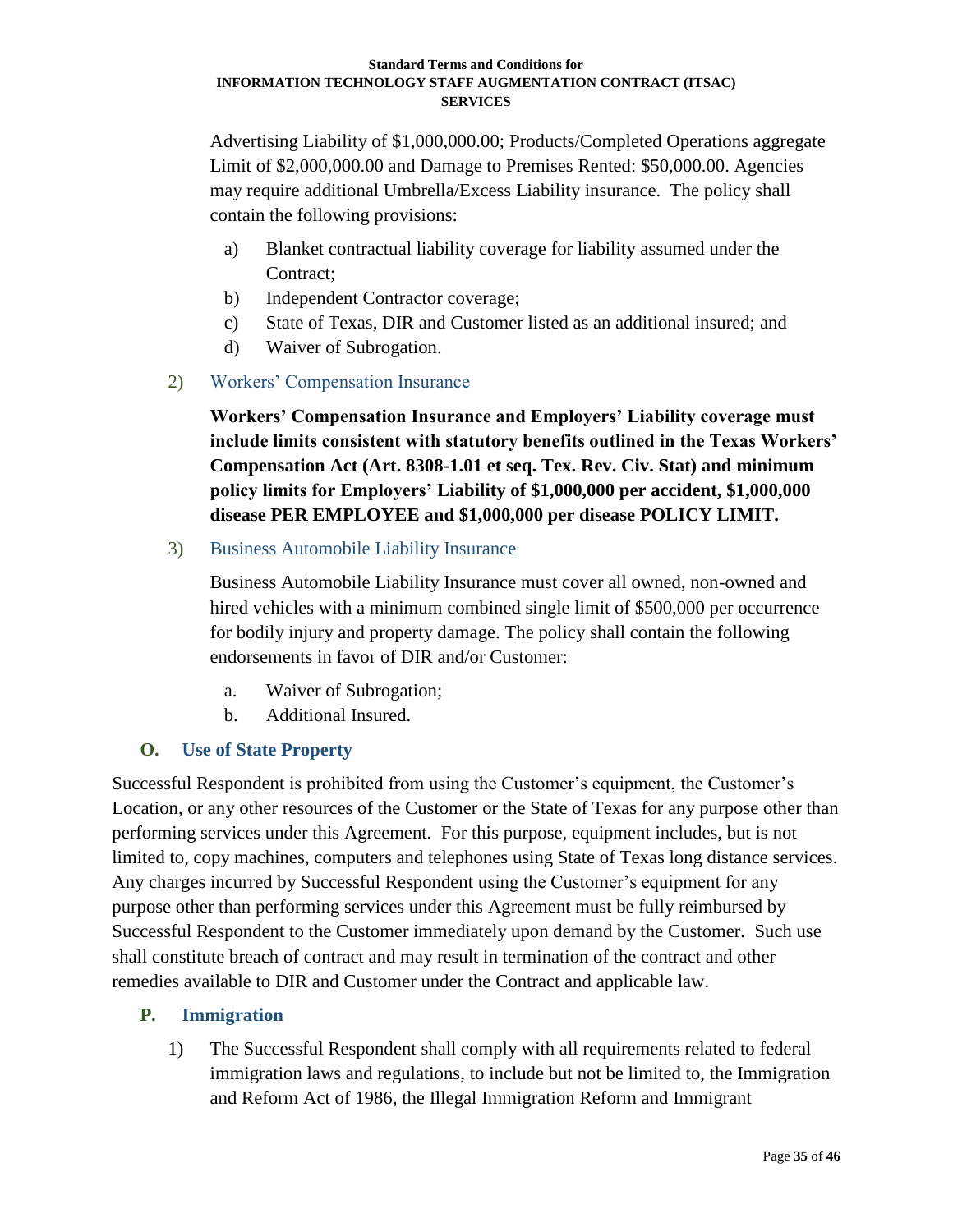Responsibility Act of 1996 ("IIRIRA") and the Immigration Act of 1990 (8 U.S.C.1101, et seq.) regarding employment verification and retention of verification forms for any individual(s) who will perform any labor or services under this Contract.

- 2) 2) Pursuant to Chapter 673 of Texas Government Code, Successful Respondent shall, as a condition of this Contract, also comply with the United States Department of Homeland Security's E-Verify system to determine the eligibility of:
	- a) all persons 1) to whom the E-Verify system applies, and 2) who are hired by the Vendor during the term of this Contract to perform duties within Texas; and
	- b) all subcontractors' employees 1) to whom the E-Verify system applies, and 2) who are hired by the subcontractor during the term of this Contract and assigned by the subcontractor to perform work pursuant to this Contract.
- 3) The Successful Respondent shall require its subcontractors to comply with the requirements of this Section and the Successful Respondent is responsible for the compliance of its subcontractors. Nothing herein is intended to exclude compliance by Successful Respondent and its subcontractors with all other relevant federal immigration statutes and regulations promulgated pursuant thereto.

# <span id="page-35-0"></span>**Q. Public Disclosure**

No public disclosures or news releases pertaining to this contract shall be made by Successful Respondent without prior written approval of DIR.

# <span id="page-35-1"></span>**R. Product and/or Services Substitutions**

<span id="page-35-2"></span>Substitutions are not permitted without the written permission of DIR or Customer.

# **S. Secure Erasure of Hard Disk Managed Services Products and/or Services**

Successful Respondent agrees that all managed service products and/or services equipped with hard disk drives (e.g., computers, telephones, printers, fax machines, scanners, multifunction devices) shall have the capability to securely erase data written to the hard drive prior to final disposition of such managed service products and/or services, either at the end of the managed service product and/or services' useful life or at the end of the Customer's managed service product and/or services' useful life or the end of the related Customer Managed Services Agreement for such products and/or services, in accordance with 1 TAC 202.

# <span id="page-35-3"></span>**T. Deceptive Trade Practices; Unfair Business Practices**

1) Successful Respondent represents and warrants that neither Successful Respondent nor any of its Subcontractors has been (i) found liable in any administrative hearing, litigation or other proceeding of Deceptive Trade Practices violations as defined under Chapter 17, Texas Business & Commerce Code, or (ii) has outstanding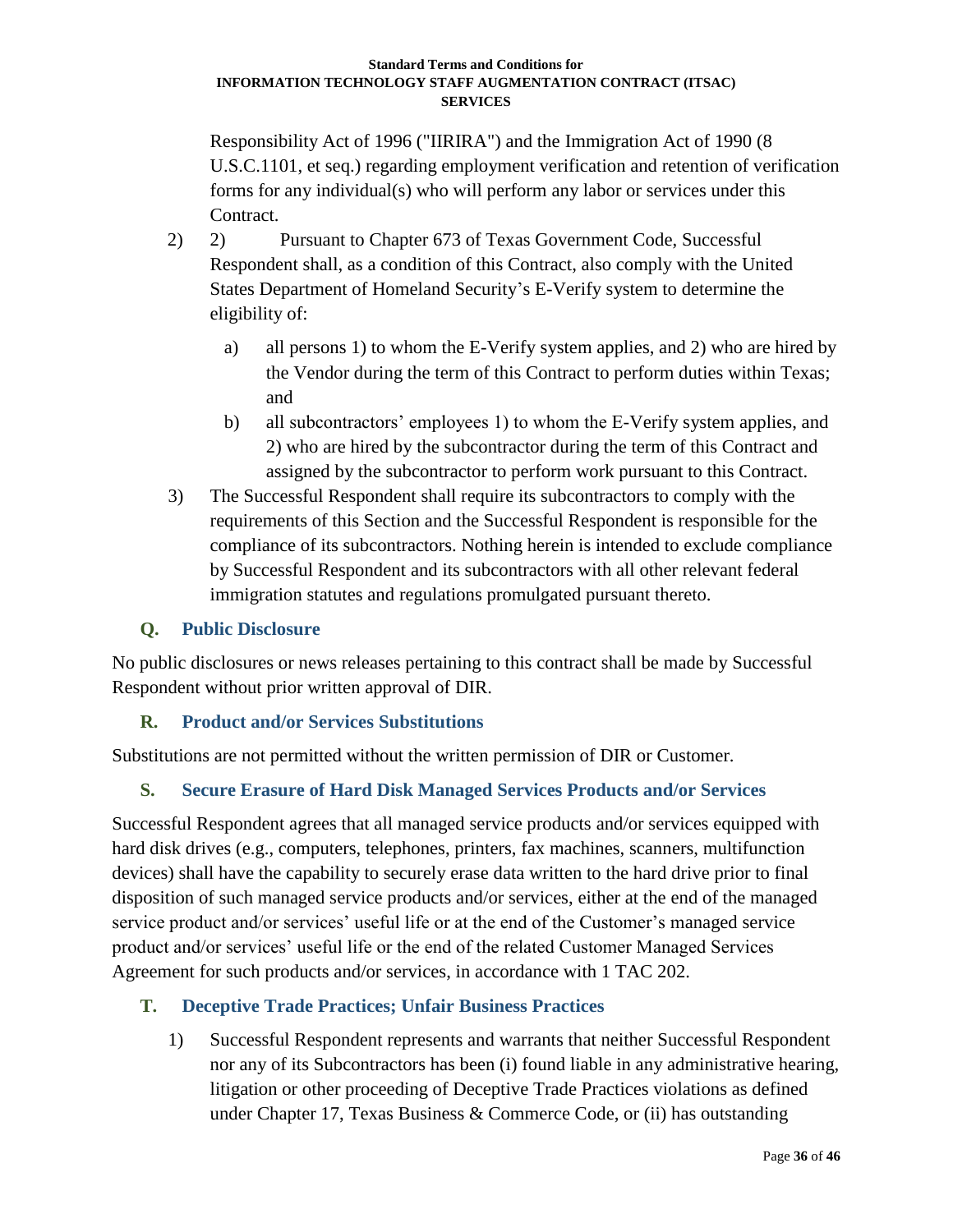allegations of any Deceptive Trade Practice pending in any administrative hearing, litigation or other proceeding.

2) Successful Respondent certifies that it has no officers who have served as officers of other entities who (i) have been found liable in any administrative hearing, litigation or other proceeding of Deceptive Trade Practices violations or (ii) have outstanding allegations of any Deceptive Trade Practice pending in any administrative hearing, litigation or other proceeding.

# <span id="page-36-0"></span>**U. Drug Free Workplace Policy**

The Successful Respondent shall comply with the applicable provisions of the Drug-Free Work Place Act of 1988 (41 U.S.C. §§8101-8106) and maintain a drug-free work environment; and the final rule, government-wide requirements for drug-free work place (Financial Assistance), issued by the Office of Management and Budget (2 C.F.R. Part 280, Subpart F182) to implement the provisions of the Drug-Free Work Place Act of 1988 is incorporated by reference and the contractor shall comply with the relevant provisions thereof, including any amendments to the final rule that may hereafter be issued.

# <span id="page-36-1"></span>**V. Accessibility of Public Information**

- 1) Pursuant to S.B. 1368 of the 83rd Texas Legislature, Regular Session, Successful Respondent is required to make any information created or exchanged with the State pursuant to this Contract, and not otherwise excepted from disclosure under the Texas Public Information Act, available in a format that is accessible by the public at no additional charge to the State.
- 2) Each State government entity should supplement the provision set forth in Subsection 1, above, with the additional terms agreed upon by the parties regarding the specific format by which the Successful Respondent is required to make the information accessible by the public.

# <span id="page-36-2"></span>**W. Successful Respondent Reporting Requirements**

Successful Respondent shall comply with Subtitle C, Title 5, Business & Commerce Code, Chapter 109 as added by HB 2539 of the 83rd Texas Legislature, Regular Session, requiring computer technicians to report images of child pornography.

# <span id="page-36-3"></span>**X. Cybersecurity Training**

In accordance with Section 2054.5192, Texas Government Code, for any contract with a state agency or institution of higher education, if Successful Respondent, or a subcontractor, officer, or employee of Successful Respondent, will have access to a state computer system or database, then Successful Respondent shall ensure that such officer, employee, or subcontractor shall complete a cybersecurity training program certified under Section 2054.519, Texas Government Code, as selected by Customer state agency or institution of higher education. The cybersecurity training program must be completed by such officer, employee, or subcontractor during the term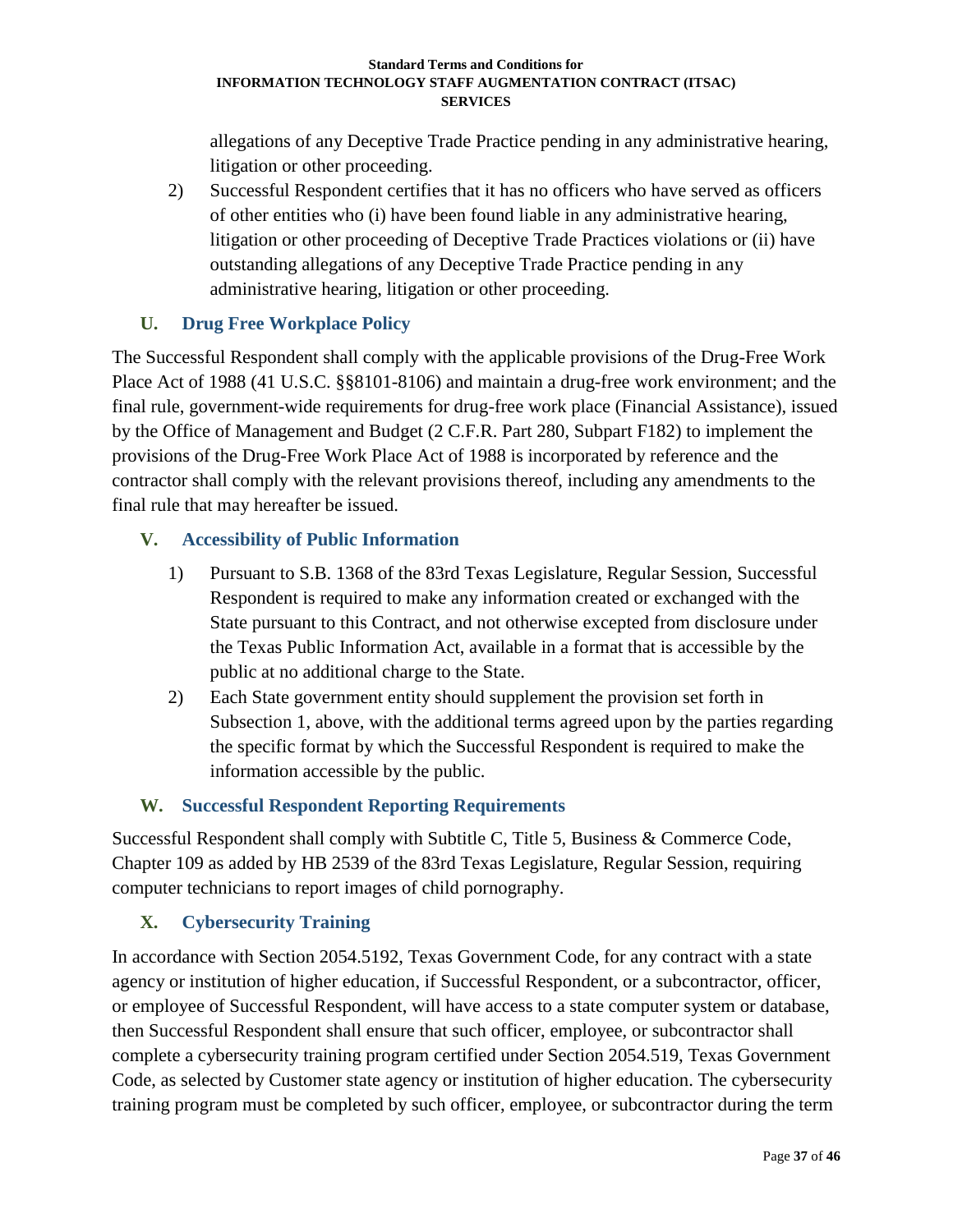of the contract and during any renewal period. Successful Respondent shall verify to the Customer state agency or institution of higher education completion of the program by each such officer, employee, or subcontractor.

# <span id="page-37-0"></span>**11. CONTRACT ENFORCEMENT**

## <span id="page-37-1"></span>**A. Enforcement of Contract and Dispute Resolution**

- 1) Successful Respondent and DIR agree to the following: (i) a Party's failure to require strict performance of any provision of the Contract shall not waive or diminish that party's right thereafter to demand strict compliance with that or any other provision, (ii) for disputes not resolved in the normal course of business, the dispute resolution process provided for in Chapter 2260, Texas Government Code, shall be used, and (iii) actions or proceedings arising from the Contract shall be heard in a state court of competent jurisdiction in Travis County, Texas.
- 2) Disputes arising between a Customer and the Successful Respondent shall be resolved in accordance with the dispute resolution process of the Customer that is not inconsistent with subparagraph A.1 above. DIR shall not be a party to any such dispute unless DIR, Customer, and Successful Respondent agree in writing.
- 3) State agencies are required by rule (34 TAC §20.108(b)) to report vendor performance through the Vendor Performance Tracking System (VPTS) on every purchase over \$25,000.00.

## <span id="page-37-3"></span><span id="page-37-2"></span>**B. Termination**

## 1) Termination for Non-Appropriation

In all instances of termination or expiration, Successful Respondent shall be required to provide a list of all Purchase Orders, and Purchase Order detail that are open as of the date of termination or expiration. Further, Vendor shall continue to report sales and pay administrative fees for the duration of all such Purchase Orders.

a) Termination for Non-Appropriation by Customer

Customer may terminate Purchase Orders if funds sufficient to pay its obligations under the Contract are not appropriated: i) by the governing body on behalf of local governments; ii) by the Texas legislature on behalf of state agencies; or iii) by budget execution authority provisioned to the Governor or the Legislative Budget Board as provided in Chapter 317, Texas Government Code. In the event of non-appropriation, Successful Respondent and/or Order Fulfiller will be provided ten (10) calendar days written notice of intent to terminate. Notwithstanding the foregoing, if a Customer issues a Purchase Order and has accepted delivery of the services, they are obligated to pay for the services or they may discontinue using services under any return provisions that Successful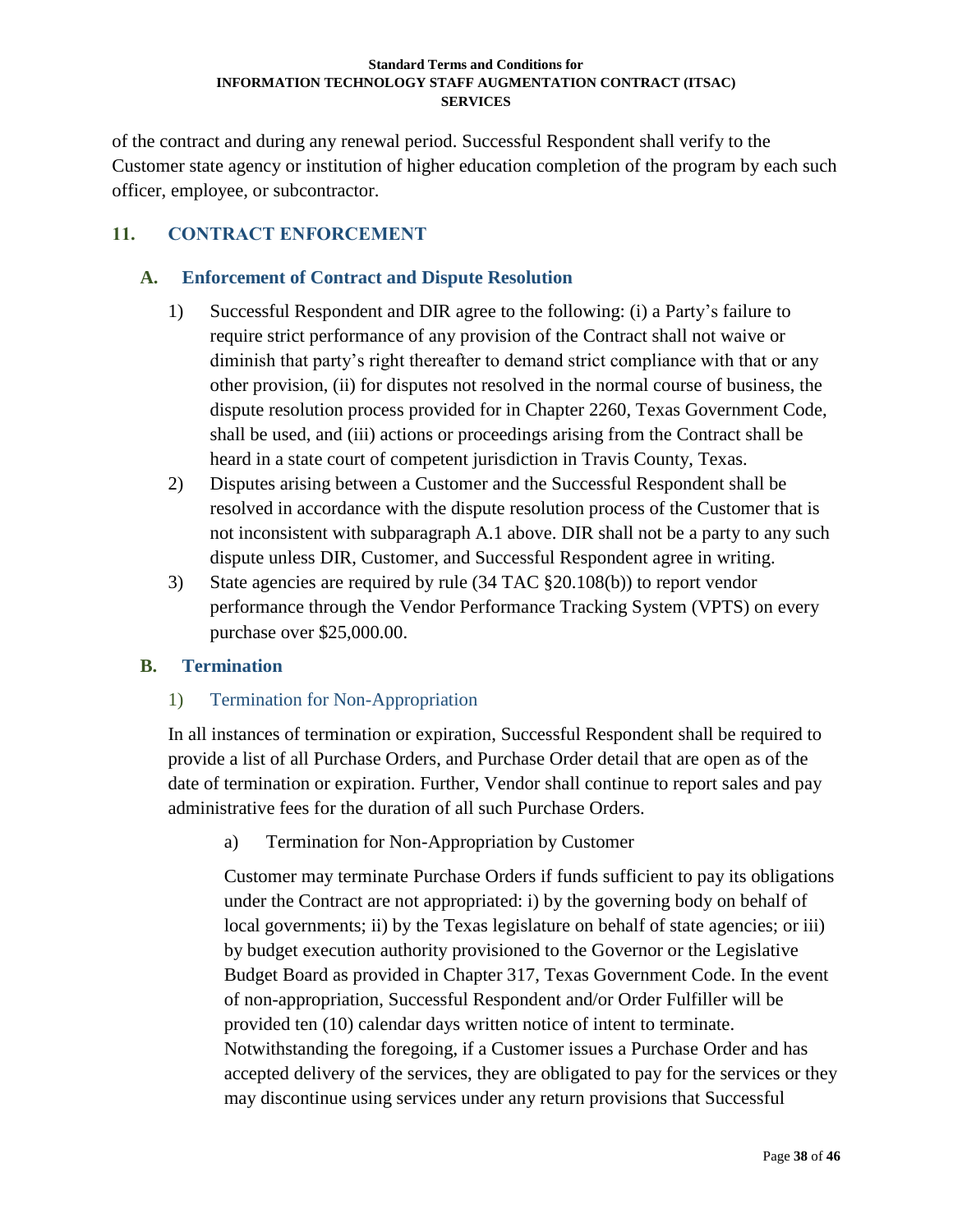Respondent offers. In the event of such termination, the Customer will not be considered to be in default or breach under this Contract, nor shall it be liable for any further payments ordinarily due under this Contract, nor shall it be liable for any damages or any other amounts which are caused by or associated with such termination.

## b) Termination for Non-Appropriation by DIR

DIR may terminate Contract if funds sufficient to pay its obligations under the Contract are not appropriated: by the i) Texas legislature or ii) by budget execution authority provisioned to the Governor or the Legislative Budget Board as provided in Chapter 317, Texas Government Code. In the event of non-appropriation, Successful Respondent and/or Order Fulfiller will be provided thirty (30) calendar days written notice of intent to terminate. In the event of such termination, DIR will not be considered to be in default or breach under this Contract, nor shall it be liable for any further payments ordinarily due under this Contract, nor shall it be liable for any damages or any other amounts which are caused by or associated with such termination.

## <span id="page-38-0"></span>2) Absolute Right

DIR shall have the absolute right to terminate the Contract without recourse in the event that: i) Successful Respondent becomes listed on the prohibited vendors list authorized by Executive Order #13224, "Blocking Property and Prohibiting Transactions with Persons Who Commit, Threaten to Commit, or Support Terrorism", published by the United States Department of the Treasury, Office of Foreign Assets Control; ii) Successful Respondent becomes suspended or debarred from doing business with the federal government as listed in the System for Award Management (SAM) maintained by the General Services Administration; or (iii) Successful Respondent is found by DIR to be ineligible to hold this Contract under Subsection (b) of Section 2155.006, Texas Government Code. Successful Respondent shall be provided written notice in accordance with Section 19.A, Notices, of intent to terminate.

## <span id="page-38-1"></span>3) Termination for Convenience

DIR may terminate the Contract, in whole or in part, by giving the other party thirty (30) calendar days' written notice. A Customer may terminate a Purchase Order by giving the other party thirty (30) calendar days' written notice.

- <span id="page-38-3"></span><span id="page-38-2"></span>4) Termination for Cause
	- a) Contract

Either DIR or Successful Respondent may issue a written notice of default to the other upon the occurrence of a material breach of any covenant, warranty or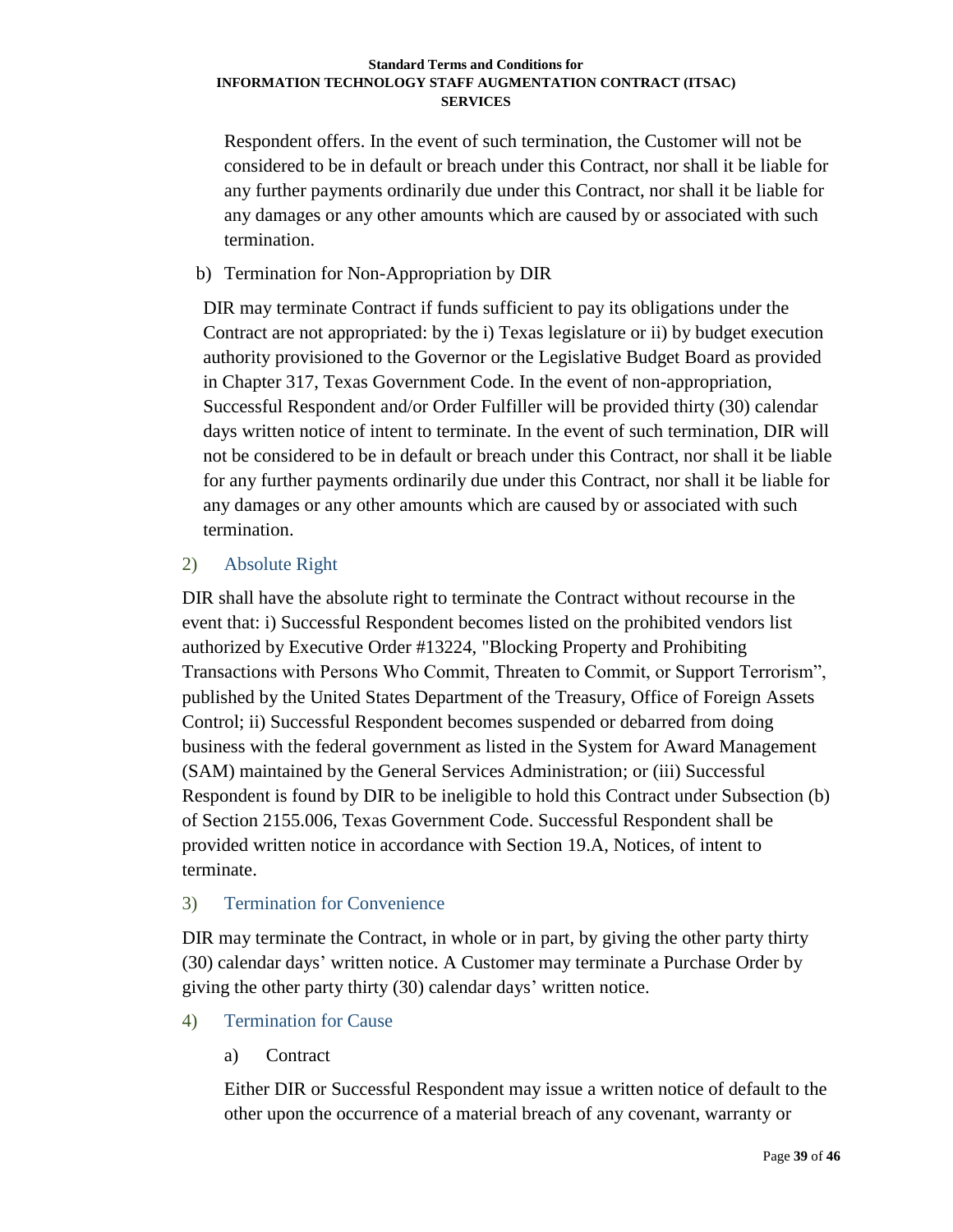provision of the Contract, upon the following preconditions: first, the parties must comply with the requirements of Chapter 2260, Texas Government Code in an attempt to resolve a dispute; second, after complying with Chapter 2260, Texas Government Code, and the dispute remains unresolved, then the non-defaulting party shall give the defaulting party thirty (30) calendar days from receipt of notice to cure said default. If the defaulting party fails to cure said default within the timeframe allowed, the non-defaulting party may, at its option and in addition to any other remedies it may have available, cancel and terminate the Contract. Customers purchasing products or services under the Contract have no power to terminate the Contract for default.

b) Purchase Order

Customer or Order Fulfiller may terminate a Purchase Order upon the occurrence of a material breach of any term or condition: (i) of the Contract, or (ii) included in the Purchase Order in accordance with Section 3.B.2 above, upon the following preconditions: first, the parties must comply with the requirements of Chapter 2260, Texas Government Code, in an attempt to resolve a dispute; second, after complying with Chapter 2260, Texas Government Code, and the dispute remains unresolved, then the non-defaulting party shall give the defaulting party thirty (30) calendar days from receipt of notice to cure said default. If the defaulting party fails to cure said default within the timeframe allowed, the non-defaulting party may, at its option and in addition to any other remedies it may have available, cancel and terminate the Purchase Order.

## <span id="page-39-0"></span>5) Immediate Termination or Suspension

DIR may immediately suspend or terminate this Contract without advance notice if DIR receives notice or knowledge of potentially criminal violations by Successful Respondent or Order Fulfiller (whether or not such potential violations directly impact the provision of goods or services under this Contract). In such case, the Successful Respondent or Order Fulfiller may be ineligible to receive further business or payment but may be responsible for winding down or transition expenses incurred by Customer. DIR or Customer will use reasonable efforts to provide notice (to the extent allowed by law) to vendor within five (5) Days after imposing the suspension or termination. Vendor may provide a response and request an opportunity to present its position. DIR or Customer will review vendor presentation but is under no obligation to provide formal response.

#### <span id="page-39-1"></span>6) Customer Rights Under Termination

In the event the Contract expires or is terminated for any reason, a Customer shall retain its rights under the Contract and the Purchase Order issued prior to the termination or expiration of the Contract. The Purchase Order survives the expiration or termination of the Contract for its then effective term. DIR or Customer will use reasonable efforts to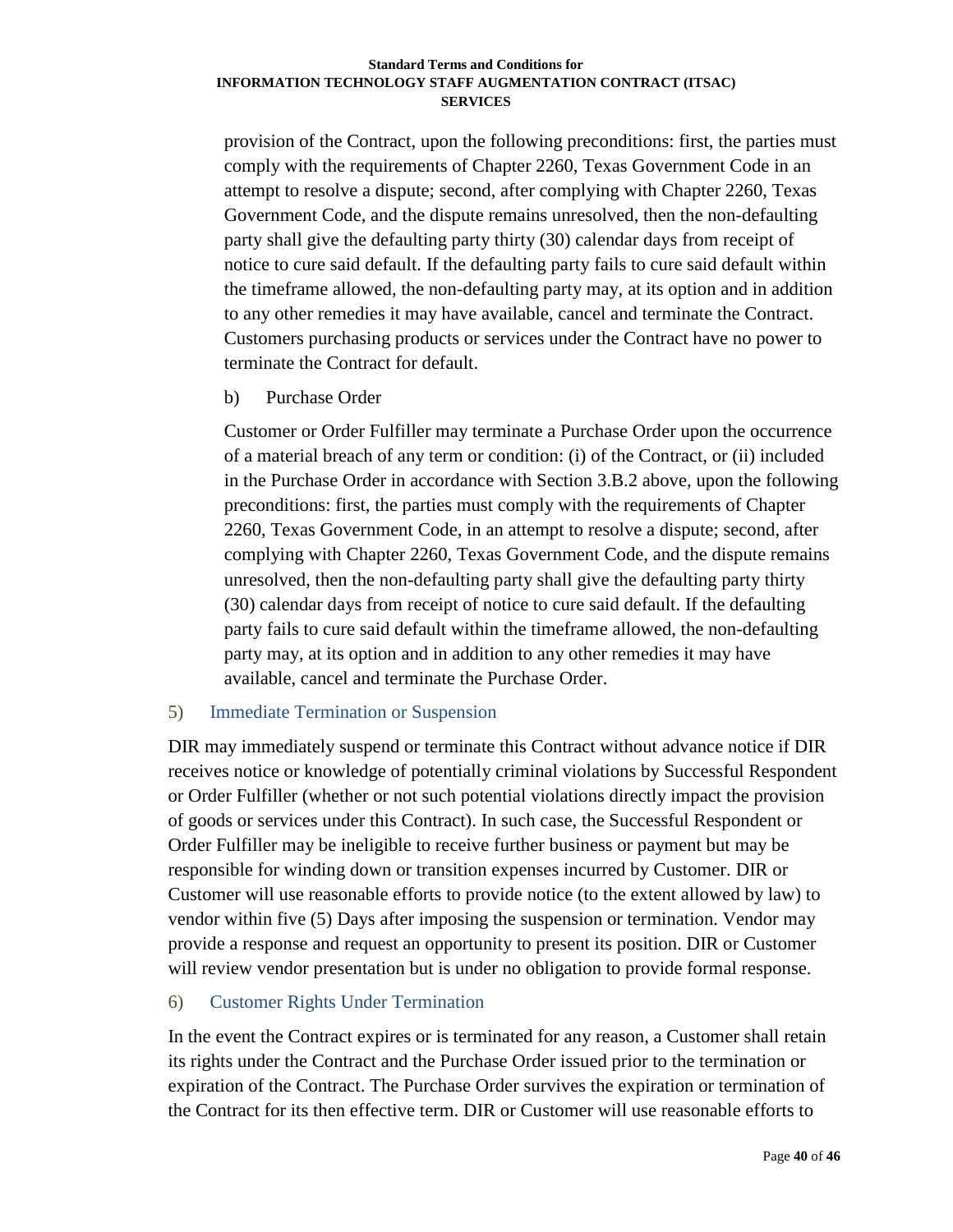provide notice (to the extent allowed by law) to vendor within five (5) business days after imposing the suspension or termination. Vendor may provide a response and request an opportunity to present its position. DIR or Customer will review vendor presentation but is under no obligation to provide formal response.

# <span id="page-40-0"></span>7) Successful Respondent or Order Fulfiller Rights Under Termination

In the event a Purchase Order expires or is terminated, a Customer shall pay: 1) all amounts due for products or services ordered prior to the effective termination date and ultimately accepted, and 2) any applicable early termination fees agreed to in such Purchase Order.

# <span id="page-40-1"></span>**C. Force Majeure**

DIR, Customer, or Successful Respondent may be excused from performance under the Contract for any period when performance is prevented as the result of an act of God, strike, war, civil disturbance, epidemic, or court order, provided that the party experiencing the event of Force Majeure has prudently and promptly acted to take any and all steps that are within the party's control to ensure performance and to shorten the duration of the event of Force Majeure. The party suffering an event of Force Majeure shall provide notice of the event to the other parties when commercially reasonable. Subject to this provision, such non-performance shall not be deemed a default or a ground for termination. However, a Customer may terminate a Purchase Order if it is determined by the Customer that Successful Respondent will not be able to deliver services in a timely manner to meet the business needs of the Customer.

# <span id="page-40-2"></span>**12. STATEMENT OF SERVICES TO BE PERFORMED**

Successful Respondent understands that this is a non-exclusive, indefinite quantity contract. DIR makes no representations or warranties that Vendor shall receive any number or volume of Requests for Service (RFS) hereunder. This Contract is for temporary staff and is not intended for work for hire.

- A. Successful Respondent shall provide Worker(s) to DIR Customers to perform services that are defined in the Work Order Solicitation, in accordance with the terms and conditions of the Contract. Workers provided by Successful Respondent shall possess qualifications that meet or exceed those specified in the Work Order Solicitation and will perform the functions as outlined in the Work Order Solicitation at the rates quoted therein. All travel is subject to the prior, written approval of the Customer.
- B. Successful Respondent shall provide responses to Statements of Work issued by DIR Customers to perform services that are defined in the Work Order Solicitation, in accordance with the terms and conditions of the Contract and the Statement of Work. Workers provided by Successful shall possess qualifications that meet or exceed those specified in the Work Order Solicitation and will perform the functions as outlined in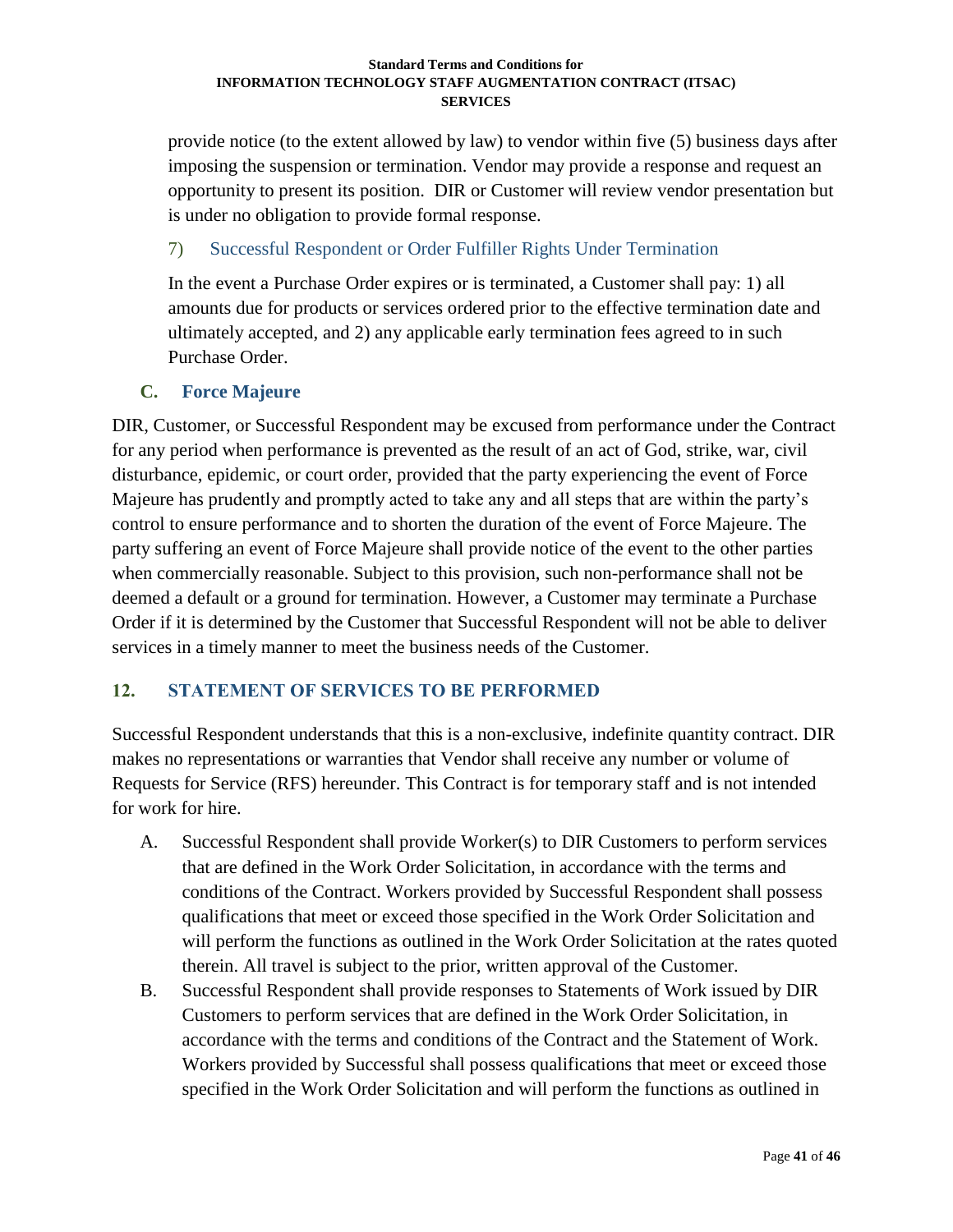the Work Order Solicitation at the rates quoted therein. All travel is subject to the prior, written approval of the Customer.

# <span id="page-41-0"></span>**13. WORK ORDER SOLICITATION/PURCHASE ORDER ISSUANCE**

- A. Customers under this Contract shall issue requests for services in the form of a "Work Order" or a "Statement of Work." Work Order Solicitations will be submitted by Customers directly to Contract Holders or will be submitted by Customers to DIR then sent to Contract Holders. Customer requests for service may include the pre-selection requirement that potential Contract Holders (and their Worker) submit to and satisfy criminal background checks as authorized by Texas law.
- B. Issuance of a request for services is not a guarantee of work. Customers may elect to cancel the request at any time during the process.
- C. In order to be awarded a Purchase Order hereunder, Contract Holders will respond to Work Order Solicitation(s) for services as issued by Customers or DIR on behalf of its Customers, consistent with the Terms and Conditions of this Contract. Successful Respondent understands that no work under any Purchase Order issued by Customer shall commence until receipt of Purchase Order. Successful Respondent will perform in accordance with the terms and conditions of the Customer Purchase Order.
- D. Successful Respondent shall submit resumes outside of the Work Order Solicitation process unless requested by a Customer.
- E. Successful Respondent shall direct all communications concerning this Contract and any Work Order Solicitation(s) to DIR or through the ITSAC Portal, or per the terms of the Customer solicitation, except as requested by Customer (i.e., interviews, required HR processes, etc.).
- F. Successful Respondent is prohibited from submitting a substitute candidate during the interview process if the original candidate is no longer available. Successful Respondent may offer a replacement candidate, if the Purchase Order has been issued and the original candidate is no longer available.
- G. Duplicate submissions of a candidate may be disqualified, if one (1) or more Contract Holders submit the same candidate for the same competitive solicitation.
- H. Together with each resume submitted, Successful Respondent must submit a Right to Represent, signed by the proposed Worker, authorizing the Successful Respondent to submit Worker's resume for that solicitation. If multiple Contract Holders submit resumes and Rights to Represent for the same Worker for a given solicitation, then that Worker may be disqualified from consideration for the solicitation.
- I. DIR will not promulgate a standard candidate resume format/layout. Contract Holders may submit candidate resumes in desired company format/layout. DIR requires Successful Respondent to submit the approve DIR cover sheet with the candidate resume.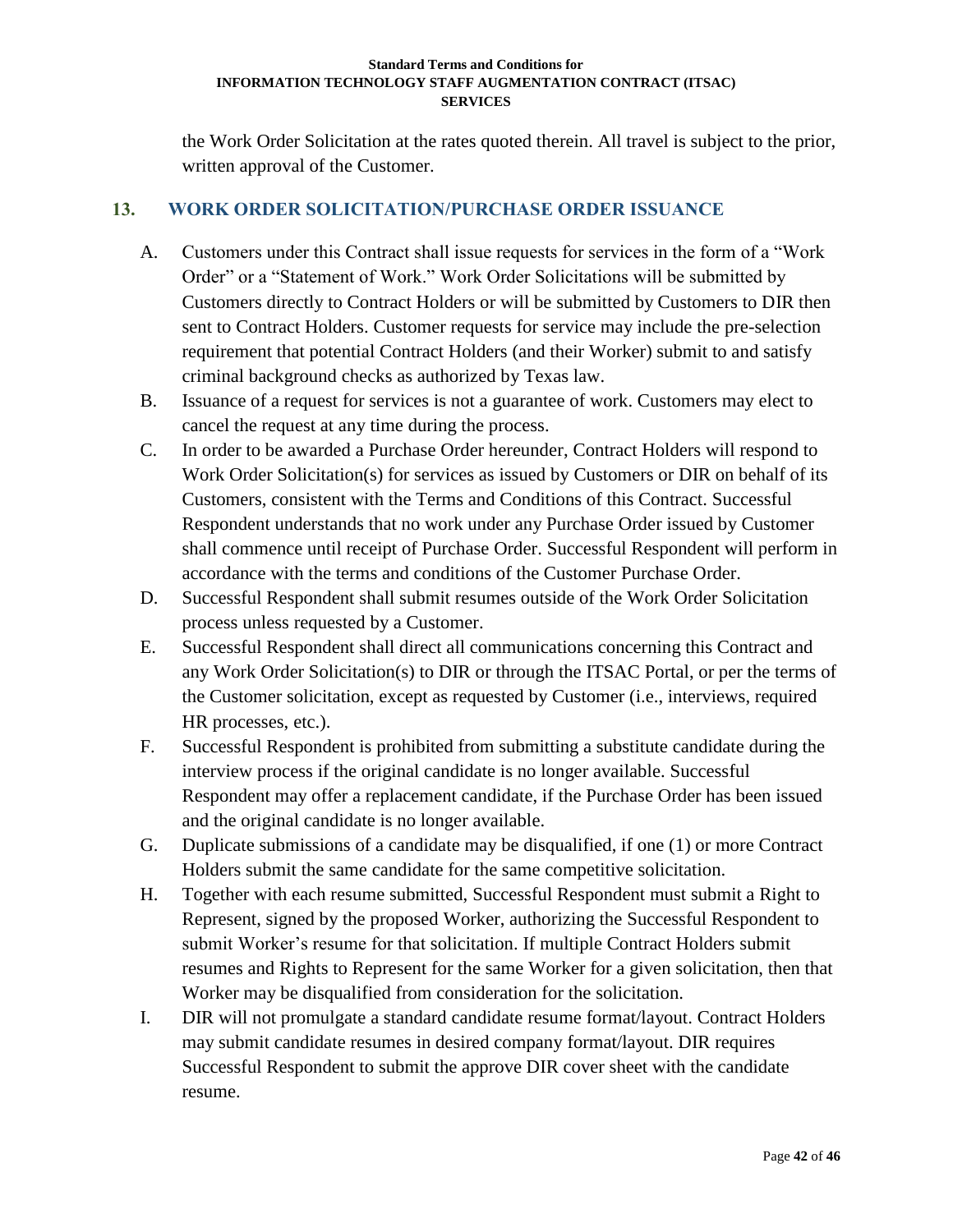## <span id="page-42-0"></span>**14. HOURLY RATES**

- A. The Successful Respondent shall quote hourly bill rates in response to Work Order Solicitation(s) during the term of this Contract. Hourly bill rates shall not exceed awarded NTE bill rates in this Contract. Hourly rates quoted in a particular Purchase Order shall remain valid for a period of time specified in the Purchase Order. Successful Respondent shall not increase its rates under any Purchase Order, including amendments/Purchase Order Change Notice (POCN) thereto, without the express prior written approval of Customer. In the event, that the Successful Respondent submits an hourly bill rate that exceeds the NTE bill rate in the Contract, the candidate will be submitted to the Customer with an hourly bill rate that is reduced to the NTE hourly bill rate in the Contract.
- B. All quoted hourly bill rates shall include all expenses associated with each candidate, including wages, benefits, DIR Cost Recovery Fee, usual living expenses and costs of commuting to and from the Customer's primary work site designated. Travel reimbursement may be allowed. See Section 7.C [Payments](#page-20-4) and **Contract Section 4. F. Travel Expense Reimbursement**.
- C. Payment of work over forty (40) hours will be at the hourly rate quoted and must be coordinated and pre-approved through the Customer.

# <span id="page-42-1"></span>**15. SUCCESSFUL RESPONDENT SUSPENSION**

- A. At any point under the Contract, DIR may issue a Notice of Intent to Suspend to any Contract Holder for failure to adhere to Contract requirements, including but not limited to the events listed below:
	- 1) Successful Respondent or Successful Respondent's Worker(s) no longer holds necessary license(s) or certificate(s) required to perform the work under any Work Order;
	- 2) Successful Respondent falsifies an invoice for services or travel reimbursement;
	- 3) Successful Respondent violates the prohibition from contacting a Customer to discuss an "open" solicitation during the Work Order Solicitation; NOTE: The prohibition does not extend to marketing of services.
	- 4) Successful Respondent or its Workers have engaged in practices prohibited in Article 7 [Purchase Orders, Invoices, and Payments](#page-20-1) hereof; Article 9 [Successful](#page-26-0)  Respondent [Responsibilities,](#page-26-0); hereof; and Article 4 [Intellectual Property](#page-10-2) Matters, in the Contract;
	- 5) Successful Respondent or Successful Respondent's Worker commits any material breach or default of any covenant, warranty, obligation or agreement under this Contract, fails to perform the work under this Contract within the time specified herein or any extension thereof, or so fails to pursue the work as to endanger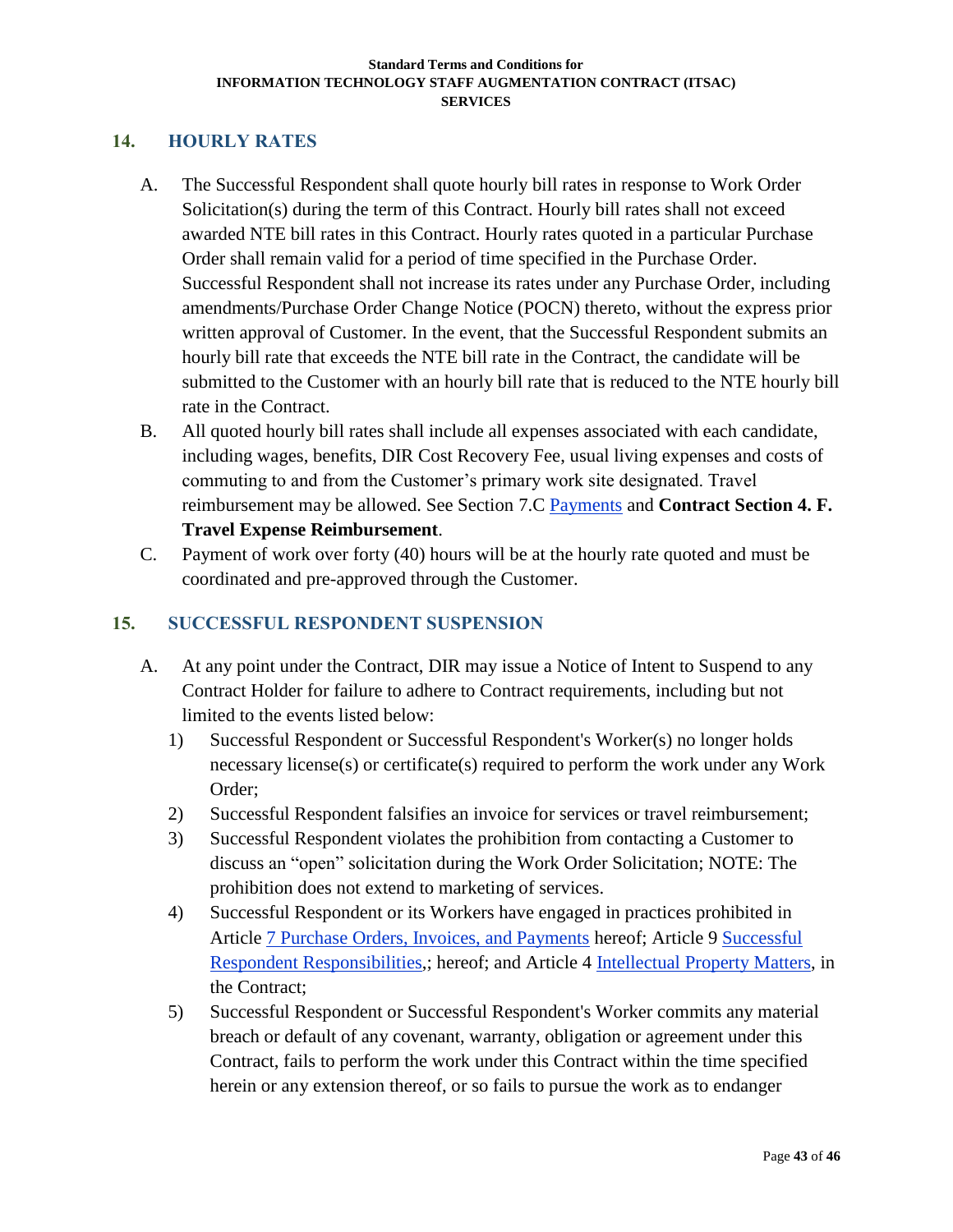Successful Respondent's performance under this Contract in accordance with its terms.

# <span id="page-43-0"></span>**16. SUBSTITUTION OF WORKERS**

- A. During the ITSAC process for Work Order Solicitations, Successful Respondent shall only submit candidates to DIR for the positions being solicited, not directly to the Customer.
- B. If Customer determines a Worker does not meet the qualifications needed, has not followed applicable safety standards or for any other reason is unable to complete the assignment satisfactorily, Customer will direct Successful Respondent to resolve the complaint or remove its Worker immediately. If Successful Respondent is unable to resolve the complaint immediately or provide a satisfactory substitute Worker within seven (7) Days, the Purchase Order may be terminated and Customer may select another Contract Holder to finish the remaining work as outlined in the Work Order **Solicitation**
- C. If a Worker no longer provides services for Successful Respondent, Successful Respondent shall have up to seven (7) Days to replace the Worker with a substitute Worker satisfactory to DIR and Customer. Successful Respondent shall use its best efforts to provide a substitute Worker at the same, or a lower rate than that charged for the replaced Worker's services. If the rate for the substitute Worker is higher than the rate charged for the replaced Worker's services and the higher rate is unacceptable to DIR or Customer, or if the Successful Respondent is unable to provide a satisfactory substitute Worker within seven (7) Days, the Purchase Order may be terminated and DIR or Customer may select another Contract Holder to finish the remaining work.
- D. In the event the Worker cancels his/her obligation without cause prior to the original termination date, Customer may require the Successful Respondent to provide a replacement to complete the obligation that the departing individual did not fulfill. The replacement must be approved by Customer and will be provided at no charge for a time equal to five (5) Business Days, not to exceed ten (10) Days. This gratis period is to cover the cost to Customer of retraining the replacement individual on the internal Customer systems.
- E. Except when a Worker leaves employment voluntarily, the Successful Respondent may not remove a Worker from a project without prior written consent of DIR and Customer.
- F. Successful Respondent is responsible to retrieve from all Workers as they transition from work on a Work Order, whether voluntarily or involuntarily, all keys, access cards, files, equipment and all other property and security devises that may have been issued to Worker by DIR's Customer and to deliver the items to the Customer.

# <span id="page-43-1"></span>**17. ITSAC PROTOCOL**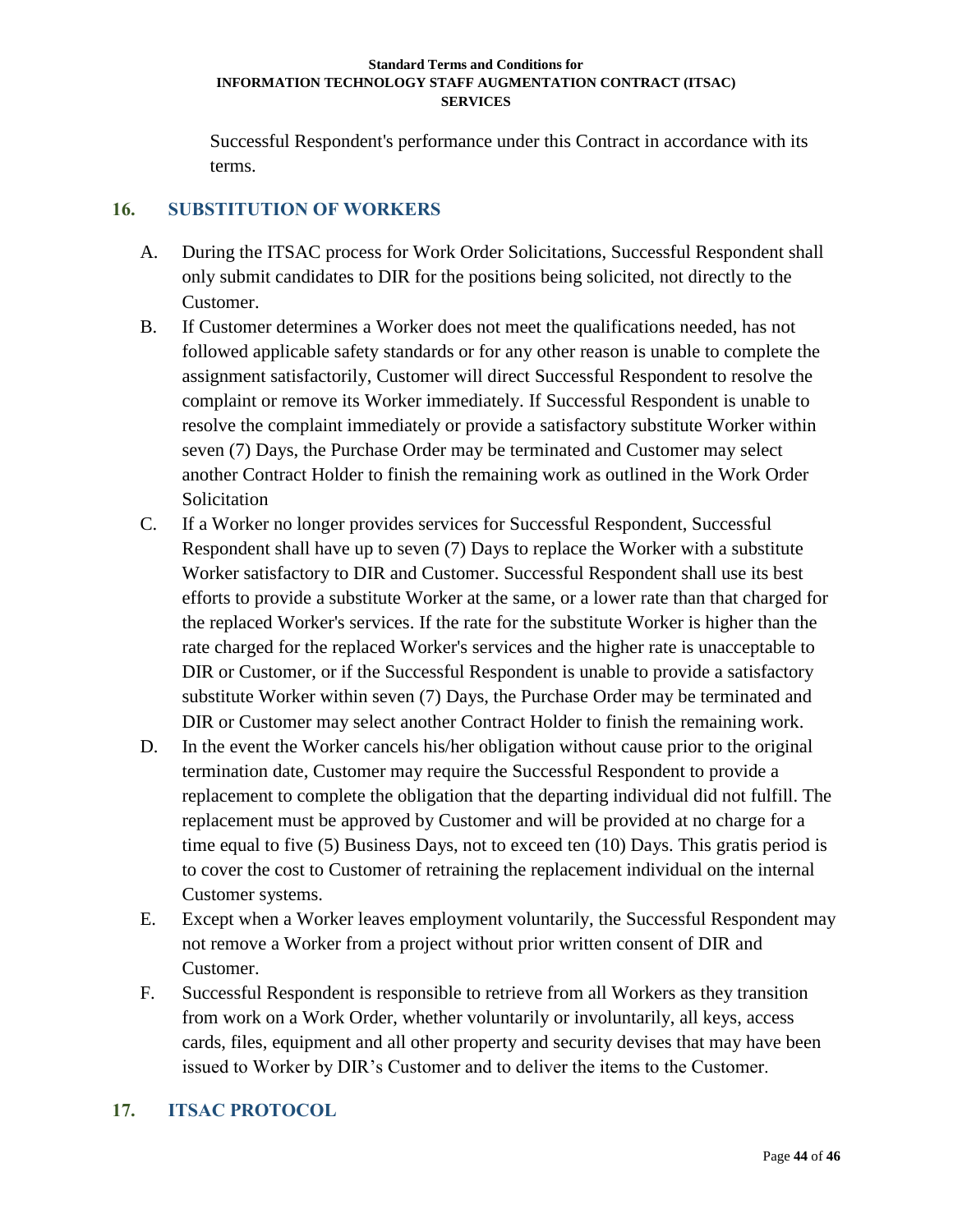- A. The Successful Respondent shall not hire employees of a Customer and offer such employees as Workers for a Work Order Solicitation on which that employee is currently participating. Unless an employee is released from employment, Successful Respondent shall not hire an employee of another Contract Holder providing Worker(s) to a Customer and offer such employee as Workers for a Work Order Solicitation on which that Worker is currently participating until such time as the Purchase Order under which that Worker was originally obtained has expired or been terminated. (Worker is responsible for contractual obligations to the Contract Holder that initially submitted the Worker to the Customer).
- B. Worker who is currently on Purchase Order to a Customer through the DIR ITSAC program will not be considered for additional Work Order Solicitations having overlapping timeframes. However, at the discretion of a Customer, Workers who are currently assigned to a Customer through the DIR ITSAC program may be considered for additional DIR ITSAC work from the same DIR Customer. Successful Respondent shall not submit the names of the same Worker for an overlapping time frame unless previously agreed to by the Customer.

# <span id="page-44-0"></span>**18. NON-SOLICITATION OF STATE EMPLOYEES**

- A. Successful Respondent shall not solicit, directly or indirectly, any employee of DIR who is associated with this Contract for a period of ninety (90) calendar days following completion of the Contract. Further, Successful Respondent shall not solicit for a period of ninety (90) calendar days following completion of the Work Order, directly or indirectly, any employee of a Customer who has participated in any projects on which the Successful Respondent's Worker(s) have been assigned.
- B. DIR and its Customer agree not to solicit employees of the Successful Respondent, during the term of the appropriate Work Order, and for a period of ninety (90) calendar days thereafter.

## <span id="page-44-1"></span>**19. WARRANTY**

The Customer has thirty (30) Days from the date of signature on the Successful Respondent Invoice to inform Successful Respondent of its determination that the Successful Respondent's Worker has made errors in completed work. Customer will immediately inform the Successful Respondent of the Customer's determination. Successful Respondent shall make corrections and revisions as necessary to provide the Customer with an acceptable Work Product without cost to Customer. Correction is limited to rework of the unsatisfactory work without change to the original specifications and without regard to the amount of the effort expended on the original work.

# <span id="page-44-2"></span>**20. NOTIFICATION**